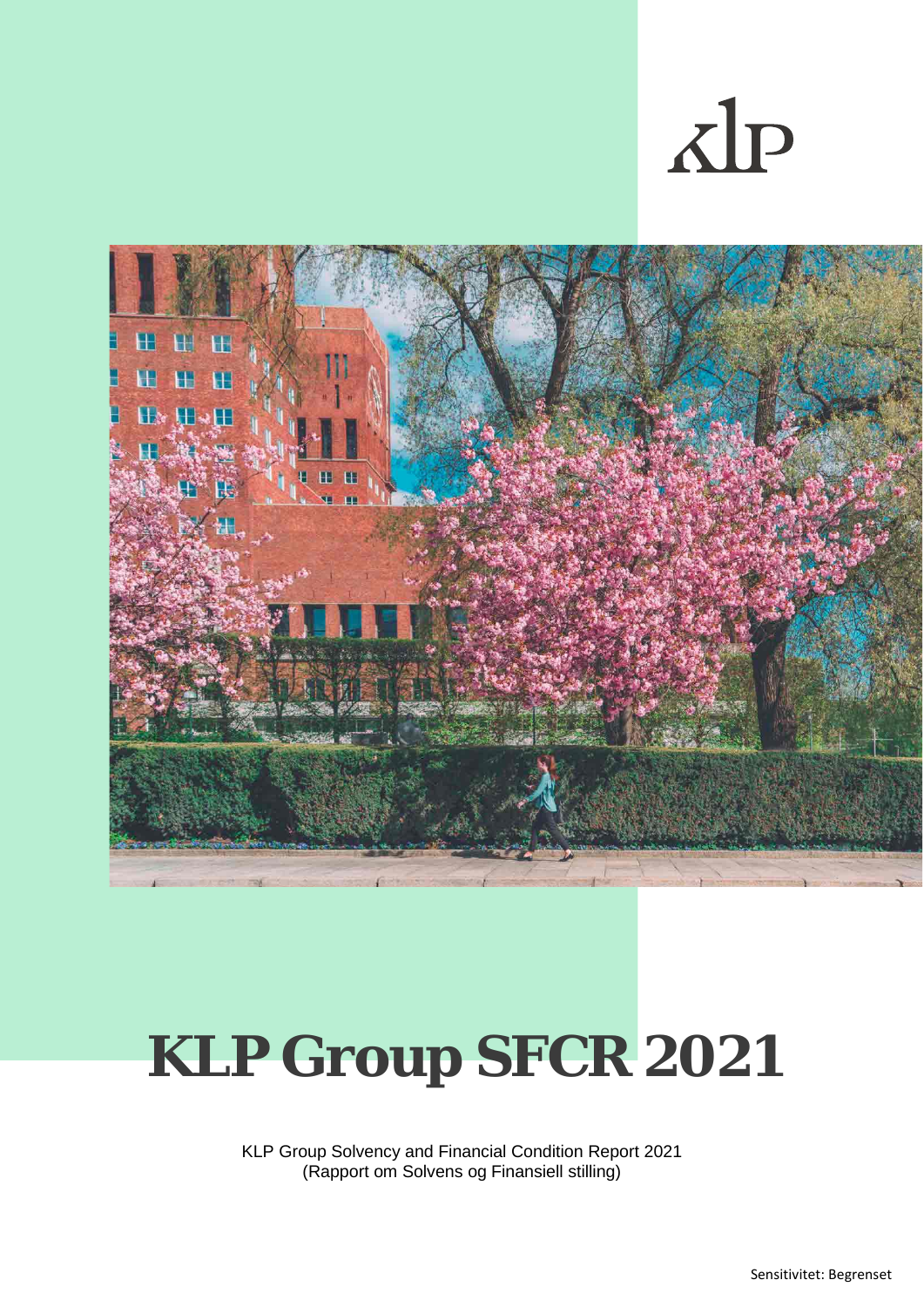#### **KLP Group**

KLP Group Solvency and Financial Condition Report 2021 Kommunal Landspensjonskasse gjensidig forsikringsselskap Org. no. 938 708 606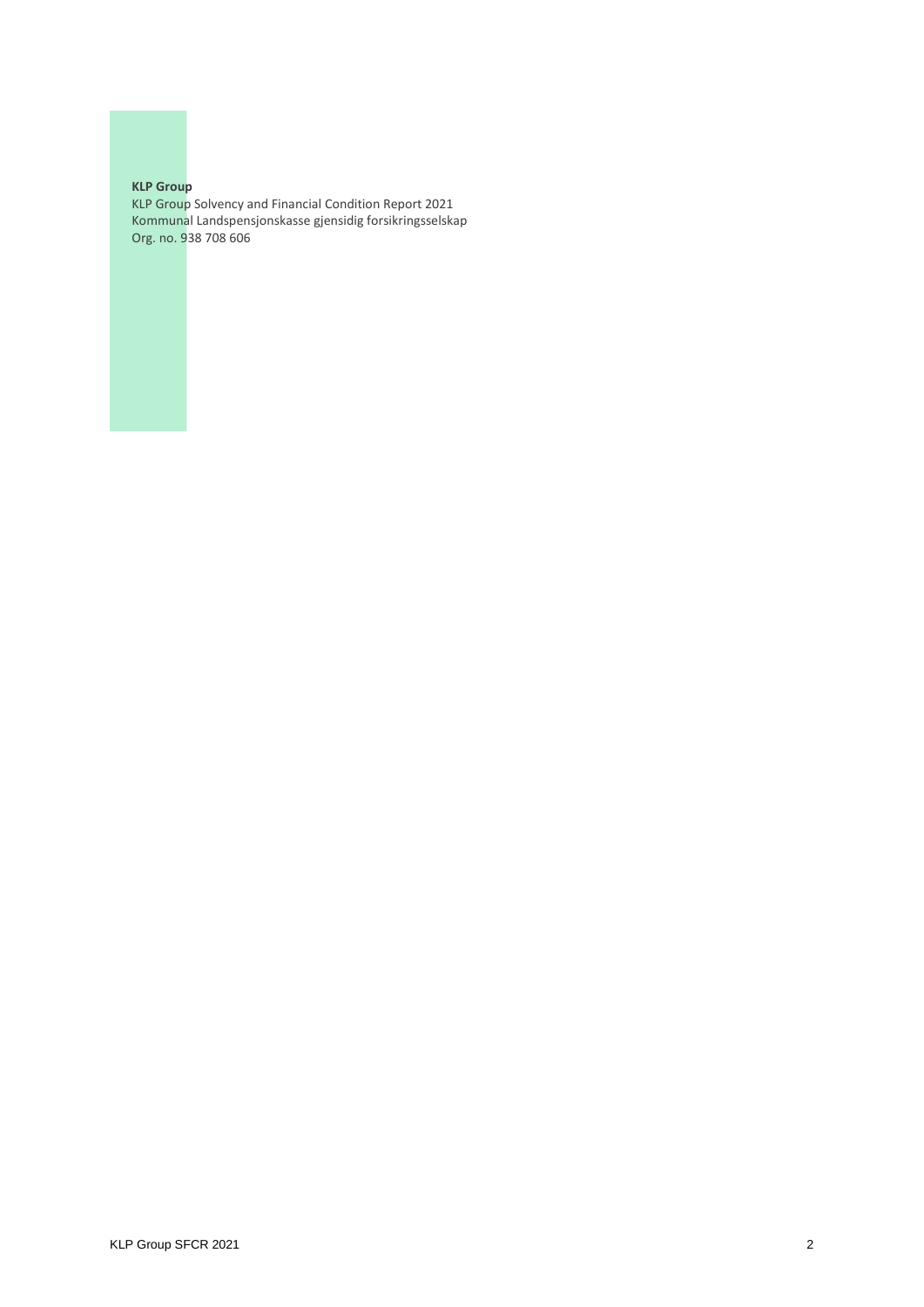# Contents

# $\overline{AP}$

| A.         |                                                                                     |  |
|------------|-------------------------------------------------------------------------------------|--|
| A.1        |                                                                                     |  |
| A.2        |                                                                                     |  |
| A.3        |                                                                                     |  |
| A.4        |                                                                                     |  |
| A.5        |                                                                                     |  |
|            |                                                                                     |  |
| B.1        |                                                                                     |  |
| B.2        |                                                                                     |  |
| B.3        |                                                                                     |  |
| B.4        |                                                                                     |  |
| B.5        |                                                                                     |  |
| <b>B.6</b> |                                                                                     |  |
| B.7        |                                                                                     |  |
| B.8        |                                                                                     |  |
|            |                                                                                     |  |
| C.1        |                                                                                     |  |
| C.2        |                                                                                     |  |
| C.3        |                                                                                     |  |
| C.4        |                                                                                     |  |
| C.5        |                                                                                     |  |
| C.6        |                                                                                     |  |
| C.7        |                                                                                     |  |
|            |                                                                                     |  |
| D.1        |                                                                                     |  |
| D.2        |                                                                                     |  |
| D.3        |                                                                                     |  |
| D.4        |                                                                                     |  |
| D.5        |                                                                                     |  |
|            |                                                                                     |  |
| E.1        |                                                                                     |  |
| E.2        | Solvency Capital Requirement and minimum required to meet the Solvency Capital      |  |
|            |                                                                                     |  |
| E.3        | Use of the duration-based equity risk sub-module in the calculation of the Solvency |  |
|            |                                                                                     |  |
| E.4        | Differences between the standard formula and any internal models used 48            |  |
| E.5        |                                                                                     |  |
| E.6        |                                                                                     |  |
|            |                                                                                     |  |
|            |                                                                                     |  |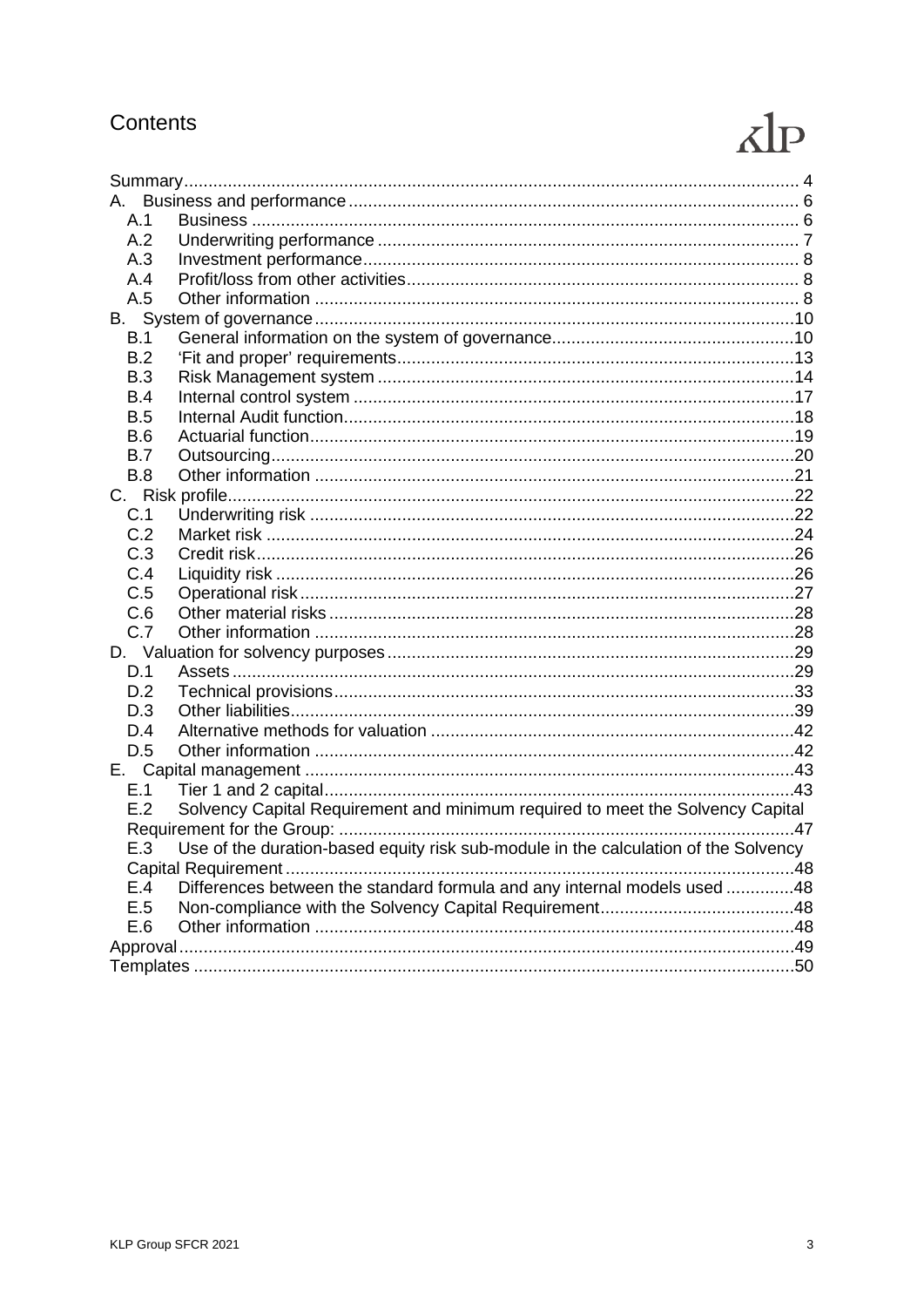# <span id="page-3-0"></span>**Summary**

The Solvency II regulations were introduced from 01.01.2016. The rules are the same in all countries in the EU and in the EEA area. Among other things, the rules are intended to provide increased protection for policy-holders. Solvency II lays down requirements for information disclosure, including through this report. The report should provide information on the company's business and results, the system of risk management, and how internal control within the company operates. The report is also intended to provide information on the risks to the company, the methods used for valuation of both assets and liabilities, and an overview of the company's solvency capital composition. The solvency capital is meant to cover the risk that the company has assumed by means of statutory solvency capital requirements.

Kommunal Landspensjonskasse gjensidig forsikringsselskap (KLP) is a mutual insurance company, and is the parent company of the KLP Group. The Company's principal product is public-sector occupational pension provision. The Company is owned by its customers, which are Norwegian municipalities, county administrations, health enterprises and companies associated with the public sector. The Group includes subsidiaries active within banking, non-life insurance, asset management and property management. The figures in this report are based on KLP and KLP Skadeforsikring AS, the companies in the KLP Group which required to report under Solvency II. The term 'Group' is also used for these companies.

Total financial income for the Group amounted to NOK 72 billion in 2021 (NOK 36 billion in 2020), of which NOK 50 billion was income from the parent company's customer portfolio where all of the income falls to customers.

For 2021, the risk result (arising from the fact that mortality and disability in the period differ from what is assumed in the premium tariff), was NOK 0.6 billion within public-sector occupational pensions. The corresponding figure for 2020 was NOK 1.2 billion.

The system of governance, as it is organised and implemented, is considered appropriate to KLP's business. The Company's articles of association and applicable legislation provide the framework for proper corporate governance and a clear division of roles between the governing bodies and executive management. The Company's highest authority is the General Meeting. The Company also has a corporate assembly which elects the Company's Board of Directors.

The risk management system within KLP is tailored to Solvency II and organised on the principle of the three lines of defence. In addition to the statutory remuneration committee and audit committee, the Board has also established a separate risk committee.

The Board has adopted a policy for risk management and internal control and a series of other guidelines to provide for good risk management and compliance with laws and regulations. The policies cover subsidiaries where this makes sense. Requirements have also been laid down for the overall competence of the Board, in addition to the 'fit and proper' requirements which also apply to managers and key functions within the Company.

The development of the Company's risk and solvency situation is monitored through detailed reporting to the Board and senior management. This includes reporting from all three lines of defence.

The Group's principal risks are underwriting risk, market risk and credit risk.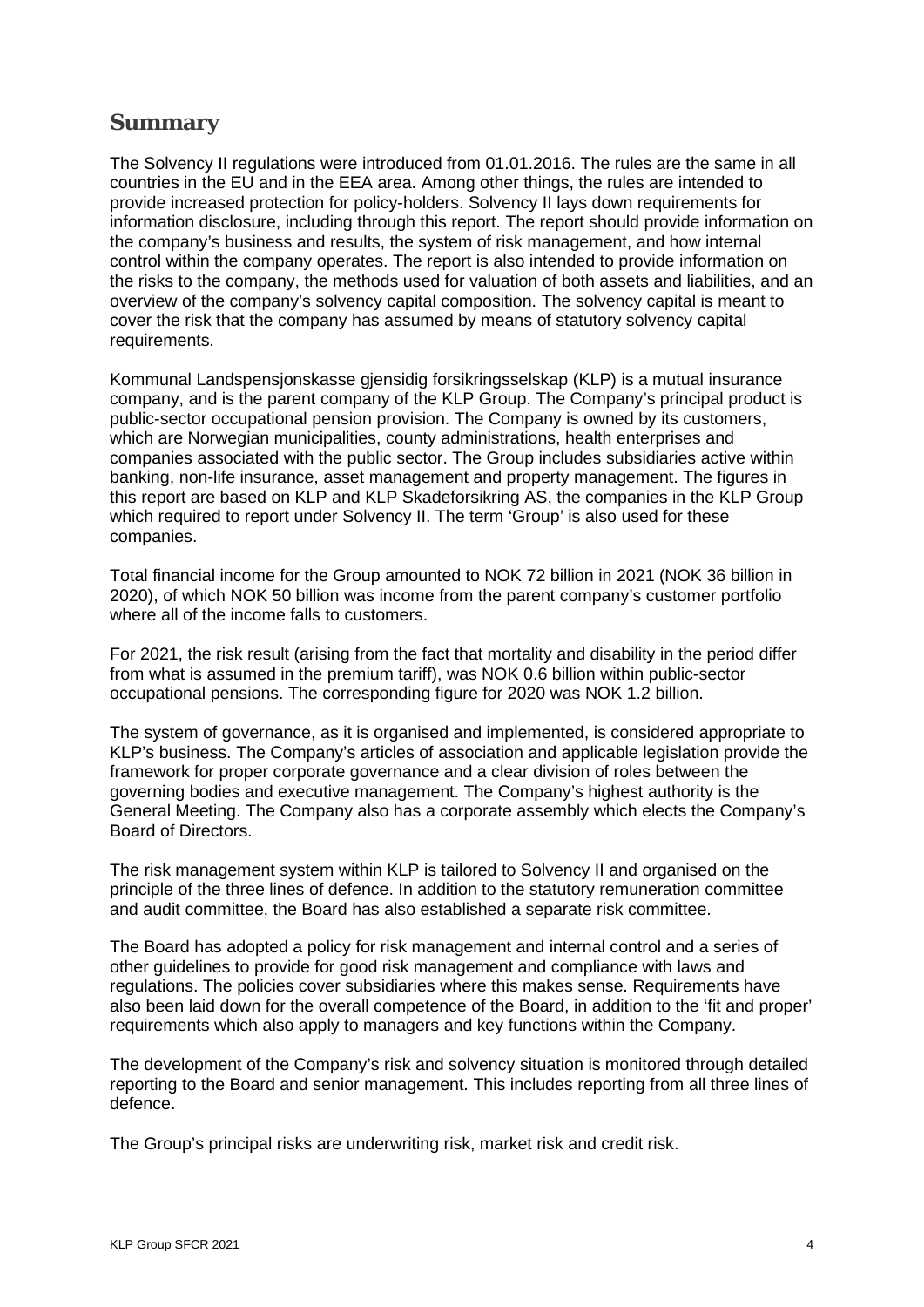Underwriting risk is dominated by longevity risk in the parent company, i.e. the risk that people entitled to pension payments from KLP will live longer than expected and so require larger payments. The risk that more people could suffer early disability is another material underwriting risk. The risk of customers moving away from KLP is not a risk to the Company's financial strength. Solvency capital and capital requirements related to this are nevertheless included in the calculations of the Group's capital adequacy under Solvency II.

Around 60% of customers' deposits are invested in interest-bearing securities. The rest are invested in equities and property. Market risk is dominated by equity and property risk, along with interest rate and credit risk. The Company has substantial buffers to enable this allocation. The risk profile changes dynamically in that a policy rule adjusts the proportion of risky investments to the buffer level that the Company has. The subsidiaries do not contribute much to the overall risk profile, apart from KLP Eiendom AS which manages the parent company's property investments.

Under Solvency II, all assets and liabilities are valued at market value. There are two key differences in the valuation of assets and liabilities under Solvency II and in the financial accounts. One is the valuation of insurance obligations. The Solvency II accounts take account of real interest rates, whereas the financial statements use guaranteed interest in the valuation. The other main difference is that bonds and loans reported at amortised cost in the financial statements are shown at fair value in the Solvency II accounts. Other differences are due to differing treatment of intangible assets and deferred tax.

The Solvency II regulations lay down requirements for the amount of solvency capital through the solvency capital requirement. KLP applies a transitional rule to the Solvency II regulations for technical provisions. Using this transitional rule, the Group has a capital adequacy ratio of 310 per cent at 31.12.2021. Even without the use of this transitional rule, the Group has capital adequacy of 284 per cent, well above its own target of at least 150 per cent.

The report has been prepared for the Group. A similar report has been prepared for KLP as the life company and KLP Skadeforsikring AS.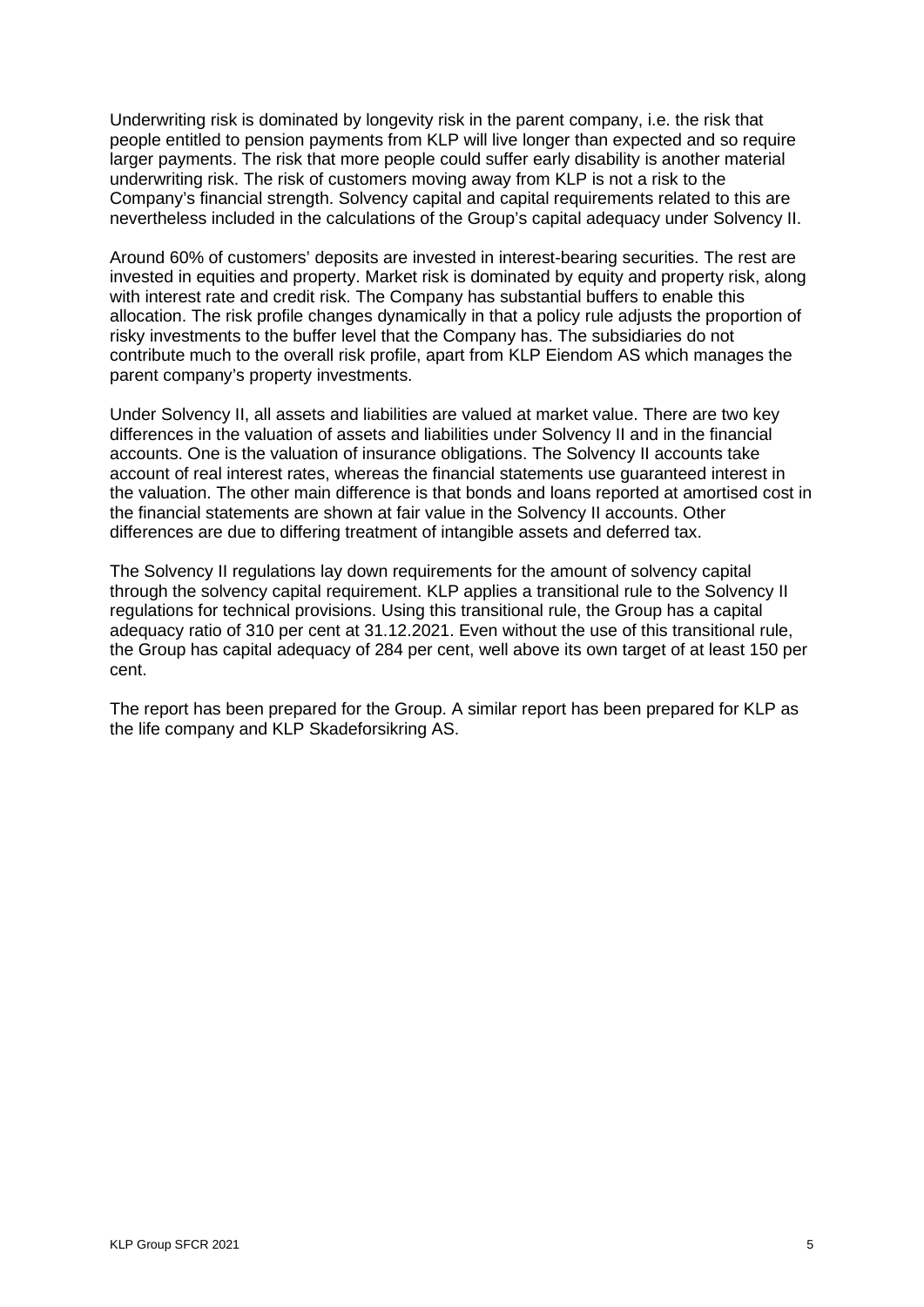# <span id="page-5-0"></span>**A. Business and performance**

# <span id="page-5-1"></span>**A.1 Business**

- a) The name of the Company is Kommunal Landspensjonskasse gjensidig forsikringsselskap. The Company's address is: Dronning Eufemias gate 10, postboks 400 Sentrum, N-0103 Oslo
- b) The Financial Supervisory Authority of Norway exercises financial supervision of the Company. The address of the Financial Supervisory Authority of Norway is: Revierstredet 3, postboks 1187 Sentrum, N-0151 Oslo
- c) The Company's external auditor is PwC, Dronning Eufemias gate 71. The contact person is Erik Andersen, erik.andersen@pwc.com.
- d) Customers with public-sector occupational pensions from KLP own the Company. These comprise Norwegian municipal and county authorities, the regional healthcare enterprises (RHF) with their subsidiary healthcare companies (HF), and other publicsector businesses.
- e) Kommunal Landspensjonskasse (KLP) is the parent company for the KLP Group. KLP's wholly-owned

subsidiaries are organised as limited companies. The following wholly-owned

#### subsidiaries

included in the Group:

- KLP Banken AS and its subsidiaries:
	- o KLP Boligkreditt AS
	- o KLP Kommunekreditt AS
- KLP Eiendom AS
	- o KLP Eiendom subsidiaries (several)
- KLP Forsikringsservice AS
	- o KLP Regnskapstjenester AS
- KLP Kapitalforvaltning AS
- KLP Skadeforsikring AS

#### *Figure 1: Corporate structure*

#### **KLP-konsernet**

|                               |                            | Kommunal<br>Landspensjonskasse<br>gjensidig forsikringsselskap |                           |                                               |
|-------------------------------|----------------------------|----------------------------------------------------------------|---------------------------|-----------------------------------------------|
|                               |                            |                                                                |                           |                                               |
| <b>KLP Skadeforsikring AS</b> | <b>KLP Banken AS</b>       | <b>KLP Kapitalforvaltning AS</b>                               | KLP Forsikringsservice AS | <b>KLP Eiendom AS</b>                         |
|                               | KLP Kommunekreditt AS      |                                                                | KLP Regnskapstjenester    | <b>KLP Eiendom</b><br>datterselskaper (flere) |
|                               | <b>KLP Boligkreditt AS</b> |                                                                |                           |                                               |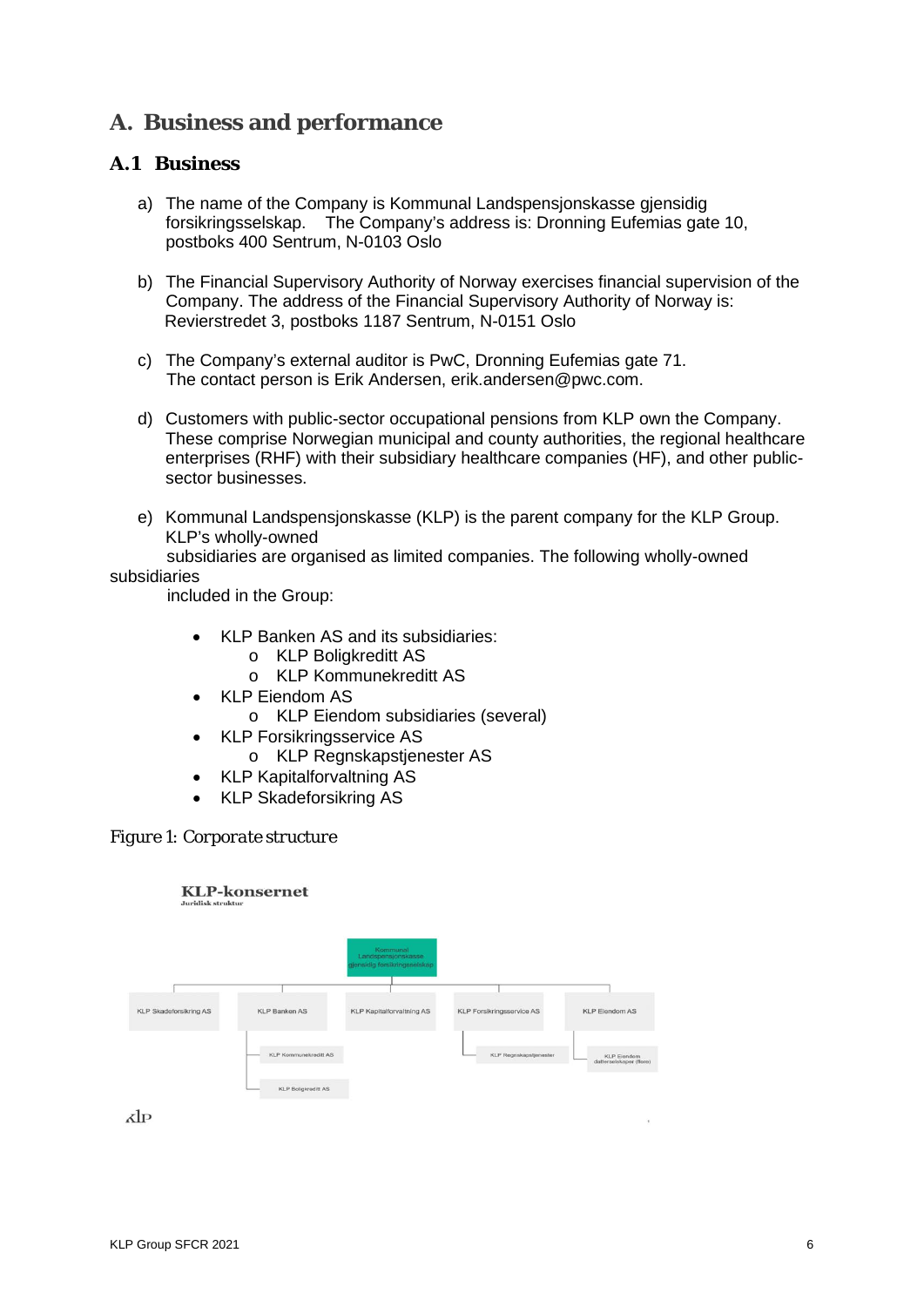Mutual funs investments where the KLP Group has control over

 the investments such that there is a consolidation requirement under the rules in IFRS, are consolidated in.

The minority interest is classified as a liability.

**Consolidation** 

 In the solvency balance-sheet, the Group's life and non-life business is fully consolidated through

the parent company KLP and its subsidiary KLP Skadeforsikring AS.

 The other business areas are included as equity investments in the consolidated balance-sheet, as these are

valued by the equity method. This means that earnings from these activities

 is included in the group's profit and the value of equity investments. Any distributions from

these activities reduce share value. These shares are treated as strategic

 shares in the calculation of solvency capital requirements. Tier 1 and 2 capital from the banking and

 asset management companies are part of the Group's Tier 1 and 2 capital. The capital requirements from these activities are also included in the Group's capital requirement.

 In the Group balance-sheet for accounting purposes, all of the companies are fully consolidated.

f) The Group's principal product is public-sector occupational pension provision. The Group is also a major provider of non-life insurance, banking services and investment products. The property company KLP Eiendom is the third-largest property management company in the Nordic region. With the exception of the property business, which has a lot of property abroad, KLP's operations are exclusively in Norway.

# <span id="page-6-0"></span>**A.2 Underwriting performance**

The risk result for public-sector occupational pensions in 2021 is equal to NOK 589 million. The result of technical accounting from non-life insurance for 2021 was NOK -147 million. The result was NOK 11 million for 2020.

The risk result is an expression of how mortality and disability have developed in the insured population in relation to the assumptions used in the annual setting of premiums. The risk result for 2021 was NOK 589 million within public-sector occupational pension provision. The corresponding figure for 2020 was NOK 1,201 million (recognised risk result equal to minus NOK 395 million). No extra disability provisions have been raised as a result of the coronavirus pandemic. The risk result does not generally fluctuate much from year to year. However, some fluctuations have to be factored in. This is especially true of the risk result for disability. The mortality tables are still felt to allow good margins, and the trend in 2021 shows that margins overall are still somewhat greater than expected.

In order to manage the pension schemes, the Company collects a cost element in the premiums. This element is included in the Company's administration result, as discussed in section A.5.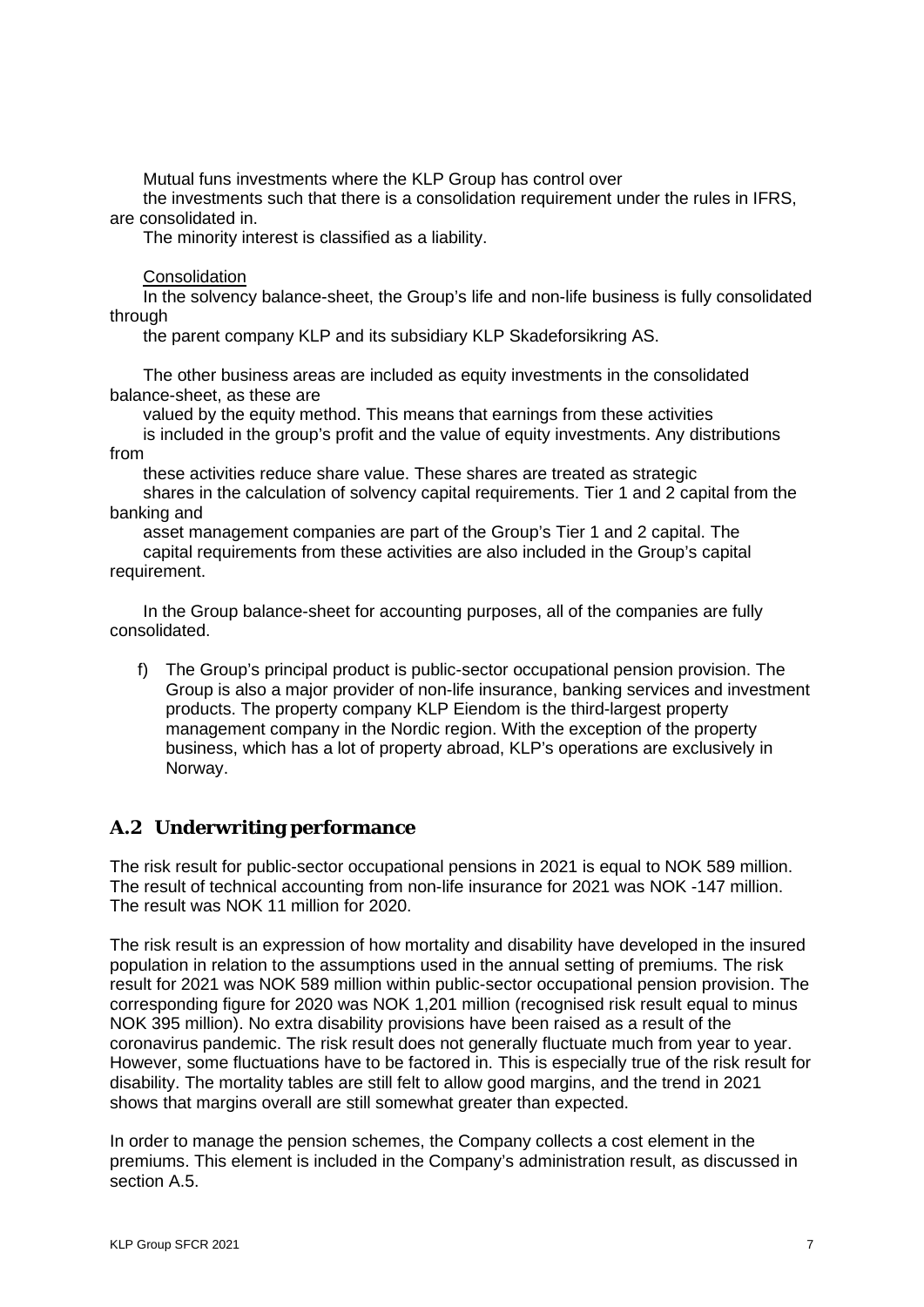# <span id="page-7-0"></span>**A.3 Investment performance**

The Group's financial assets are managed in various portfolios. Financial assets matching the technical provisions for life insurance are managed in portfolios where most of the returns fall to customers. The customer portfolio now consists of portfolios where the Company has guaranteed customers a return. The management of other financial assets is divided into various portfolios where the whole of the return falls to the Company.

*Table 2: Income from investments in public-sector occupational pensions in the Group. Figures in NOK billions.*

| <b>Portfolios</b>                                 | $2021$ 2020 |  |
|---------------------------------------------------|-------------|--|
| Public-sector occupational pensions   50.2   25.7 |             |  |

The costs of managing the customer portfolio were NOK 219 million at 31.12.2021. For all products, a premium element is charged to cover the Company's costs of managing the capital. These elements are part of the Company's administration result. For public-sector occupational pensions, the Company also collects an interest guarantee premium in payment for the interest guarantee. These elements are discussed in section A.5 under Table 3, Profit and loss elements in the corporate portfolio.

Further details of investment performance are given in the SFCR reports for KLP and KLP Skadeforsikring AS.

# A.3.1 Profit from investments falling to the Group

The Group's other assets, which are primarily investments in the corporate portfolio, totalled NOK 41.4 billion as of 31.12.2021. Financial income from investments in these portfolios totalled NOK 1.3 billion in 2021 compared to NOK 1.5 billion in 2020. The costs of managing the corporate portfolio were NOK 17 million in 2021. Returns on the portfolios and costs of managing them are included in total comprehensive income for the Group.

Further details are given in the SFCR reports for KLP and KLP Skadeforsikring AS.

# <span id="page-7-1"></span>**A.4 Profit/loss from other activities**

All significant income and expenses are included in the above.

# <span id="page-7-2"></span>**A.5 Other information**

The sections above describe the underwriting performance (risk result) and the investment result for KLP, as well as the underwriting result for own account for KLP Skadeforsikring AS. For KLP, a positive risk result and a positive investment result in the customer portfolio will fall to the customers. The corresponding negative result is charged to the Company's equity. The interest guarantee premium and the administration result are included in the Company's annual results along with the return in the corporate portfolio. KLP is a mutually owned company. These amounts are one reason why the growth in equity follows the growth in the pension obligations. The table below shows the amount of the interest guarantee premium and the administration result for 2021 and 2020 in KLP. The necessary growth in equity over and above this level is provided by calling in an annual capital contribution from the owners.

#### *Table 3: Profit and loss elements in the corporate portfolio for KLP. Figures in NOK millions.*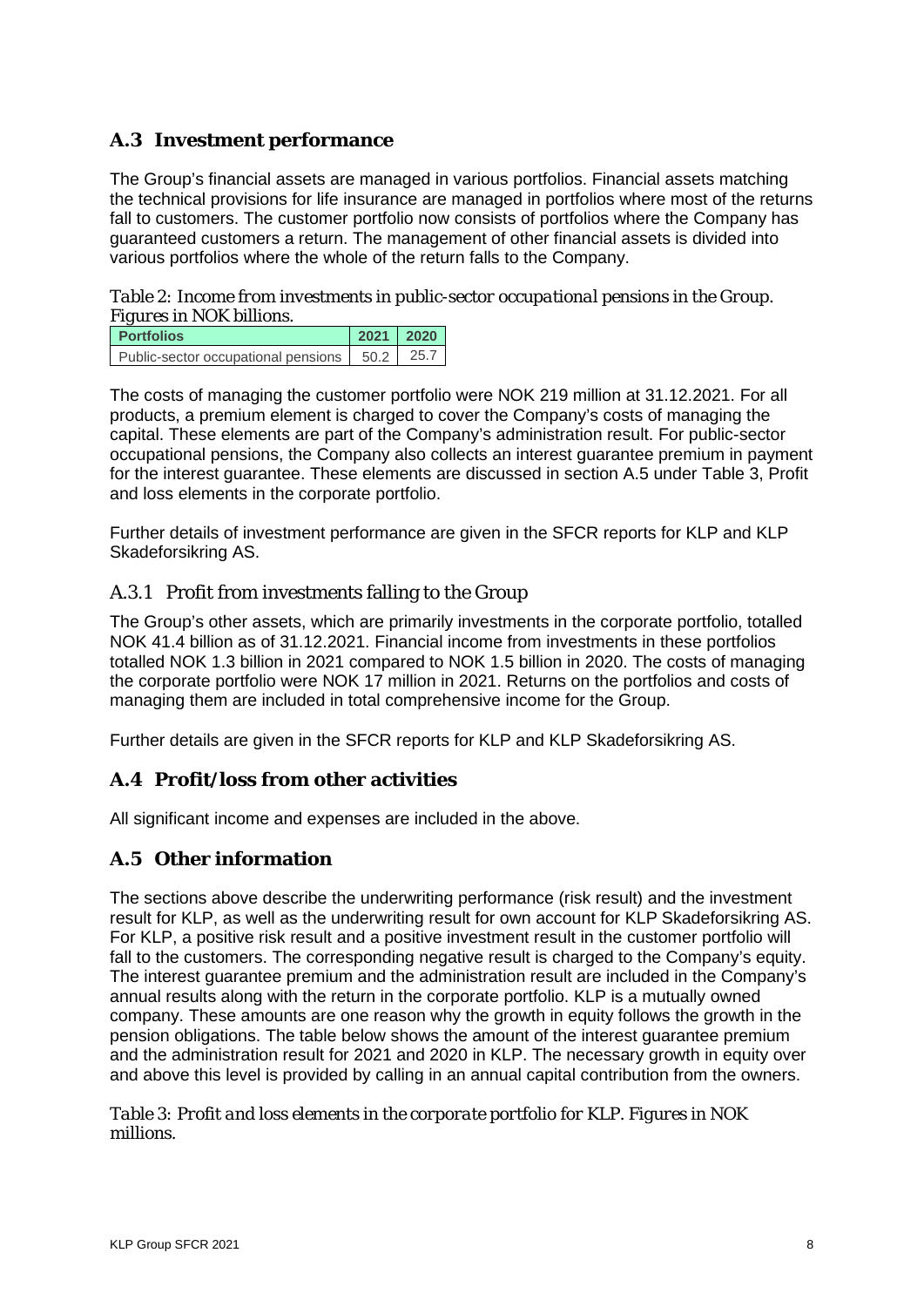| <b>Profit and loss elements</b> | 31.12.2021 | 31.12.2020 |  |
|---------------------------------|------------|------------|--|
| Interest quarantee premium      | 251        | 494        |  |
| Administration result           | 35         |            |  |
| Total                           | 286        | 665        |  |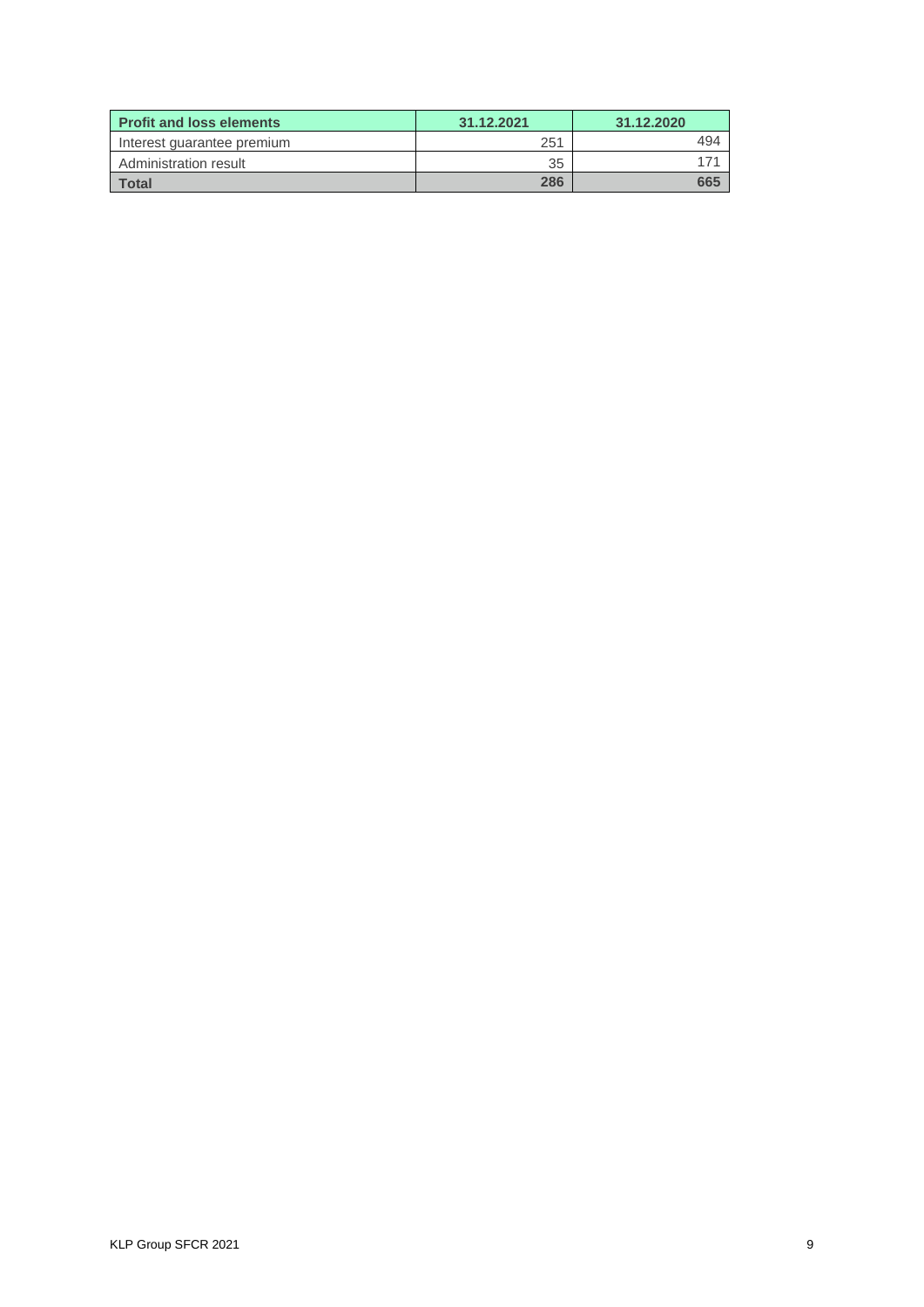# <span id="page-9-0"></span>**B. System of governance**

The description in this section covers KLP both as a company and as a group. The section is identical to the corresponding section in the KLP SFCR.

The system of governance, as it is organised and implemented, is considered appropriate to KLP's business, in relation to the nature, scope and complexity of the risks.

#### <span id="page-9-1"></span>**B.1 General information on the system of governance**

#### B.1.1 Structure of KLP's administration, management and controlling bodies

The Company's articles of association and applicable legislation provide the framework for proper corporate governance and a clear division of roles between the governing bodies and executive management.

#### The General Meeting

KLP has a broad ownership structure. Members of the General Meeting are appointed through election meetings in the relevant constituencies, to which all owners are invited. Voting rights are calculated on the basis of the individual member's share of the previous year's ordinary premium. At the General Meeting each individual delegate has one vote.

The General Meeting is the Company's highest authority and comprises elected representatives of the Company's owners.

The General Meeting elected 179 delegates from 15 constituencies for 2021-2023. The county administrations and the municipalities in each county make up 10 of the constituencies. The four regional health enterprises and their subsidiaries each form one constituency. The companies together form one constituency. In each constituency an election meeting is held to elect delegates to the General Meeting. The General Meeting approves the annual report and accounts for the Company and the Group, including the allocation of profits or provision for losses. The tasks of the General Meeting also include electing 24 of the 45 members of the Corporate Assembly and approving the remuneration of the Corporate Assembly.

#### The Corporate Assembly

The Corporate Assembly comprises 45 members, 24 of them elected by the General Meeting. A further six representatives are nominated by the staff organisations in the local government sector. 15 representatives are elected from and by the staff in the Group. The Corporate Assembly has essentially the same responsibilities as a corporate assembly under the provisions of the Norwegian Public Limited Liability Companies Act. The corporate assembly elects the Board and its Chair. The Corporate Assembly members elected by the General Meeting elect five members with deputies to the Board of Directors, while the full Corporate Assembly elects the Chair and Deputy Chair of the Board of Directors. The Corporate Assembly elects an election committee with four members and a deputy member.

#### The Board of Directors of KLP (Group Board)

The Board of Directors is a collective body responsible for the interests of the Company and its owners. The Board is required to monitor the Group's compliance with business regulations and licence requirements. The Board provides for appropriate organisation of the business, determines policies, plans and budgets, keeps abreast of the Company's financial position and obligations and ensures that the business, accounts and asset management are subject to satisfactory control. The Board is required to supervise the executive management and the Company's business generally. The Board of Directors comprises eight members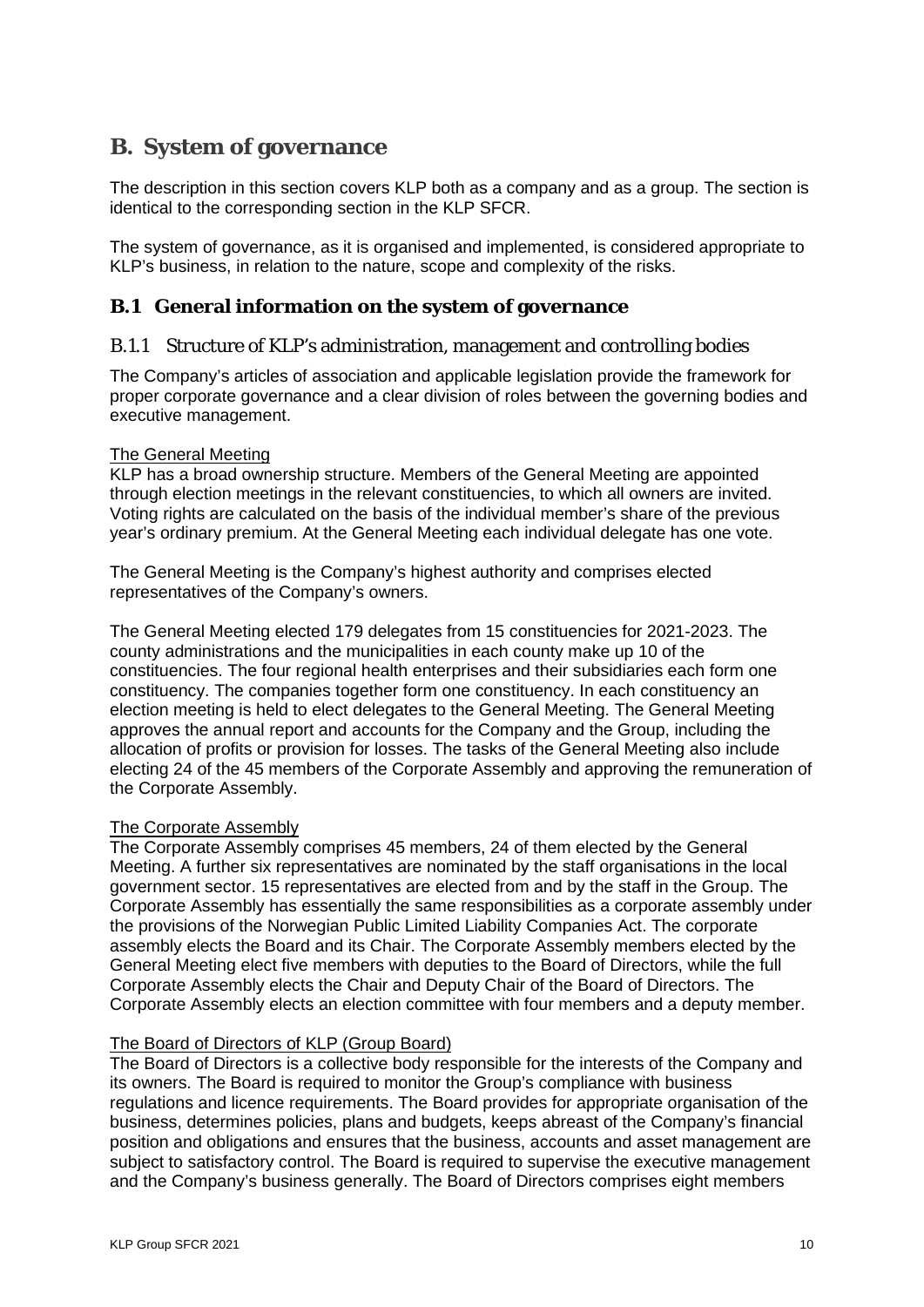who are elected for a term of two years in such a way that half are up for election each year. Five Board members with up to the same number of deputies are elected by the members of the Corporate Assembly who are elected by the General Meeting. Two members with deputies are elected by and from KLP's employees. One member and a deputy are nominated by the employee organisation or negotiating alliance with most members in the pension schemes. In addition two observers are nominated from those organisations that are second and third in regard to the number of members. The Group Chief Executive Officer is not a member of the Board of Directors.

#### Group CEO

The CEO is responsible for the day-to-day management of KLP's business and has to follow the guidelines and orders issued by the Board. The CEO reports to the Company's Board of Directors. The CEO's responsibilities and duties are set out in the instructions adopted by the Board.

#### Group senior management

The KLP Group senior management comprises ten experienced individuals with a broad background from Norwegian business and public sector activities. Group senior management is the top level of management in KLP and is responsible for the functional management of the company.

Group senior management is organised according to business areas, representing the Life Insurance, Banking, Non-Life Insurance, Capital Management and Property departments. Group senior management also includes the divisional heads with responsibility for Economy and Finance, IT, Communications and Markets, and HR and Internal Services.

#### The Board's sub-committees

The Board of Directors has three sub-committees: a remuneration committee, an audit committee and a risk committee. The committees do not make decisions on behalf of the Board, but present their assessments and recommendations to the Board.

#### *Remuneration committee*

The remuneration committee is a preparatory and advisory working committee for the Board's deliberations on remuneration questions. In 2011 the Financial Supervisory Authority of Norway gave permission for a joint remuneration committee in the KLP Group. On this basis the committee also serves those boards of directors in the KLP Group that are required by law to have remuneration committees. The committee's responsibilities include ensuring the requirements laid down in law and in the regulations on remuneration schemes in financial institutions, investment firms and asset management companies are complied with in those companies in the KLP Group that are subject to these regulations.

#### *Audit committee*

The audit committee is a preparatory and advisory working committee for the Board. The Committee was set up in accordance with the requirements for an audit committee pursuant to the Norwegian Act on Insurance Activity. The committee helps to quality-assure the Board's work to do with financial reporting, audit and governance.

#### *Risk committee*

The Committee acts as a risk committee for the Board of KLP. The principal tasks of the risk committee are to assist the Board in monitoring and managing the Company's overall risk and assessing whether the Company's management and control systems are appropriate to the level of risk and the scope of the overall business of the Group. The committee also ensures that the Company has good systems for internal control and risk management, and that the second-line functions work properly. The committee also ensures that there is a satisfactory organisation with a clear organisation structure, and an appropriate division of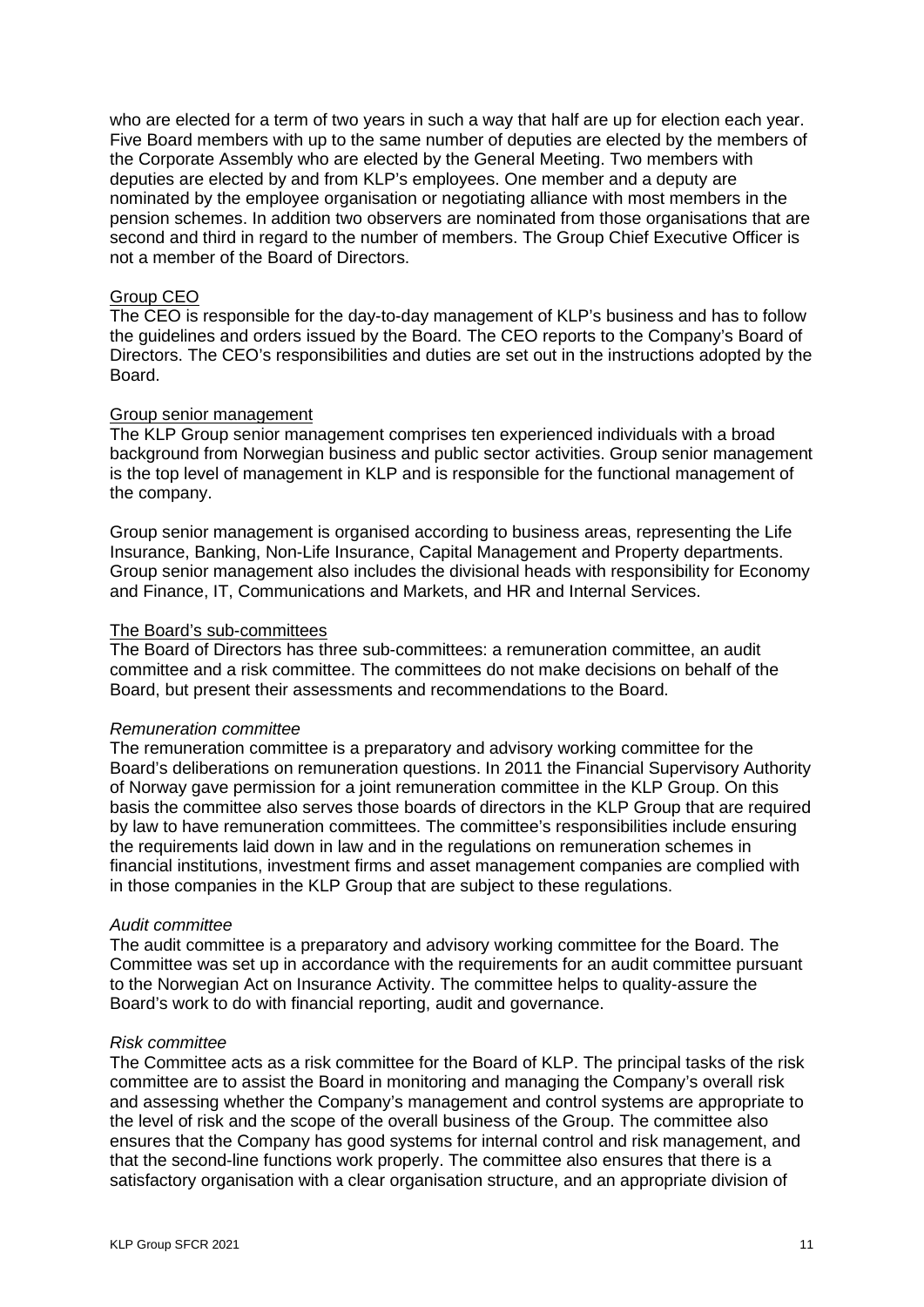responsibilities and tasks between executing and monitoring functions. The risk committee assists the Board in preparing Board actions in other matters to do with risk management.

#### Risk management committee

The Group CEO has established a committee to act as his advisory body in matters concerning the Company's overall risk and solvency. The committee addresses the general risk appetite, the overall risk strategy and risk exposure from all the major risk factors, including market risk, underwriting risk and operational risk.

#### Key functions

The risk management, compliance and actuarial functions and Internal Audit are the key functions in KLP. The Board ensures that these have the necessary authority, resources and independence through guidelines adopted by the Board for each of the functions. These guidelines allow the managers of each function to report directly to the Board on matters affecting their areas of responsibility. The key functions produce quarterly and annual reports which are discussed by the Board.

#### B.1.2 Significant changes in the system of governance made during the reporting period

No significant changes were made to the system of governance in the reporting period.

#### B.1.3 Remuneration policy

**Principles** 

The Board previously adopted remuneration principles for KLP and additional guidelines for KLP Kapitalforvaltning AS. The remuneration rules were last discussed and revised at the Board meeting of KLP on 23 August 2021.

In accordance with the Norwegian Financial Institutions Act and the Act on Securities Funds with associated regulations, the Board of KLP has determined and ensured that the Company always has and applies guidelines and frameworks for a remuneration scheme covering the whole of the Company including its subsidiaries.

The KLP Group aims to have competitive pay and employment conditions compared to similar companies, but without leading the way. The remuneration scheme is designed to be cost-effective for the Group.

The Group's remuneration schemes should be open and performance-based, so as to be perceived as fair and predictable wherever possible. There should be a correlation between agreed performance requirements and the remuneration given.

#### Remuneration based on results

No individual or collective remuneration (bonus) is given to employees on the basis of KLP's results. In KLP Kapitalforvaltning AS the portfolio managers and their managers have bonus agreements.

#### Pension scheme

All employees of KLP are members of KLP's pension scheme. Until 0[1](#page-11-0).05.2013, KLP also had a scheme for 'Pensions for salaries over 12 G<sup>1</sup>'. This scheme has been modified:

• Persons employed by KLP after 30.04.2013 are not covered by the scheme.

<span id="page-11-0"></span><sup>&</sup>lt;sup>1</sup> National Insurance basic amount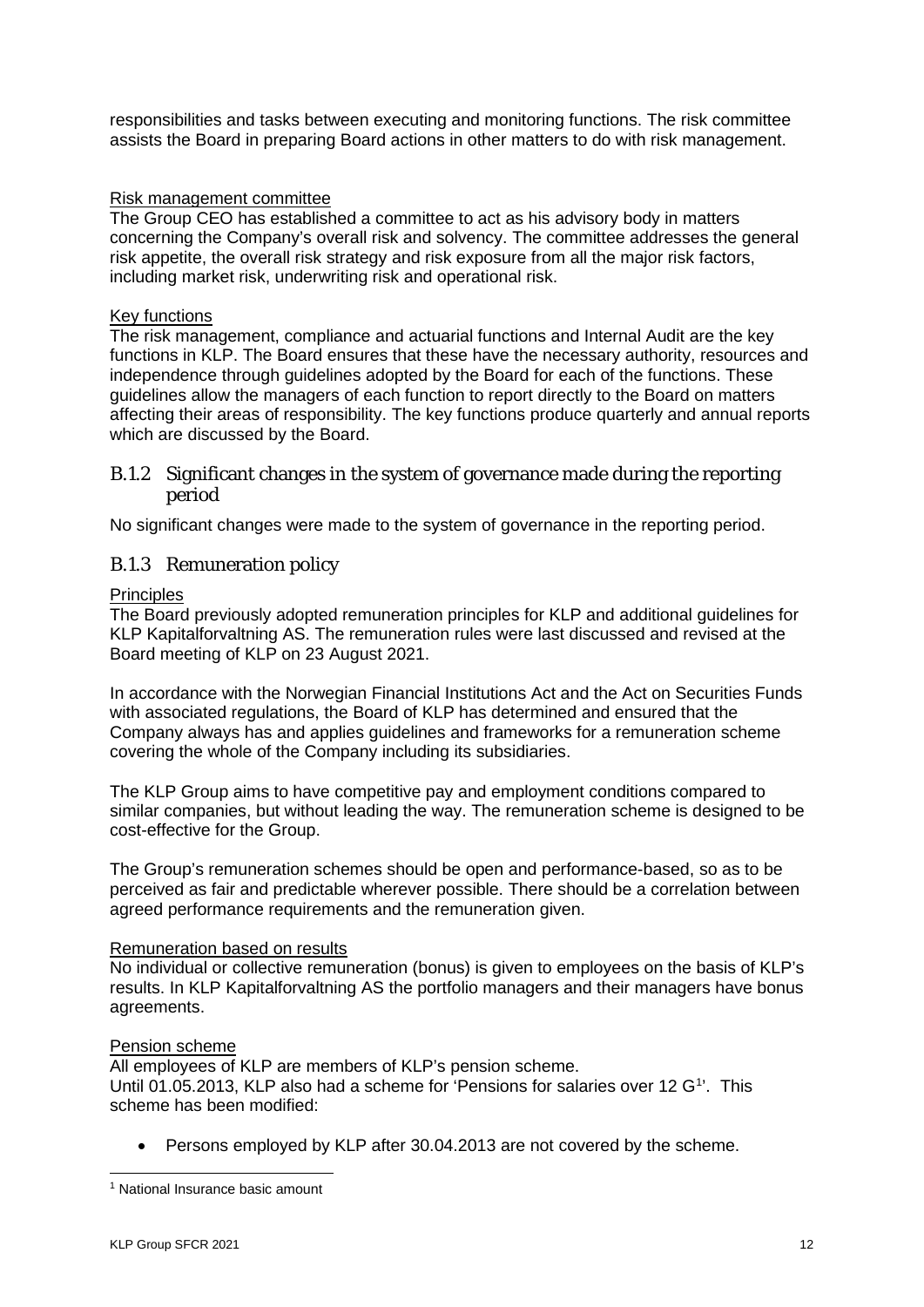- Persons employed before 30.04.2013 who have salaries below 12 G today will not be covered by the scheme even if they later receive salaries over 12 G.
- For persons who have a salary above 12 G at 30.04.2013, the following applies: "Persons with salaries over 12 G have additional cover to ensure that fixed pay in excess of 12 G is counted as fully pensionable. This scheme applies only to qualification time accrued directly in KLP. If the pension is calculated on part-time working as an employee of KLP, the pension base over 12 G will be reduced accordingly."

#### B.1.4 Transactions with related parties

KLP has transactions with other companies in the KLP Group, as well as members of the administration, management or control bodies. These are transactions that are part of the products and services offered by KLP or its subsidiaries to their customers. The transactions are entered into on market terms and include occupational pensions, non-life insurance, bank deposits, lending, asset management and fund saving.

# <span id="page-12-0"></span>**B.2 'Fit and proper' requirements**

#### B.2.1 The Company's 'fit and proper' requirements

The companies in the KLP Group ensure that managers and others in the business holding key functions and key functions are suitable and fit to safeguard their work activities and responsibilities as stated in the individual's Job description.

The boards of the companies in the KLP Group have adopted, and revise annually a guideline for suitable and fitness. The guideline contains qualification requirements which are designed to provide for appropriate diversity of qualifications, knowledge and relevant experience, to ensure that the Company is managed and supervised in a professional manner.

As part of the qualification requirement, the Board of the KLP Group should have sufficient insight and understanding to be able to question the assessments of the administration, take a critical view of the answers and initiate the necessary action. The whole Board of KLP should at least have qualifications in these areas:

- The insurance and finance market
- Business model and strategy
- The business system, including an understanding of the risks the Company is exposed to and its ability to handle them
- Financial and actuarial analysis.
- Regulatory frameworks and requirements.
- Understanding of social issues.
- Customer and product knowledge.

#### B.2.2 The Company's process for 'fit and proper' assessment

The 'fit and proper' assessment is made by the individual's manager. Persons to be assessed have to submit a completed and signed form for use in the assessment approved by the Financial Supervisory Authority of Norway. These persons are assessed when employed/elected, or in specific situations. An annual confirmation has to be given to the effect that no new circumstances have arisen since the last assessment/confirmation. This is especially important in relation to conduct.

All persons in Group management, key functions and the Board must meet certain standards of suitability (conduct). For persons listed above, KLP assesses the following aspects: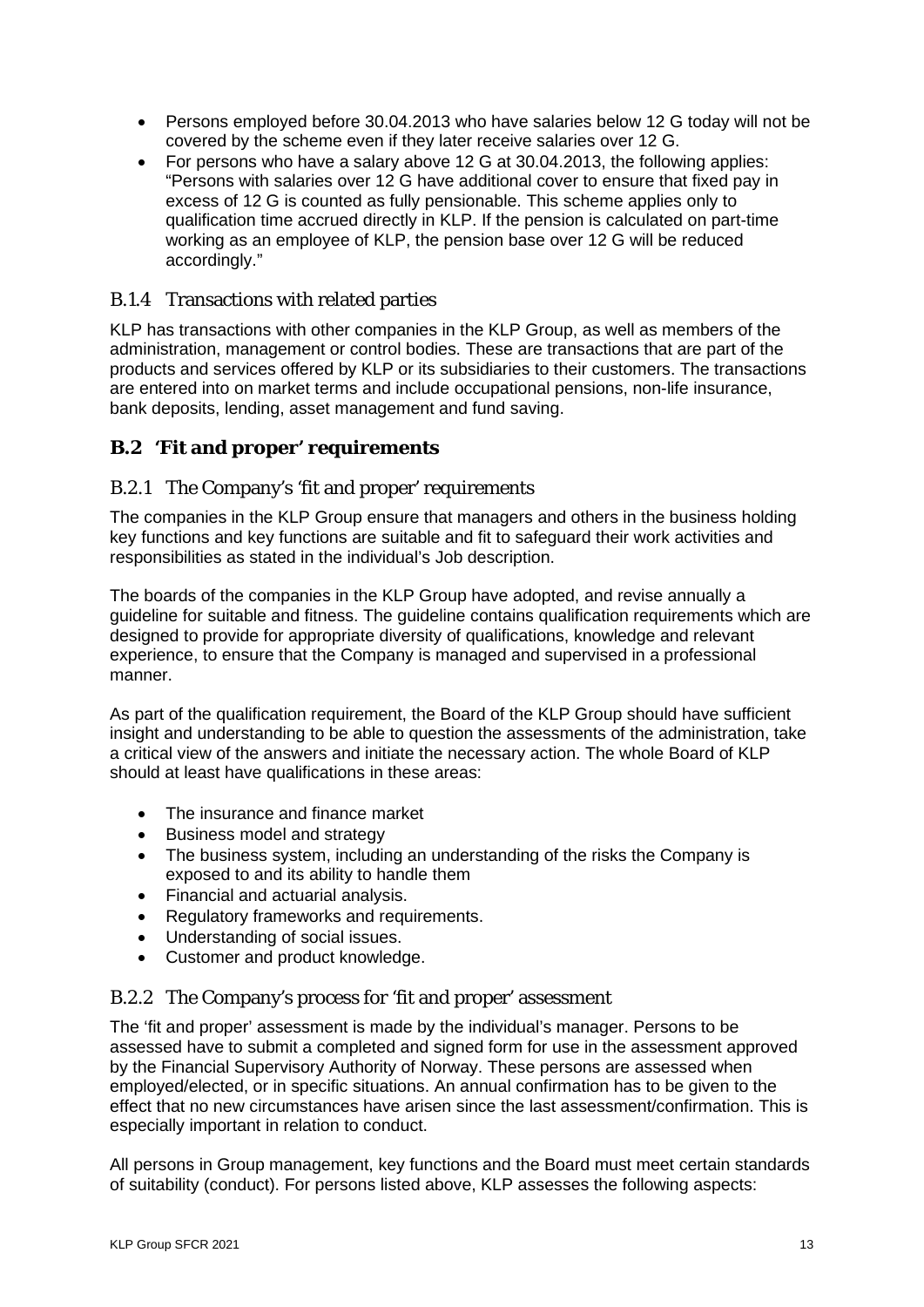- Criminal record
- Sanctions against companies
- Administrative sanctions and charges
- Financial situation
- Tax matters
- Other matters

Persons to be assessed must present a copy of a police certificate no more than three months old. Information may also be obtained from the publicly accessible Register of Bankruptcies and the Register of Company Accounts.

If any of the criteria listed above is not met, an individual assessment will be made. A principle of proportionality will be applied, whereby consideration will be given to the nature and severity of the offence, whether there has been a final judgment, the number of offences, the person's subsequent behaviour and the time aspect.

# <span id="page-13-0"></span>**B.3 Risk Management system**

#### B.3.1 Risk Management system. Strategies, processes, and reporting procedures

The risk management system at KLP is implemented through policies, processes/strategies and reporting procedures. Mandates, instructions and job descriptions for the various roles are also included in the system.

#### **Guidelines**

The Company has drawn up a comprehensive set of guidelines, rules and instructions to provide for effective risk management through appropriate and thorough processes and procedures. The guidelines are reviewed annually and approved by the Board. The Group CEO also lays down the necessary rules to implement the guidelines.

The various guidelines have different areas of application. Some guidelines apply to the whole Group but are still adopted by the boards of the subsidiaries. Other guidelines apply wherever appropriate and provide a basis for the subsidiaries' own guidelines. Every subsidiary will also have its own guidelines to govern matters specified fir the Company's business in the acts and regulations to which it is subject.

#### Processes/strategies

The overall risk in the Company is normally divided into three main parts: market risk, underwriting risk and operational risk, including strategic and reputational risk.

The main processes for monitoring, managing and measuring market risk are the overall risk management strategy, the asset management strategy and the capital plan. The asset management strategy and strategy for overall risk management are adopted in the autumn for the next calendar year. It includes targets for the overall risk, a framework for allocation and the design of the Group's dynamic strategy for exposure to risky assets (policy rule). The capital plan is drawn up in parallel with the Own Risk and Solvency Assessment, and sets the long-term course for the Company's capitalisation.

A strategy for underwriting risk is adopted each year. However, this risk is by nature longterm and the strategy is broadly fixed over time. Operational, strategic and reputational risk are assessed as part of the annual process for risk management and internal control; see section B.4.

#### Reporting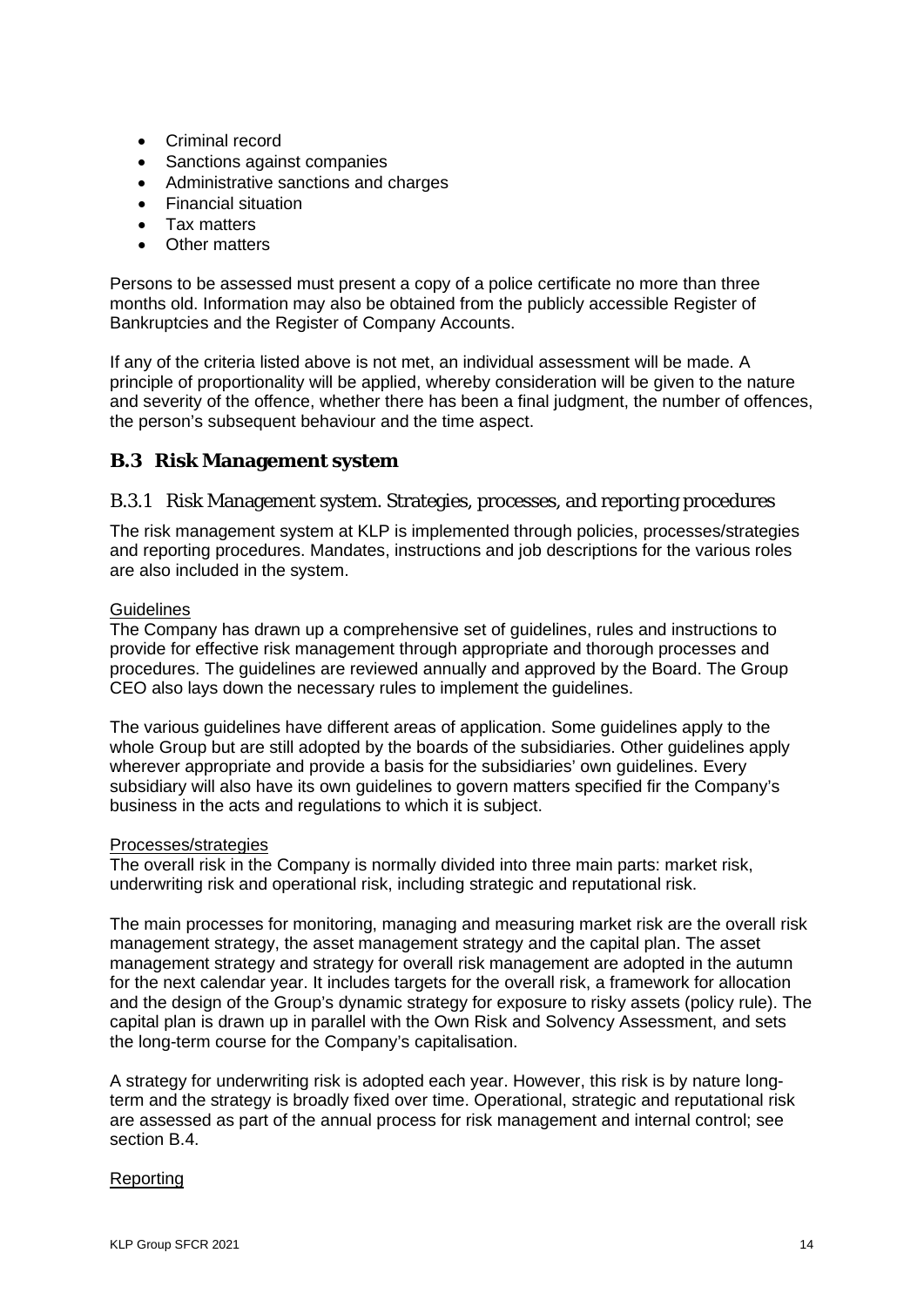Risk reporting in KLP takes place at many levels. At each Board meeting, the CEO includes current topics in his briefing. A separate briefing on risk management and asset management is also a fixed item on the agenda. The Board also receives a detailed monthly report on developments in the Group.

The second-line functions produce quarterly reports from their areas, which are addressed by the Board. The actuarial and compliance functions also produce their own annual reports. The risk management function coordinates the self-assessment of the Company's risk and solvency and compiles the ORSA<sup>2</sup> report.

The risk management committee monitors changes in the policy rule at each meeting.

# B.3.2 Organisation of the risk management system

The risk management system at KLP is organised on the principle of the three lines of defence. This is in line with the latest principles of risk management and adapted to the requirements in the Solvency II rules. The organisation is illustrated in the figure below:



*Figure 2: The risk management system at KLP*

#### First line – Risk management and operation

The Group CEO and all managers and employees in the operational units and subsidiaries make up the first line of defence. They bear the primary responsibility for good risk management through their responsibility for doing their jobs in line with authorisations,

<span id="page-14-0"></span><sup>2</sup> Own Risk and Solvency Assessment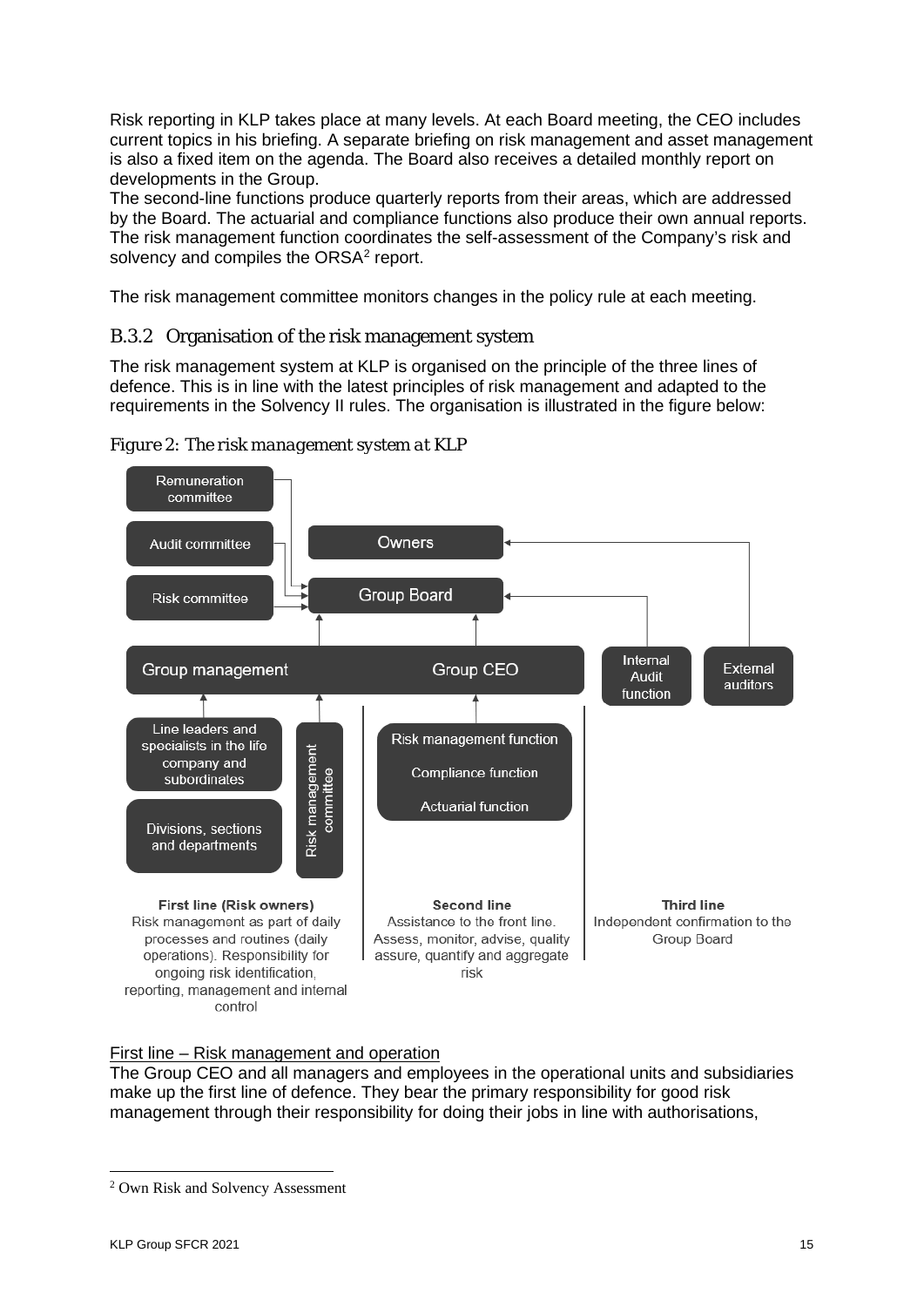instructions and guidelines. Managers are also required to establish proper procedures and control measures within their areas.

#### Second line – Monitoring and quality assurance

The control functions that make up the second line are the risk management function, the compliance function and the actuarial function. For a more detailed description of the compliance function and the actuarial function, see sections B.4 and B.6.

The risk management function is headed by the Chief Risk Officer (CRO), who reports to the Group CEO. The head of the actuarial function reports to the CRO, as this function is organised as an integral part of the risk management function. The main responsibility of the risk management function is to monitor the Group's overall risk, including the risk management system. The unit, which is headed by the CRO, also calculates the Company's capital adequacy. Capital adequacy is a key part of the quarterly reporting from the risk management function, which is discussed by the Board of Directors. The Own Risk and Solvency Assessment is an important task for the risk management function; see section B.3.3.

To safeguard the independence of the actuarial function from the CRO, the Group CEO approves the remuneration of the head of the function. Independence is also ensured by the fact that the second-line functions have the right to report directly to the Board of Directors on matters concerning their areas of responsibility.

#### Third line – Independent verification

Independent verification is provided by the Group's own Internal Audit unit and its external auditors. The Internal Audit function is described in detail in section B.5.

#### Risk management committee

The Group CEO has established a committee to act as his advisory body in matters concerning the Company's overall risk and solvency. The committee includes the CFO and the directors responsible for the company's risk management, as well as the actuarial and compliance functions. The committee addresses the general risk appetite, the overall risk strategy and risk exposure from all the major risk factors, including market risk, underwriting risk and operational risk. Each year, the committee discusses the principal assumptions used to calculate the Company's capital adequacy. The committee is administered by the CRO and assists the CRO in carrying out the 'Own Risk and Solvency Assessment'.

#### B.3.3 Own Risk and Solvency Assessment

#### B.3.3.1 Process

The process for the 'Own Risk and Solvency Assessment' (ORSA) is laid down by the Board in a separate guideline. The guideline sets out the main principles for the process, with requirements for implementation, division of responsibilities, performance requirements and documentation. The process is carried out each year and is normally discussed at the Board meeting in June.

The ORSA process is largely based on the Company's other processes for managing risk and solvency. Apart from market and underwriting risk, risks in the process of governance are identified in the autumn. This process also quantifies the most important remaining risks. Quantification is used to calculate the capital requirements for operational risk.

#### B.3.3.2 Implementation and approval

The risk management function is responsible for coordinating the implementation of the ORSA process and compiling the report. The process follows an established set of tasks,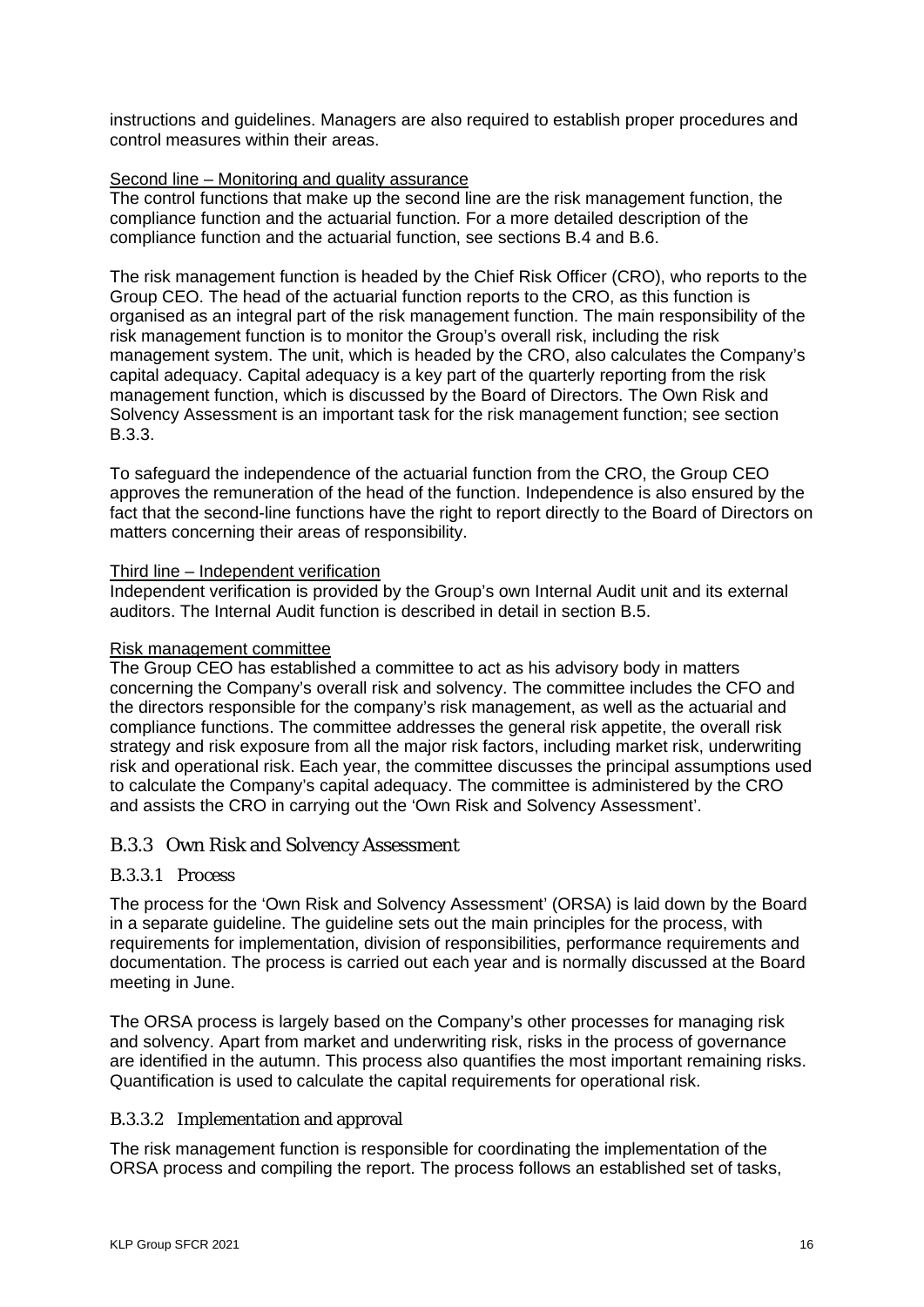starting with introductory discussions in the risk management committee. These identify factors to be focussed on in the year's process, often based on evaluations and feedback on the process from the previous year.

The ORSA plan and suggested changes in related guidelines are discussed by the Board in March. Work on sensitivity tests, scenario analyses and specially selected factors will continue until the report is completed. An integrated process is followed for KLP as a company and as a group, but separate reports are produced for each of these.

The Board reviews and approves the ORSA by looking first at guidelines for the ORSA and then at the actual reports. This cements the Board's ownership of the process. The Board's risk committee also conducts an extended review of the ORSA plan and the ORSA reports for KLP (both Company and Group) and makes its recommendations to the Board.

An extraordinary ORSA has to be produced if there are changes that could affect the risk and/or capital substantially. Changes may be driven by internal decisions or external factors.

#### B.3.3.3 Determination of own solvency needs

The Board determines its solvency requirements based on the assessments made in the ORSA process. KLP's solvency capital requirements are defined by the regulatory solvency capital requirement as this is larger than that obtained by using the Company's own assumptions and methods.

The solvency target is that capital adequacy for the KLP Group should be more than 150 per cent without including transitional rules for KLP and KLP Bedriftspensjon AS. The Board of Directors wants there to be a low likelihood of fluctuation, especially on the financial market, so there is a low probability of having to call in extraordinary equity to strengthen the solvency position. The goal is therefore set considerably higher than the regulatory requirement of 100 per cent.

#### <span id="page-16-0"></span>**B.4 Internal control system**

#### B.4.1 KLP's internal control system

Internal control is concerned with systematic follow-up of the business. The purpose of good internal control is to maintain effective processes and procedures to meet business objectives. An important aspect of the internal control system in KLP is to deal with any risks that could prevent the Company from achieving its goals in a cost-effective manner and in line with the current framework for the business.

Both risk management and internal control ensure that KLP can achieve its objectives by identifying and analysing relevant risks that could prevent it from attaining its goals, and by implementing effective measures to handle, control and report on the risks. The Board of Directors of KLP has adopted a Policy for risk management and a Policy for operational risk and internal control in KLP. The policies define fundamental principles, processes, roles and responsibilities connected with governance. Relevant risks and internal control measures should be assessed in decisions on significant changes to the business.

The risk management system helps ensure that KLP can achieve its objectives in all significant areas of business through:

- Identifying, measuring, monitoring, documenting and reporting on all material risks that could prevent target attainment.
- Establishing appropriate risk strategies to manage risk-taking
- Establishing measures to handle and control material risks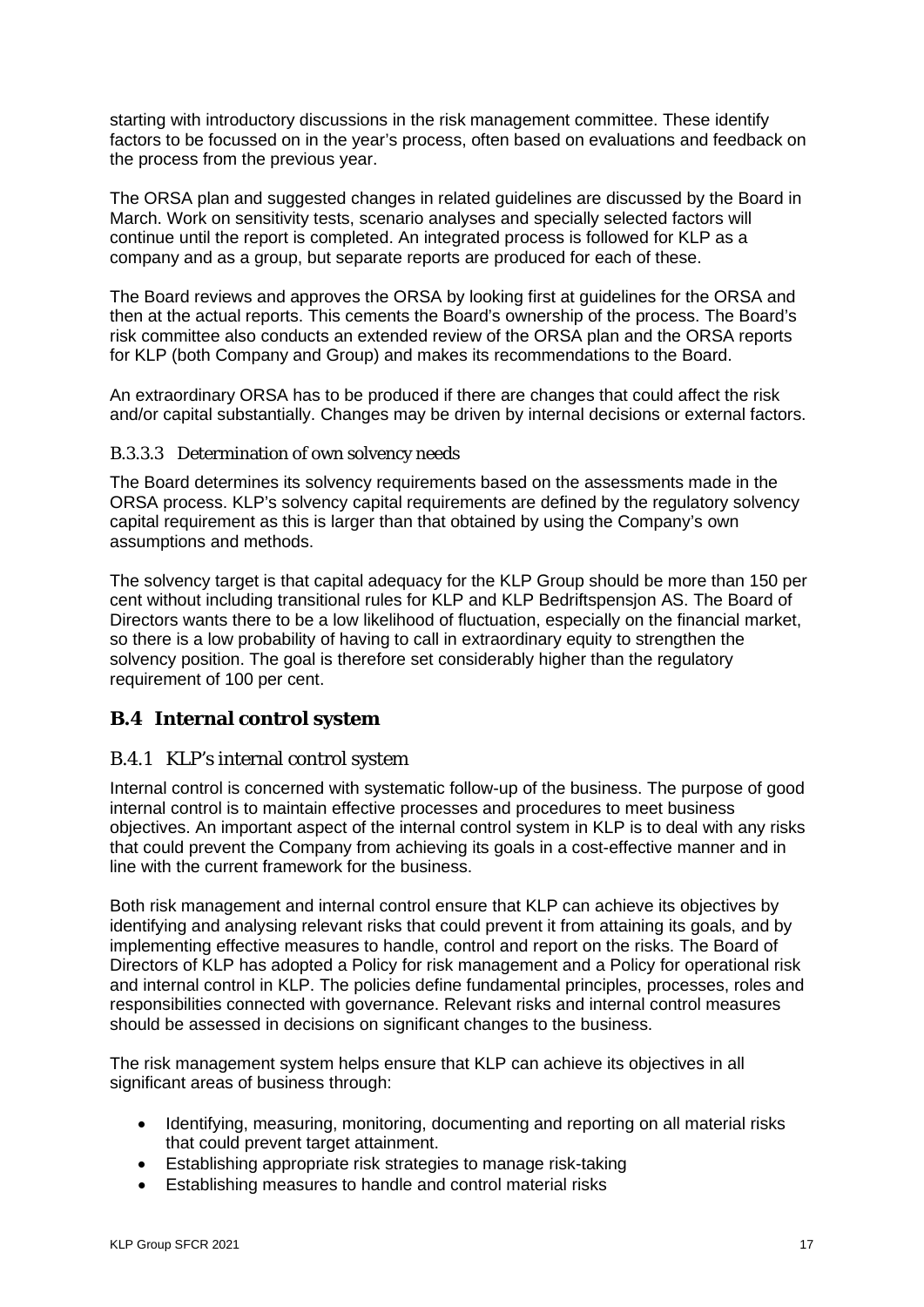- Establishing contingency plans to handle the impact of any remaining risks.
- Establishing appropriate reporting procedures for unwanted events

The company's leaders, at all levels, should at all times have adequate records of set goals, risks, key controls and any adverse events within their area so that they can manage risks associated with their business on a satisfactory manner. The second-line functions also assist all managers in providing for good governance, and make independent assessments of the managers' handling and control of risk. KLP has also established an Internal Audit unit to provide the Board with an independent assessment of whether the internal control system is working. The Board of KLP assesses the internal control within the company at least once a year.

#### B.4.2 Compliance function

The compliance function helps the Board and senior management to ensure that KLP has implemented effective procedures for compliance with the applicable rules, including the framework for effective management and control.

The compliance function identifies, monitors and reports risks of non-compliance within KLP. In particular, the compliance function monitors the material risks linked to non-compliance in the Group, and is an active 'sparring partner' to the Board, management and staff within KLP in relation to the operational handling of non-compliance risk.

The compliance function works preventively by providing advice, guidance and ongoing quality control when operational changes are made to regulations, and carries out control activities to ensure that internal control in the Company is effective. Advice, dialogue, presence and training take a high priority. The aim of these activities is to develop an organisation structure in which compliance with the framework is an intrinsic value.

The head of the compliance function reports to the Group CEO and briefs the management on his/her own initiative on matters that are or could be of significance to the business. Serious breaches of laws and regulations, or a significantly increased risk of non-compliance, must be reported without undue delay to the Group CEO.

To preserve the independence of the compliance function, the function has no operational or decision-making roles in activities that the function is required to monitor. This does not prevent the compliance function from assisting management in developing appropriate processes, procedures and methods to provide for effective follow-up of managers' control responsibilities. The Board has adopted a special policy for the compliance function.

The Board has also established a special policy for compliance risk. The policy defines roles and responsibilities to ensure compliance within KLP, and sets out the Board's risk appetite and requirements for how to handle risks of non-compliance.

The compliance function in of KLP Skadeforsikring AS is described in the SFCR reports for KLP Skadeforsikring AS.

#### <span id="page-17-0"></span>**B.5 Internal Audit function**

#### B.5.1 Exercise

Based on risk assessments etc., an audit plan is drawn up for areas to be audited. The areas to be audited are operational and support processes, risk management systems, IT systems and IT security, products and regulatory requirements. The audit plan is approved by the Board.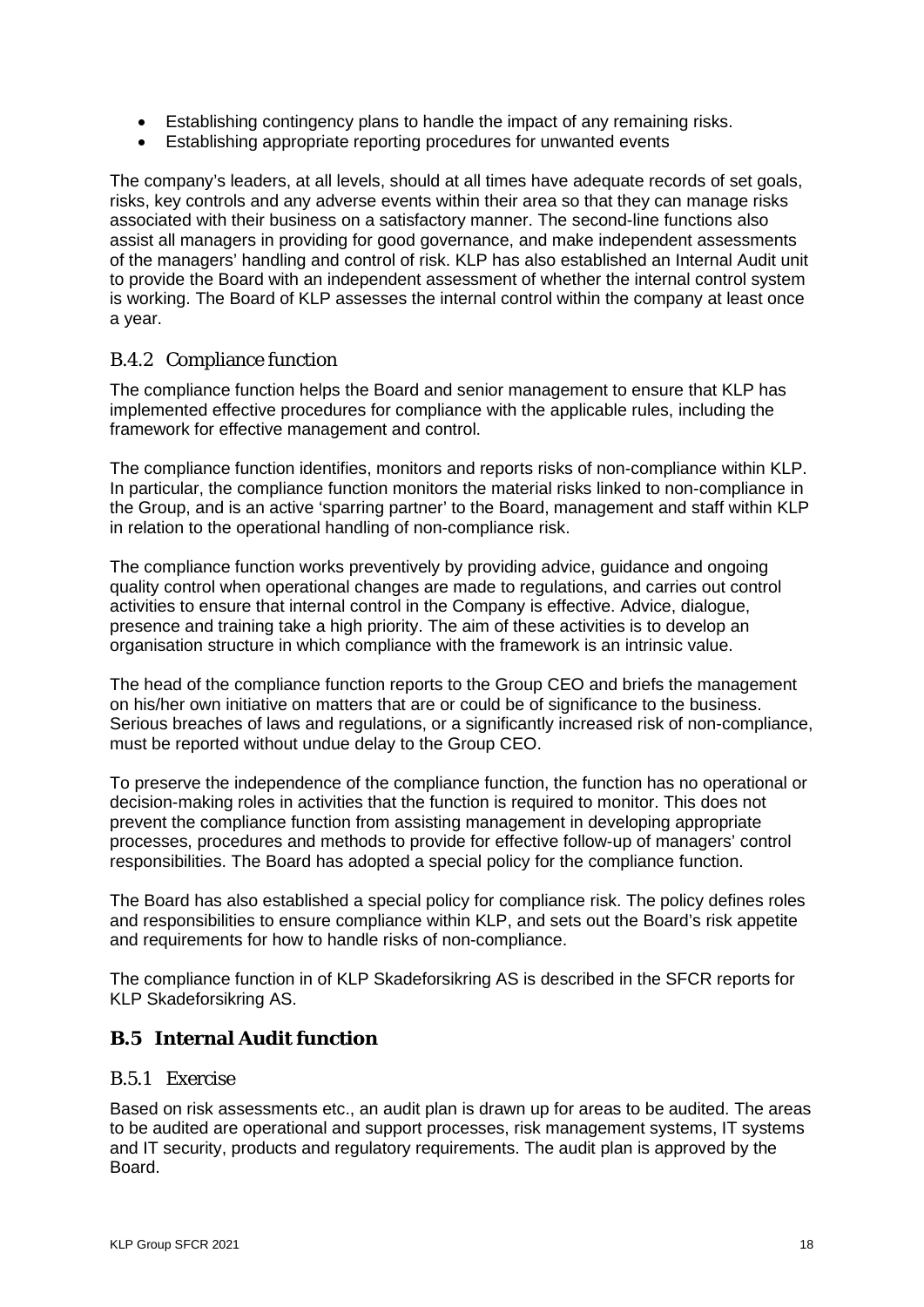The findings from the audit are reviewed with the operational and line managers for the area that has been audited, who take a view on the recommendations and set deadlines for implementing them. The audit reports are reviewed in the audit and risk committee before the conclusions and recommendations are presented to the Board. Progress in implementing the recommendations is presented to the Board in the annual report from Internal Audit. The annual report from Internal Audit provides an assessment of business and risk management and of the internal control in key areas.

In order to perform its function effectively, Internal Audit looks at internal operational reports, Board actions and reports, and communicates with senior management, the risk, compliance and actuarial functions and external auditors.

On its own initiative or at the request of the administration, Internal Audit conducts ad-hoc reviews or tasks within control-related problem areas.

#### B.5.2 Independence and objectivity

Internal Audit reports to the Board and has to be professionally independent in its work in relation to the areas and persons being audited. The Board engages and dismisses the head of Internal Audit and defines that person's conditions.

Internal Audit has no operational or financial responsibility or decision-making authority within the different areas of activity. Internal Audit cannot therefore perform ongoing operational tasks, take decisions or carry out other activities that might compromise its independence or objectivity.

The head of Internal Audit has to demonstrate to the Board on an annual basis that the function is independent. In the guideline from the Board, the internal auditors are required to comply with the applicable laws, regulations and orders from the Financial Supervisory Authority of Norway and ethical rules and standards issued by the Institute of Internal Auditors.

Every five years, there is an external evaluation of KLP's Internal Audit function; the last of these was in 2018. The audit committee in KLP reviews this evaluation and communicates its findings to the Board.

#### <span id="page-18-0"></span>**B.6 Actuarial function**

The actuarial function at KLP has responsibilities and duties as described in the Solvency II rules. The actuarial function is organised as an integral part of the risk management function. In order to safeguard its independence, the head of the actuarial function is allowed to report to the Group CEO and the Board on all matters within its area of responsibility. The actuarial function also reports directly to the Group CEO every quarter. The report outlines the activities and assessments made by the actuarial function in the quarter and helps to demonstrate its independence. The subsidiary KLP Skadeforsikring AS has its own actuarial function. The report also contains a summary of its work.

The responsibility for the Group-level actuarial function is held by the same person as the actuarial function in KLP. The Group actuarial function in KLP has a coordinating role vis-avis all established actuarial functions in the Group, i.e. for KLP and KLP Skadeforsikring AS. This helps to ensure consistent assessments of technical provisions across the Group. The actuarial functions in the subsidiary are described in the SFCR reports for Skadeforsikring AS.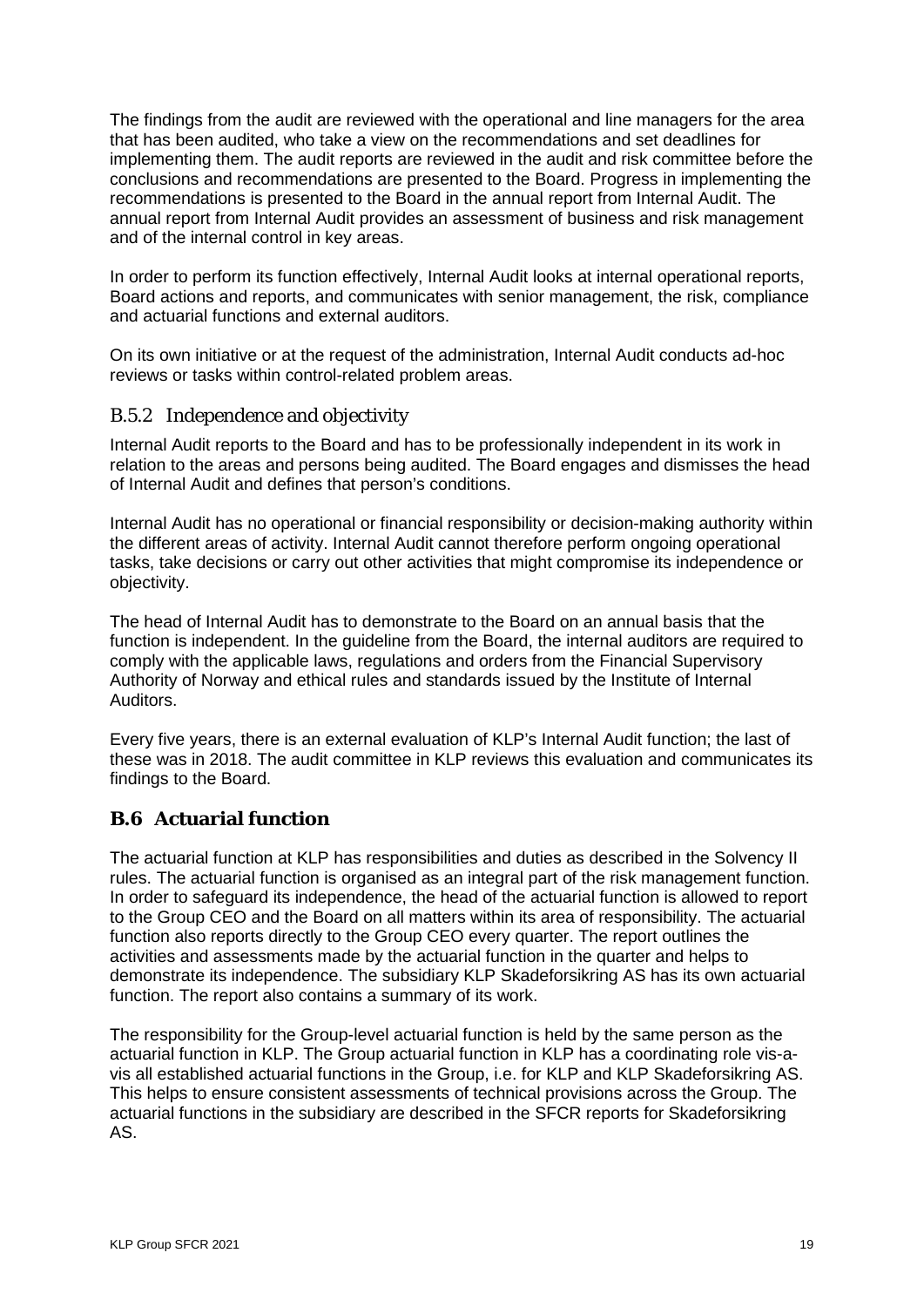The role and responsibilities of the actuarial function are described in the policy for the actuarial function, adopted by the Board of KLP. The actuarial function is an independent control function responsible for actuarial tasks. The actuarial function should ensure that technical provisions are calculated by a combination of:

- Ensuring that methods, models and assumptions used in the calculation of technical provisions are appropriate
- Assessing whether the data used in the calculation of technical provisions is sufficient and of the necessary quality
- Comparing best estimates with the Company's experience
- Informing the Board and senior management as to whether the calculation of insurance technical provisions is reliable and sufficient
- Testing any simplified calculations of best estimates based on approximate values and individual assessments of notified claims cases
- Expressing a view on the Company's policy for underwriting risk
- Expressing a view as to whether the Company's reinsurance programme is sufficient
- Contributing to the effective implementation of the risk management system, particularly with regard to the risk modelling which forms the basis for calculating the Solvency Capital Requirement and self-assessment of the Company's capital needs

The actuarial function may use professional resources in other entities for specified tasks. In this case the manager of the actuarial function must ensure that there are no conflicts of interest for the function or the people doing work for the function. The head of the actuarial function in KLP and the Group is a member of the risk management committee at KLP and also has access to Board actions and the right to attend Board meetings where actuarial matters are discussed. The Group-level actuarial function attends board meetings in KLP Skadeforsikring AS and meetings of the risk management committee when the report from the actuarial function is presented, and may also attend when any other actuarial topics are discussed.

At least once per year, the actuarial function draws up a written report which is submitted to the Board of KLP. This report documents all the tasks carried out by the actuarial function, and the results of these, and clearly identifies any deficiencies and makes recommendations for rectifying these.

# <span id="page-19-0"></span>**B.7 Outsourcing**

Outsourcing is used where KLP chooses to use contractors to perform work assignments which could also have been carried out by the Company itself. The Board of KLP has adopted an outsourcing policy. The Code of Conduct applies to both outsourcing contracts within the KLP Group and when the business is contracted out to external companies.

The guideline is meant to ensure that outsourcing from KLP is handled in a proper manner and in accordance with the applicable rules. It gives guidance as to what should be regarded as outsourcing for KLP (the life insurance company), and the Company's responsibilities with regard to such outsourcing. The guideline also lays down requirements for assessing reliability, notification, outsourcing contracts and checks on the contractor's business.

Even if work activities are outsourced, KLP will still be responsible for the business that has been contracted out. KLP must therefore be able to fulfil its obligations, and check the contractor's risk management and internal control systems, including compliance with laws and regulations for the outsourced business.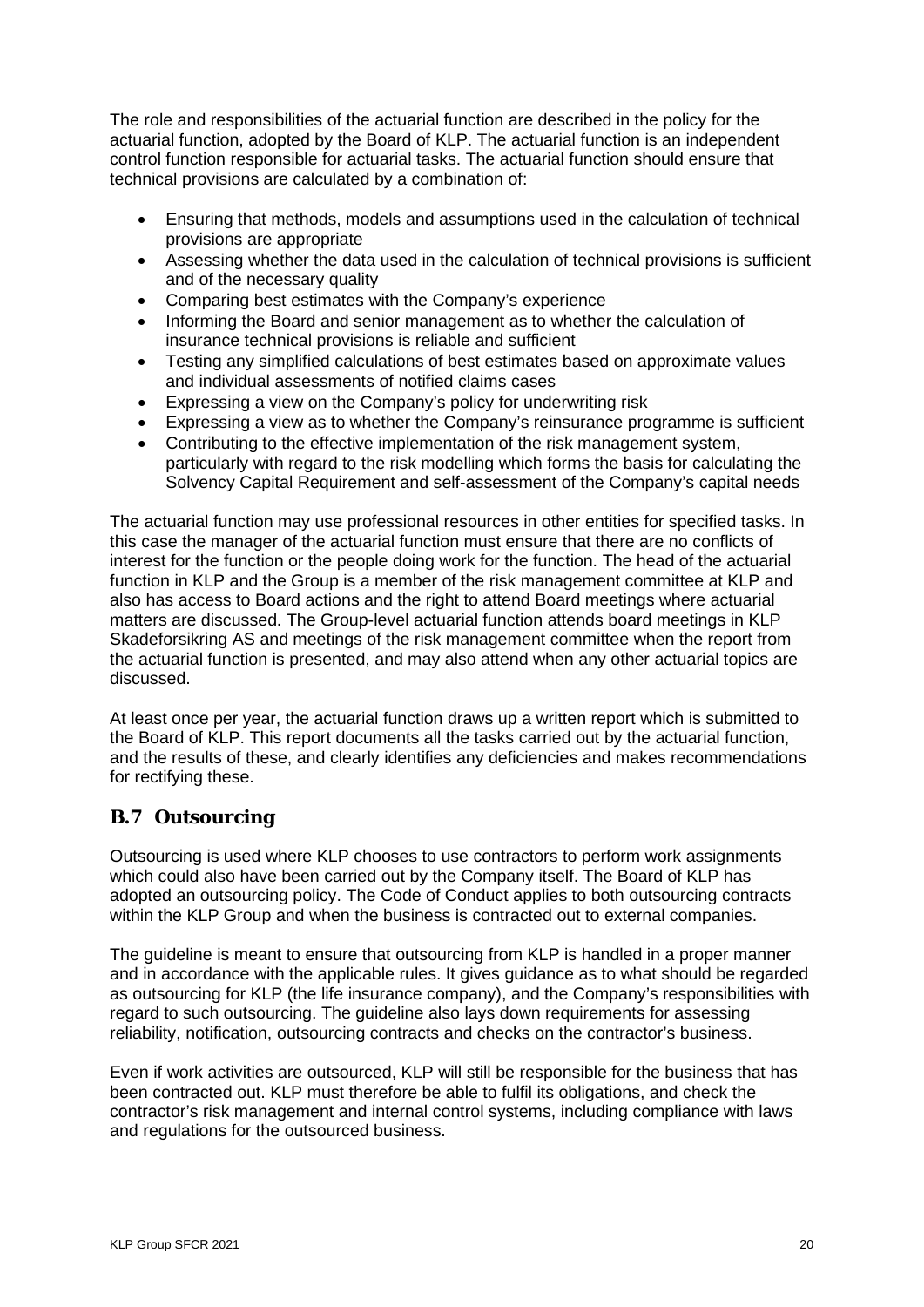# <span id="page-20-0"></span>**B.8 Other information**

The foregoing is considered to cover all the key details of the risk management system.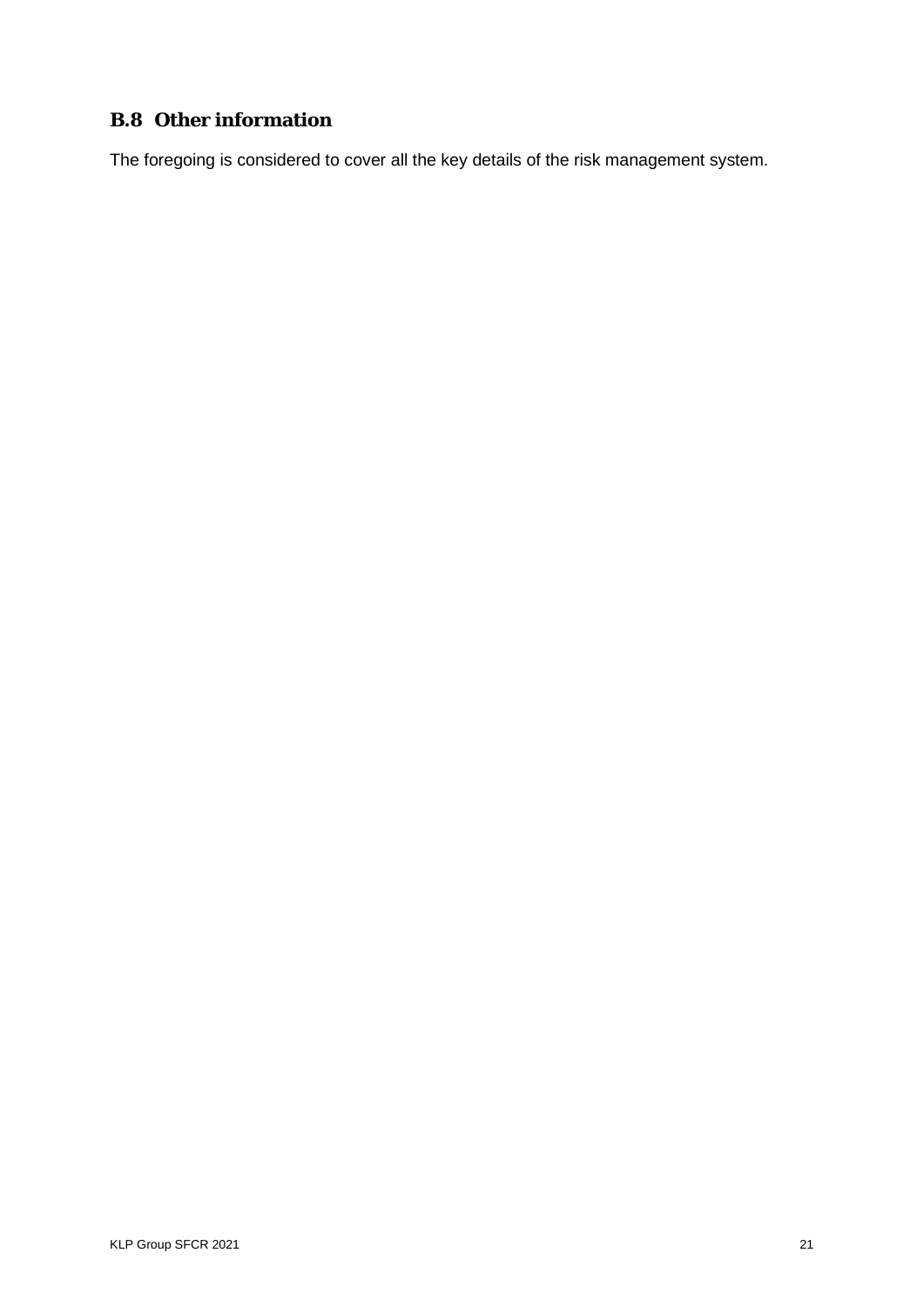# <span id="page-21-0"></span>**C. Risk profile**

The risks to which the Group is exposed fall into three main groups:

- Market and counterparty risk
- Underwriting risk
- Operational, strategic and reputation risk

The dominant position of the parent company within the Group means that the Group's exposure to these risks is totally dominated by the parent company's activities.

# <span id="page-21-1"></span>**C.1 Underwriting risk**

The two biggest underwriting risks for KLP are longevity risk and disability risk, both characterised by slight variations in measurable risk from year to year. Longevity risk means that the customer lives longer than presumed, and disability risk means that more people than expected are becoming disabled, or that fewer than expected are returning to work.

Longevity and disability risk are monitored every quarter via reports of underlying risk items from KLP's membership system, while a full analysis including a calculation of risk results forms part of an annual process. The risk result is followed up carefully and provides the basis for assessing whether prices and provisions are sufficient. The analysis entails statistical processing of relevant data on the membership base with a view to measuring the trend in mortality and disability, in order to arrive at a best estimate of how this trend may be expected to evolve in the coming years. The expected development is quantified by deriving a new basis for calculation. This will be the basis for best estimate assumptions in Solvency II calculations and perhaps also for new premium and reserve calculations (before actuarial safety margin).

Longevity risk

In the Joint Scheme for Municipalities and Enterprises, the Joint Scheme for County Administrations, the Joint Scheme for State Health Enterprises, the Joint Scheme for Closed Agreements and the Pension Scheme for Publicly Elected Representatives, the premium reserve at 31 December 2021 has been determined from a strengthened calculation basis based on the K2013 tables with a higher mortality rate for men. The change in the assumption of a decline in mortality for men is based on Statistics Norway's updated forecasts in 2020.

The K2013 tariff is defined by the formulae and parameters explicitly provided by the Financial Supervisory Authority of Norway in 2013. This data has a basic margin in the initial mortality rate of 12 per cent. For the Pension Scheme for Nurses and for the Pension Scheme for Hospital Doctors, a bigger margin is used in the initial mortality rate. Experience shows a significantly greater longevity among the persons insured in these schemes and the assumptions provide for tariffs with roughly the same safety margin in all risk groups. For the Pension Scheme for the Nurses, a higher mortality rate for men is also used.

The overall calculation base used by KLP (K2021\_KLP) is described in a separate product report to the Financial Supervisory Authority of Norway. The marital status elements of the premium tariff are as specified in K2013.

The current mortality base has been found to have good margins and a robust level of premiums and provisions. There are substantial resources in the risk equalisation fund. This reduces the risk that deficits might have to be covered by equity outside the risk equalisation fund.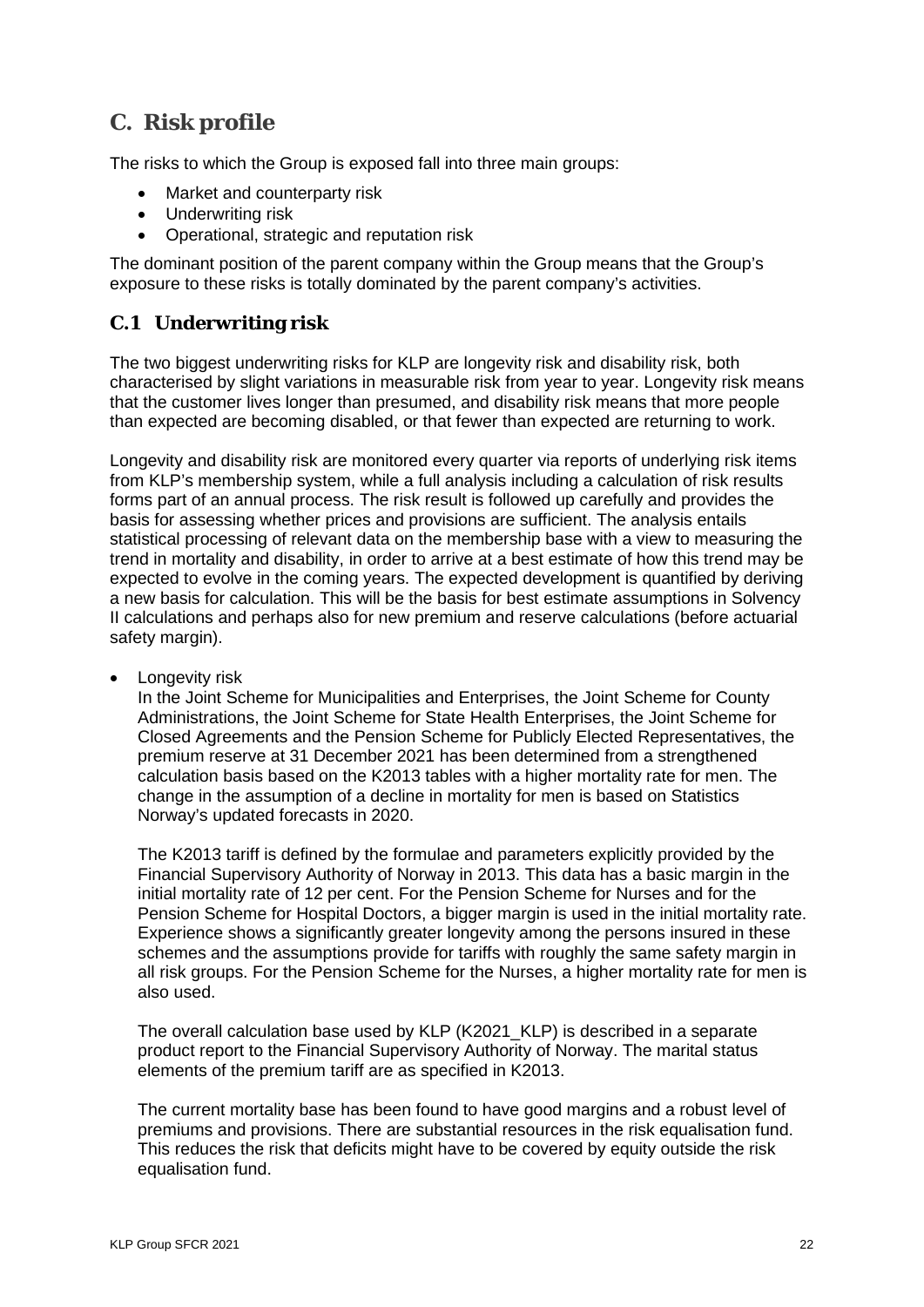An abrupt fall in mortality, as assumed by stress tests for solvency purposes, is much less of a real risk than longer lives in the future, but companies still need to maintain solvency to withstand this because such stress tests are essential to the capital requirements placed on companies under Solvency II.

**Disability** 

KLP's disability tariff was changed from 1 January 2021 based on observations of its own population for the period 2015-2019. The disability tariffs use specific parameters for disability and re-entry into work in each risk group. In the past, all risk groups had a common disability tariff except for the Pension Scheme for Nurses and the Pension Scheme for Hospital Doctors.

• Departure risk

Customers with public-sector occupational pensions from KLP can opt to move to another provider at each year-end. Customers then take with them all the assets assigned to them, but they also take all the technical provisions associated with the customer relationship. Customers also take away their share of the equity contributed. On the other hand, retained earnings stay with KLP. The result of a customer moving is thus an improvement in the Company's solvency.

Customers moving are only regarded as a strategic risk to the Company if large numbers are involved. Disposals are not considered to be a risk to the Company's solvency.

In calculating capital requirements under the Solvency II rules, departures are categorised as an underwriting risk. The capital requirement associated with departure risk is significant as the standard method requires KLP's schemes to assume that 70 per cent of customers will move. The capital requirement arises from the fact that future margins factored into the Company's capital disappear. This means that the capital requirement for underwriting risk is much higher than that calculated for longevity risk and disability alone.

Underwriting risk is mainly managed by maintaining a robust level of premiums and provisions. This gives an expected low probability of a negative insurance result. Great use is made of the risk equalisation fund, which can cover any negative risk result, to minimise the risk of losses related to underwriting risk affecting other equity. The Company is allowed to allocate a maximum of half of any positive risk result to the risk equalisation fund, while the rest has to go to the customers' premium fund.

KLP has no reinsurance contracts related to underwriting risk. The extent of reinsurance is regularly assessed in light of the Company's risk-bearing capacity and the nature of the products.

As KLP exists mainly to provide occupational pension solutions to municipal and county authorities and health enterprises, it is not considered appropriate to exclude any of these customer categories from offers from KLP on grounds of risk. KLP can anyway decline to offer public-sector occupational pension schemes to businesses that represent an unreasonably large risk. This applies mainly where historical data indicate a particularly high disability risk, but very few of our potential customers have such a prevalence of disability and it is very rare for anyone to be refused. Customer selection is therefore very little used to manage underwriting risk.

In practice, as it is specified what the insurance cover in public-sector occupational pension schemes must include, the underwriting risk is contained within these limits. There is also a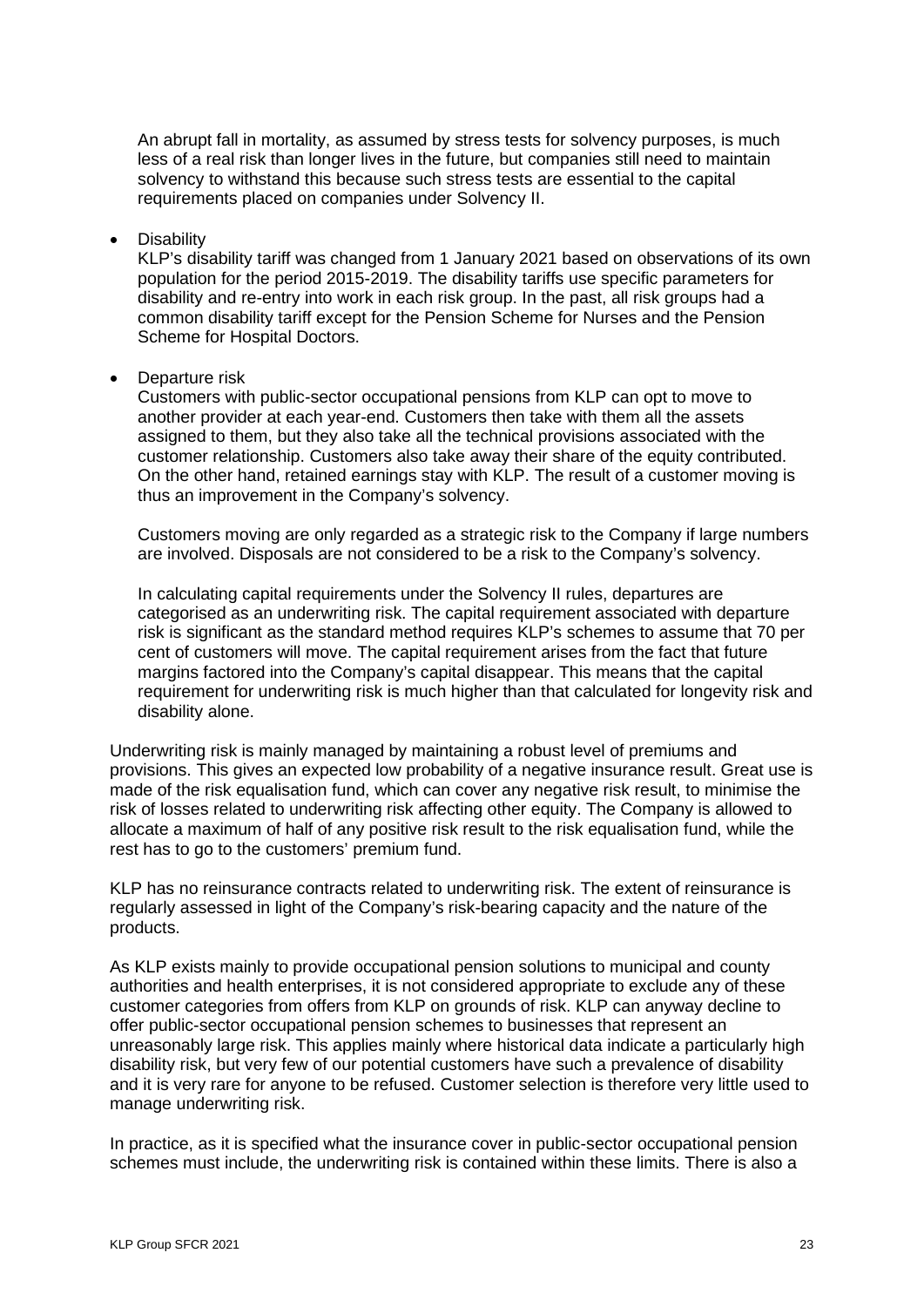general requirement to equalise premiums so customers cannot be charged individually, except for the interest guarantee premium and capital management costs.

Underwriting risk and the development of the market for relevant pension products are reported each year in a separate report from the Actuarial/Product department. The Board of Directors sets an annual strategy for underwriting risk and reinsurance.

# <span id="page-23-0"></span>**C.2 Market risk**

Market and counterparty risks for the Group are dominated by KLP's portfolios. The dominant risk is from shares in the parent company's common portfolio. The proportion of equity is managed dynamically through a policy rule, and it will be the dominant risk as long as the customer buffers are sufficient to maintain an equity element in line with long-term targets. This section will therefore describe the Group's market risk in terms of the market risk for KLP. For the market risk in KLP Skadeforsikring AS, refer to the notes in the Company's SFCR report (section C.2 Market Risk).

Market risk is the risk that the value of investments will change. Typical factors are changes in share prices, property prices, interest rates and exchange rates.. Market risk in KLP arises in the management of the pension assets and equity in the Company. In its long-term asset management strategy, KLP seeks to put together a portfolio which, in relation to KLP's obligations, can give the highest possible (competitive) return subject to limits on risk-taking. The limitations on risk mean that the risk is adjusted to ensure that the Company is solvent at all times and that it maintains sufficient risk capacity over time. This means that the Company should have a capacity for risk that allows us to maintain a certain level of risky assets in the short and long term, even after a year of heavy losses in asset management. The risk capacity is also assessed in a long-term perspective, taking into consideration the impact of interest rates on risk capacity over time.

The risk capacity is regularly monitored and reported on at each Board meeting. The risk is measured both at the end of the year and on a rolling one-year horizon. Measurements are taken at intervals through the year.

To support these goals, the following principles form the basis of the capital management approach:

- Long-term investment perspective
- Diversified portfolios
- Focus on efficient markets and cost-effective management
- Risk management adapted to the company's long-term financial risk within regulatory limits
- Active corporate social responsibility

KLP's market risk is made up of equity risk, property risk, interest rate risk, credit risk, concentration risk and currency risk. The gross capital requirement for market risk under Solvency II as at 31.12.2021 was estimated at NOK 137.9 billion, allowing for the diversification effect between the various asset classes. Net capital requirements for KLP (after using buffer capital etc.) related to market risk were NOK 4.4 billion at 31.12.2021.

It should be possible to record, measure and report all investments in relation to external and internal guidelines for risk monitoring and reporting in place at any given time. This means that the Company should not trade in instruments without having developed the expertise and systems to provide for proper follow-up.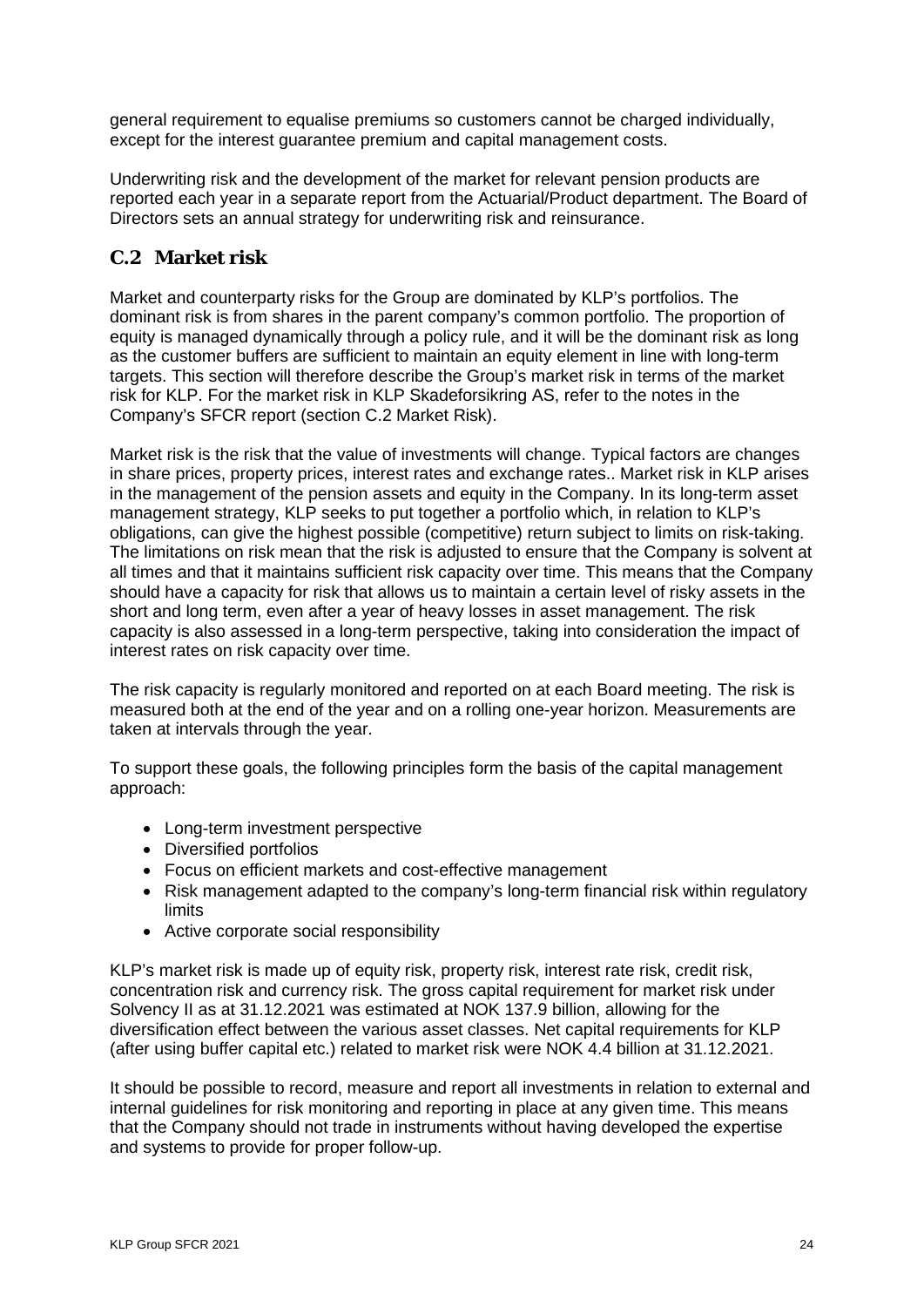KLP follows up the market risk by way of stress tests and sensitivity analyses etc. Market risk is also a key part of the self-assessment of risk and solvency in the annual ORSA process. KLP calculates its solvency capital coverage at least quarterly.

KLP have its financial assets invested in customer portfolios and a corporate portfolio. The customer portfolios are made up of customers with public-sector occupational pensions, and the portfolios are divided according to risk-bearing capability. The market risk affects income and profits differently for the different portfolios.

The risks in the customer portfolios are compared taking account of objectives such as remaining solvent and maintaining risk capacity over time. Annual investment limits are set for the different asset classes. The portfolio breakdown for each asset class is generally well diversified so non-systematic risk is very limited. The risk in the portfolio is also handled dynamically though operational rules. This means that the risk in the customer portfolios is constantly adjusted to the risk-bearing capacity. During the year, the trend in profit or loss will send signals to the policy rule to adjust the level of risk exposure by buying and selling. The adjustments will normally be made in the equity market, as long as equities account for the bulk of the total risk in the common portfolio.

The market risk in the corporate portfolio affects equity directly. For the corporate portfolio, KLP aims to take low market risk. The majority of the funds are invested in interest-bearing securities with an average duration of 3.9 years at the end of 2021. The corporate portfolio has a low correlation with the customer portfolios.

#### **Equities**

The listed equity component of the common portfolio includes Norwegian exposure and global exposure in developed and emerging markets. Investments in unlisted shares consist of investments in special funds, private equity and other equity investments. Management is mainly through mandates issued to KLP Kapitalforvaltning AS.

The corporate portfolio has investment limits relative to the total assets under management in

the corporate portfolio. The equity portfolio is made up of shares in subsidiaries and, to a lesser extent, associates, based on Board resolutions.

#### Property

KLP's portfolio of property is mainly managed by the subsidiary KLP Eiendom AS, along with some investments in global real estate funds. Investments by KLP Eiendom AS are mainly in Norway, but portfolios have also been established in Sweden, Denmark and the UK. We aim at long leases with solid counterparties. KLP's fundamental management philosophy is to hold high-quality properties in central shopping streets.

The property exposure in the corporate portfolio is made up of KLP's offices in Oslo and Bergen and low-risk leasehold sites.

#### Interest

The technical provisions are long-term, but it is not appropriate to have investments with the same duration. This is because investments with durations equal to the obligations are difficult to obtain, and because the duration in KLP is perceived to be short in regulatory terms as KLP can collect an annual interest guarantee premium.

Interest rate risk is not a significant contributor to KLP's capital requirements, but persistent low interest rates are naturally a challenge to the Company's ability to generate good returns for its customers.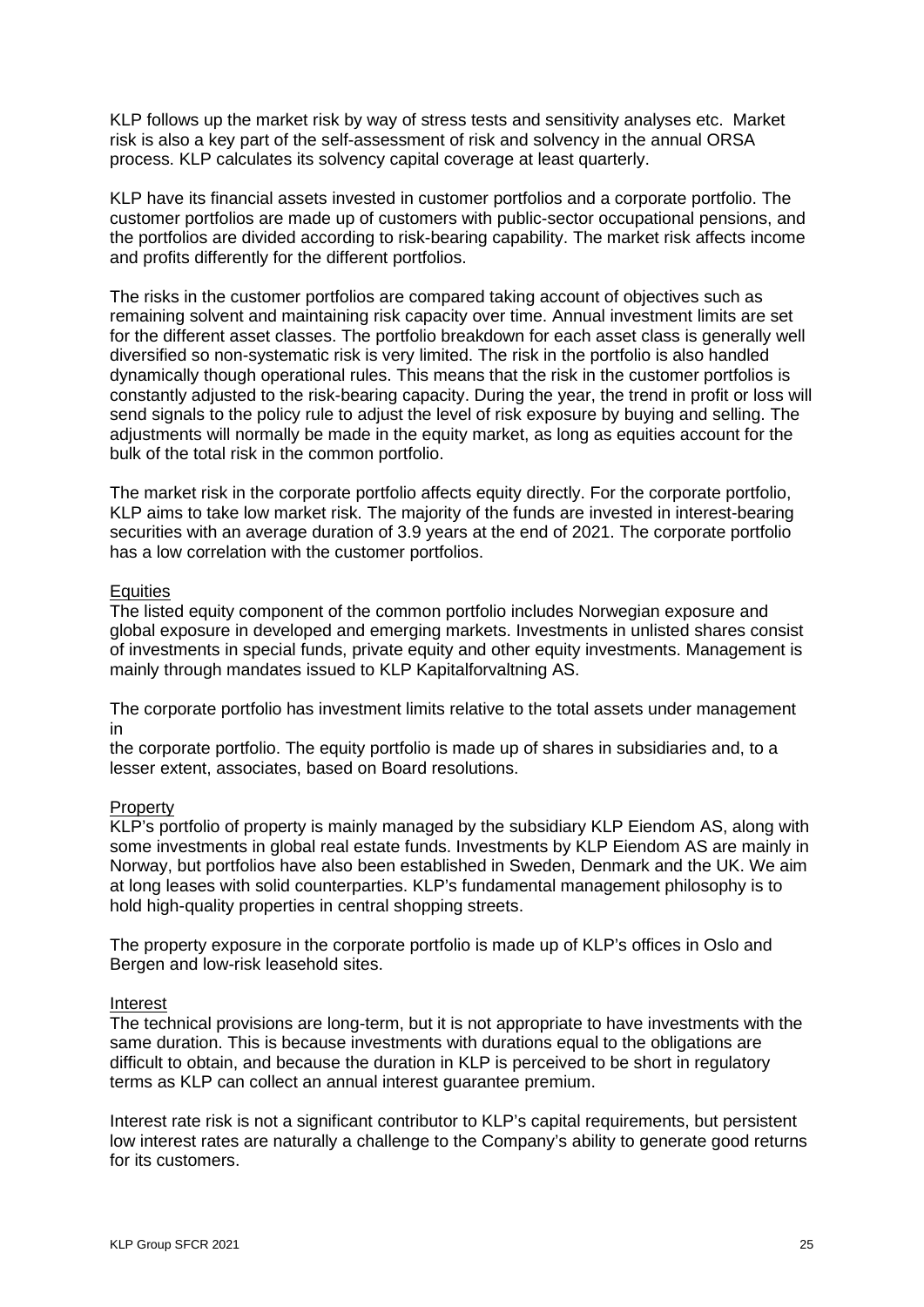The risk of the Company being unable to achieve a return greater than the guaranteed return is reduced in any given year by posting a substantial part of the interest-bearing investments to the accounts at amortised cost. The expected return for the hold-to-maturity portfolio in 2022 is around 3.25 per cent, and the average duration is around 5 years.

#### **Other**

The basic principles for asset management are set out above. This, combined with management mandates and limits that restrict exposure to individual issuers, means that KLP has only minimal exposure to concentration risk.

With few exceptions, KLP hedges its portfolios against currency fluctuations. The hedging rate for global equities in developed markets is around 60 per cent. No significant changes are expected in 2022. The Company will therefore continue to have little exchange rate risk across all portfolios.

Market risk has increased somewhat in 2021 compared to 2020, because of an increased share of equities and alternative investments.

#### <span id="page-25-0"></span>**C.3 Credit risk**

The Group's credit and counterparty risk are also dominated by the parent company's risk in these areas. The discussion of the Group's exposure to these risks is therefore based on the description of these areas for KLP. For KLP Skadeforsikring AS, refer to that company's SFCR report (section C.3 Credit Risk). KLP Banken AS contributes some interest and credit risk from its activities, but the capital requirement for the Bank is included in the Group's solvency capital calculation.

Credit risk is a risk of losses where counterparties cannot meet their debt obligations. The risk includes losses on loans and losses related to bank deposits, or non-fulfilment of contracts by counterparties in reinsurance contracts or financial derivatives. Losses in the securities portfolio that can be linked to these types of losses are categorised as market risk.

Credit and counterparty risk are part of market risk, so they are included as 'other market risk' in the various risk assessments and analyses carried out. Credit risk is classified at least once a year by country, rating and sector. Assessments of bad debt provision/valuation and default are made in line with the relevant accounting principles.

Credit limits are set on all credit exposure before an investment is undertaken. These limits are set by a separate credit committee. The credit limits are reviewed annually and monitored quarterly. The limits for Norwegian credit are primarily based on internal credit assessments. Lending to foreign borrowers is largely based on external ratings from recognised rating agencies.

In addition to the credit limits, special requirements for diversification are laid down up in the mandates to KLP Kapitalforvaltning AS. These ensure that portfolios without diverse indices have limited non-systemic risk.

# <span id="page-25-1"></span>**C.4 Liquidity risk**

The liquidity risk in the Group is considered to be very limited. The parent company's portfolios are largely made up of liquid investments. At the same time, the cash flows from these activities are large relative to the liquidity needs for day-to-day operations. The companies in the Group are responsible for their own liquidity management. This section describes the liquidity risk for KLP. For KLP Skadeforsikring AS, refer to its SFCR report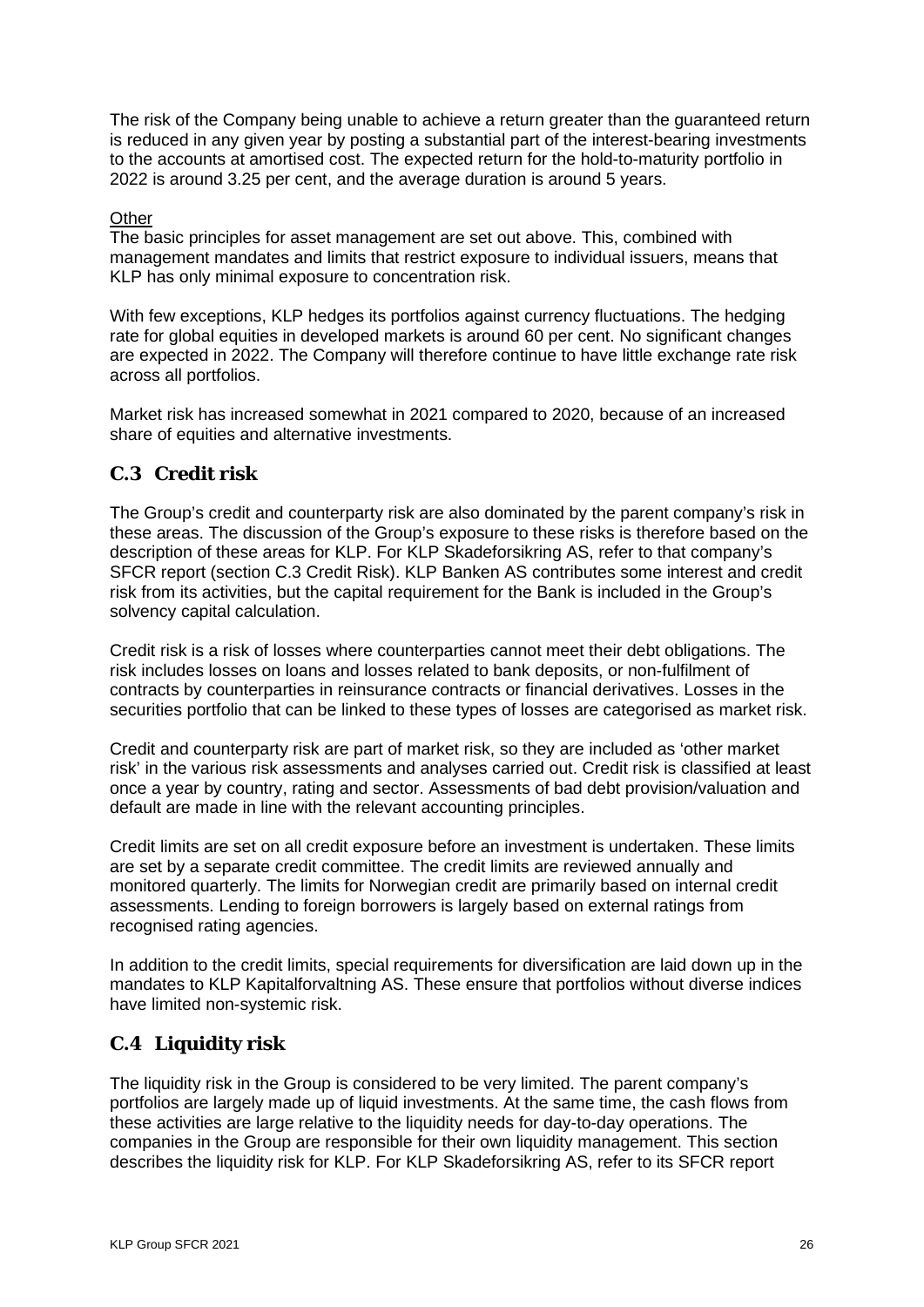(section C.4 Liquidity risk), and for KLP Banken AS and KLP Kapitalforvaltning AS, refer to their ICAAP reports. All companies are subject to specific liquidity requirements.

KLP has a liquidity portfolio which should be able to meet ongoing obligations relating to payment of pensions and to coverage of operating costs. Liquidity needs that may arise as a result of people moving also form part of the overall assessment of the size of the liquidity portfolio. In normal circumstances the portfolio should have sufficient funds to prevent the Company needing to release funds from other portfolios for expected payments. As a large part of KLP's funds are invested in highly liquid assets and KLP's liquidity requirements are normally covered by quarterly premium payments from customers, the liquidity risk is considered to be limited.

For KLP, the insurance commitment is long-term, and the cash flows are largely known long before they fall due. The liquidity risk is handled through the liquidity strategy, covering measurement, management and contingency planning relating to liquidity risk.

From each quarterly premium payment, KLP aims to set aside liquid assets that are greater than or equal to three months' liquidity requirement. In situations where there are insufficient liquid assets to cover the liquidity need, funds have to be released from other portfolios or obtained in some other way. The contingency plan will come into effect when an exceptional liquidity need has arisen and the liquidity has fallen below certain defined levels. Based on this, the liquidity risk is considered to be low.

Liquidity planning is based on financial accounting values. The financial accounts do not include a margin from future premiums. The size of margin from future premiums is therefore not very relevant to liquidity risk and liquidity management.

# <span id="page-26-0"></span>**C.5 Operational risk**

Operational risk is defined as the risk of financial loss or loss of reputation as a result of failure of internal processes, human error or system failure, or any other loss due to external events. Operational risk management involves detecting risk factors that can cause losses, and estimating the likelihood and impact of possible adverse events.

KLP's property investments are gathered together in its subsidiary KLP Eiendom AS, which both manages and develops property. This carries some non-traditional operational risk for a company in the insurance sector. The Company has its own ISO-certified processes to measure and manage its operational risk.

The capital requirement for operational risk for the KLP Group is calculated on the basis of the individual operational risks for the companies subject to Solvency II reporting and ICAAP reporting. The operational risk for the Group is dominated by the parent company. The capital requirement for operational risk is NOK 3.0 billion for the Group and NOK 2.9 billion for KLP. The discussion of the Group's operational risk is therefore based on the description of the operational risk for KLP. Please refer to the separate SFCR report for KLP Skadeforsikring AS and to separate ICAAP reports for the subsidiaries that are covered by ICAAP reporting.

KLP carries out an annual governance process (risk management and internal control) in which the heads of all departments identify operational risks within their areas of responsibility. The likelihood and impact of each risk are assessed, and it is decided whether the risks are acceptable or whether risk reducing measures must/should be taken. Where the risk assessment concludes that the risk is higher than is acceptable, measures will be established to reduce the likelihood or the impact of this risk. Measures identified earlier are followed up and are included in the assessments. The identified risks are grouped together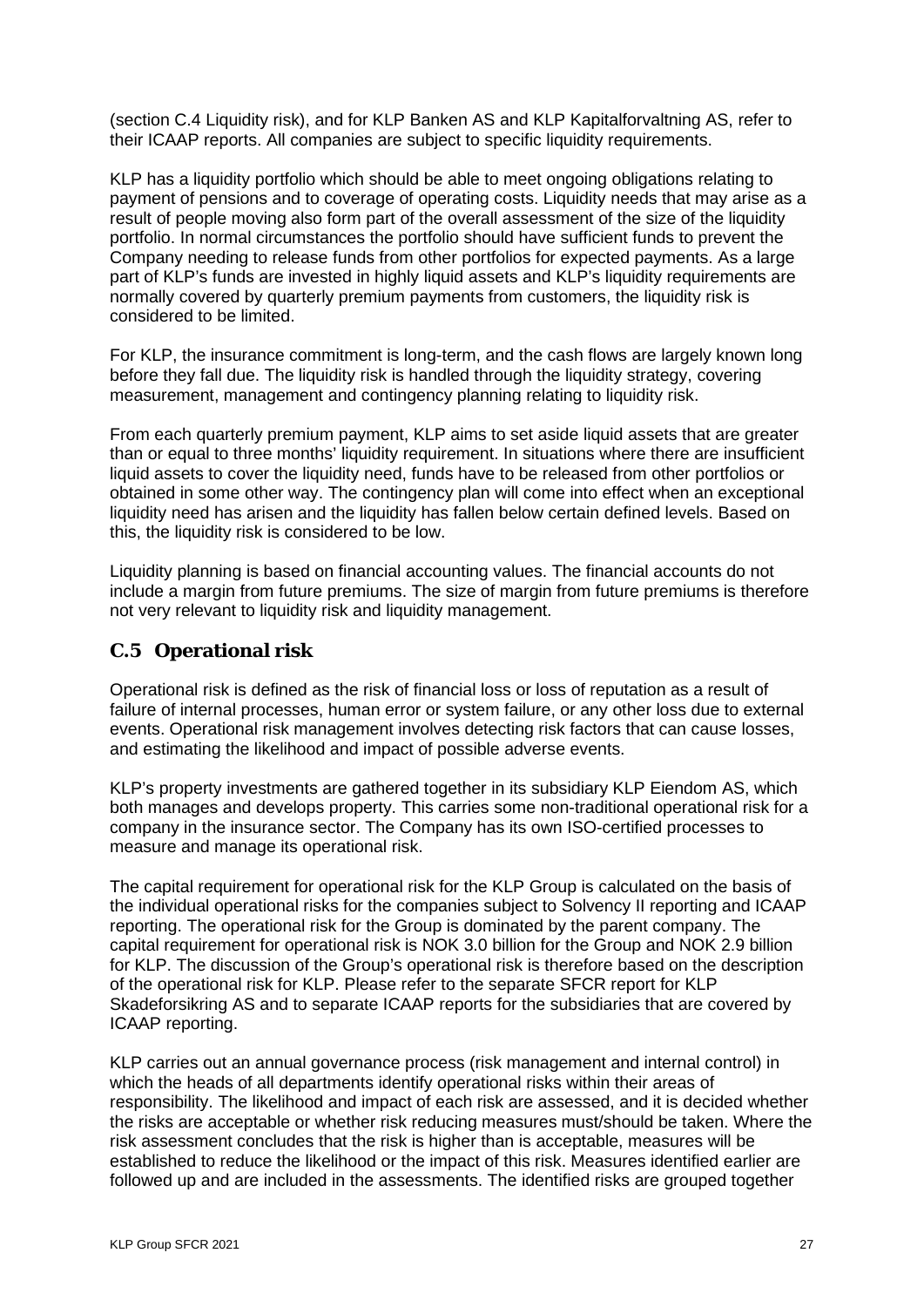for each division. Finally, a list is produced for the Company, which is included in the Group's list. The risk management function facilitates the process and reports performance to senior management and the Board. Strategic risk and risk to reputation are valued separately.

The internal control process is supplemented with a valuation of the principal operational risks. The Company's own assessment includes a calculation of the capital requirements for operational risk based on the valuation. The Risk Management function helps to quantify the economic losses. The capital requirement for the operational risk is calculated by the standard formula based on a volume target for premiums and reserves.

The major identified operational risks in KLP are linked to the increasing scope of new general regulation, stable IT operation, data quality and increasing exposure to new IT security threats.

# <span id="page-27-0"></span>**C.6 Other material risks**

It is considered that other significant risks in the Group are dominated by KLP and thus covered in KLP's SFCR report, section C.6.

# <span id="page-27-1"></span>**C.7 Other information**

The foregoing is considered to cover all the key details of the Company's risk profile.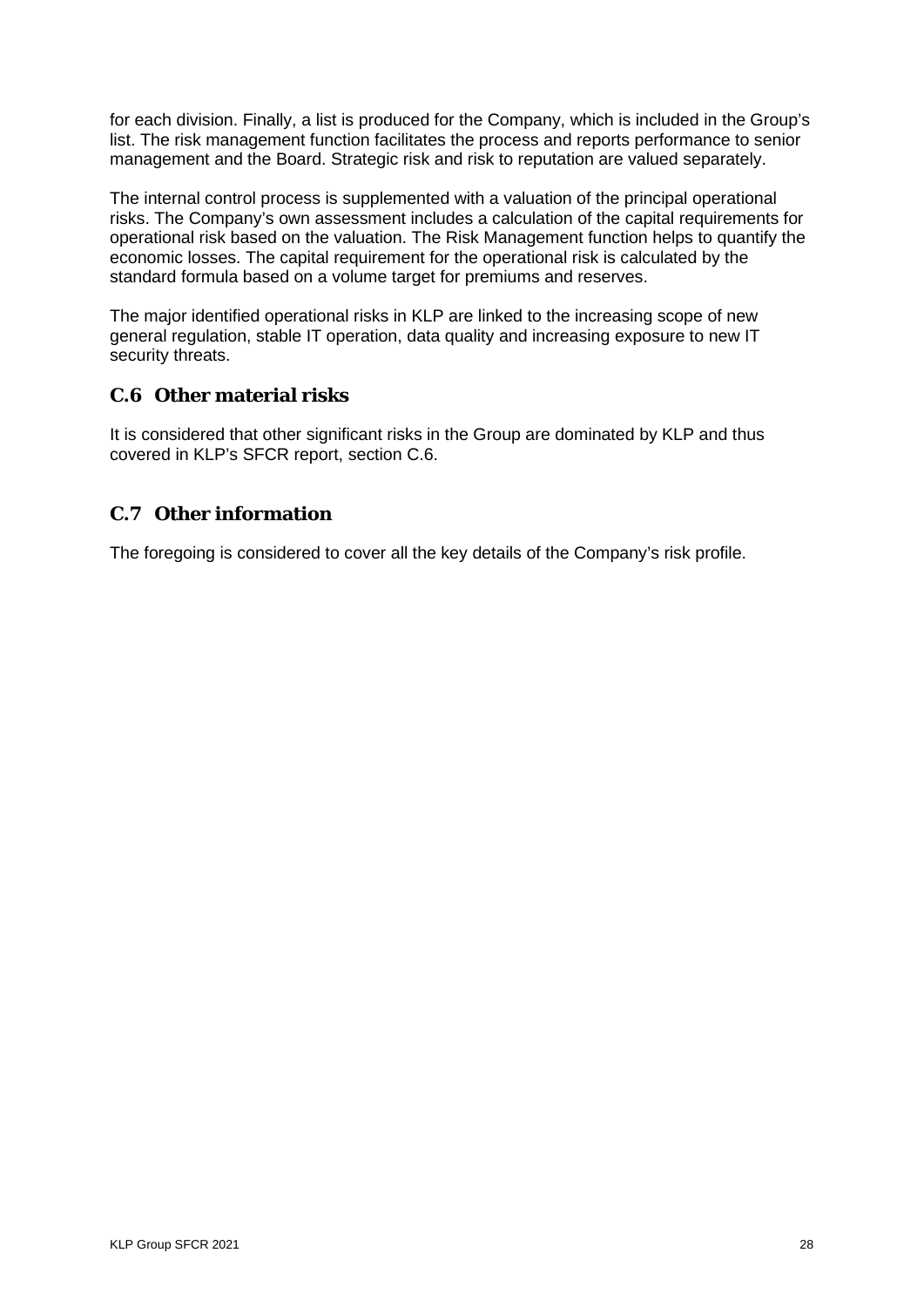# <span id="page-28-0"></span>**D. Valuation for solvency purposes**

# <span id="page-28-1"></span>**D.1 Assets**

Total assets valued in the solvency balance-sheet amounted to NOK 717,6 billion at 31.12.2021. This is an increase of NOK 47 billion since 31.12.2020. Total financial assets (accounting values) amounted to NOK 710 billion at 31.12.2021. This is an increase of NOK 53 billion since 31.12.2020.

Assets under Solvency II are recognised at fair value. The valuation principles are largely congruent with the principles for valuation at fair value under International Financial Reporting Standards (IFRS). The financial statements for KLP are drawn up in accordance with the Regulations on annual accounts for insurance companies. These rules broadly match IFRS, but bonds at amortised cost and bonds classified as loans and receivables are recognised at amortised cost. There are also differences in the valuation of intangible assets and deferred taxes.

| <b>Asset classes</b>                                   | <b>Solvency II</b><br>2021 | <b>Accounts</b><br>2021 | <b>Solvency II</b><br>2020 | <b>Accounts</b><br>2020 |
|--------------------------------------------------------|----------------------------|-------------------------|----------------------------|-------------------------|
| Intangible assets                                      |                            | 0.8                     |                            | 0.6                     |
| Deferred tax assets/assets after tax*                  | 0.4                        | 0.0                     | 0.5                        | 0.0                     |
| Property for own use                                   | 2.5                        | 2.5                     | 2.4                        | 2.4                     |
| Property (other than for own use)                      | 73.3                       | 73.3                    | 68.8                       | 68.8                    |
| Investments in associates, including<br>participations | 4.5                        | 4.5                     | 4.0                        | 4.0                     |
| Equities etc.                                          | 59.4                       | 59.4                    | 36.2                       | 36.2                    |
| <b>Bonds</b>                                           | 275.6                      | 270.1                   | 268.2                      | 253.3                   |
| Asset management companies etc.                        | 191.8                      | 191.8                   | 167.0                      | 167.0                   |
| Derivatives                                            | 2.6                        | 2.6                     | 6.8                        | 6.8                     |
| Deposits other than cash equivalents                   | 1.3                        | 1.3                     | 0.6                        | 0.6                     |
| Assets linked to contracts with<br>investment options  | $\Omega$                   | 0.0                     | 0.0                        | 0.0                     |
| Lending                                                | 90.8                       | 90.7                    | 91.9                       | 90.7                    |
| Reinsurance share of gross technical<br>provisions     | 0.2                        | 0.2                     | 0.1                        | 0.1                     |
| Other assets**                                         | 15.2                       | 15.2                    | 24.5                       | 27.5                    |
| <b>Total</b>                                           | 717.6                      | 712.4                   | 671.0                      | 658.0                   |

#### *Table 5: Assets. Figures in NOK billions*

\* With gross tax assets under Solvency II.

\*\*Other assets are made up of: 'Cash and cash equivalents', 'Receivables from policy-holders', 'Receivables from reinsurers', 'Other receivables' and 'Miscellaneous other assets'.

There may be some differences between S.02.01 and the table due to different classifications.

# D.1.1 Intangible assets

#### Valuation, Solvency II:

Intangible assets are valued at zero. Under Solvency II, intangible assets are valued at zero unless the asset can be sold separately and the company can demonstrate that it has a market value.

#### Valuation, accounts:

Intangible assets are valued for accounting purposes at cost and depreciated over their expected service life. If there are indications that the book value of an intangible asset is higher than the recoverable amount, an impairment test is carried out. If the recoverable amount is less than the book value, the asset is depreciated to the recoverable amount. Intangible assets are posted to the balance-sheet in the amount of NOK 0.8 billion.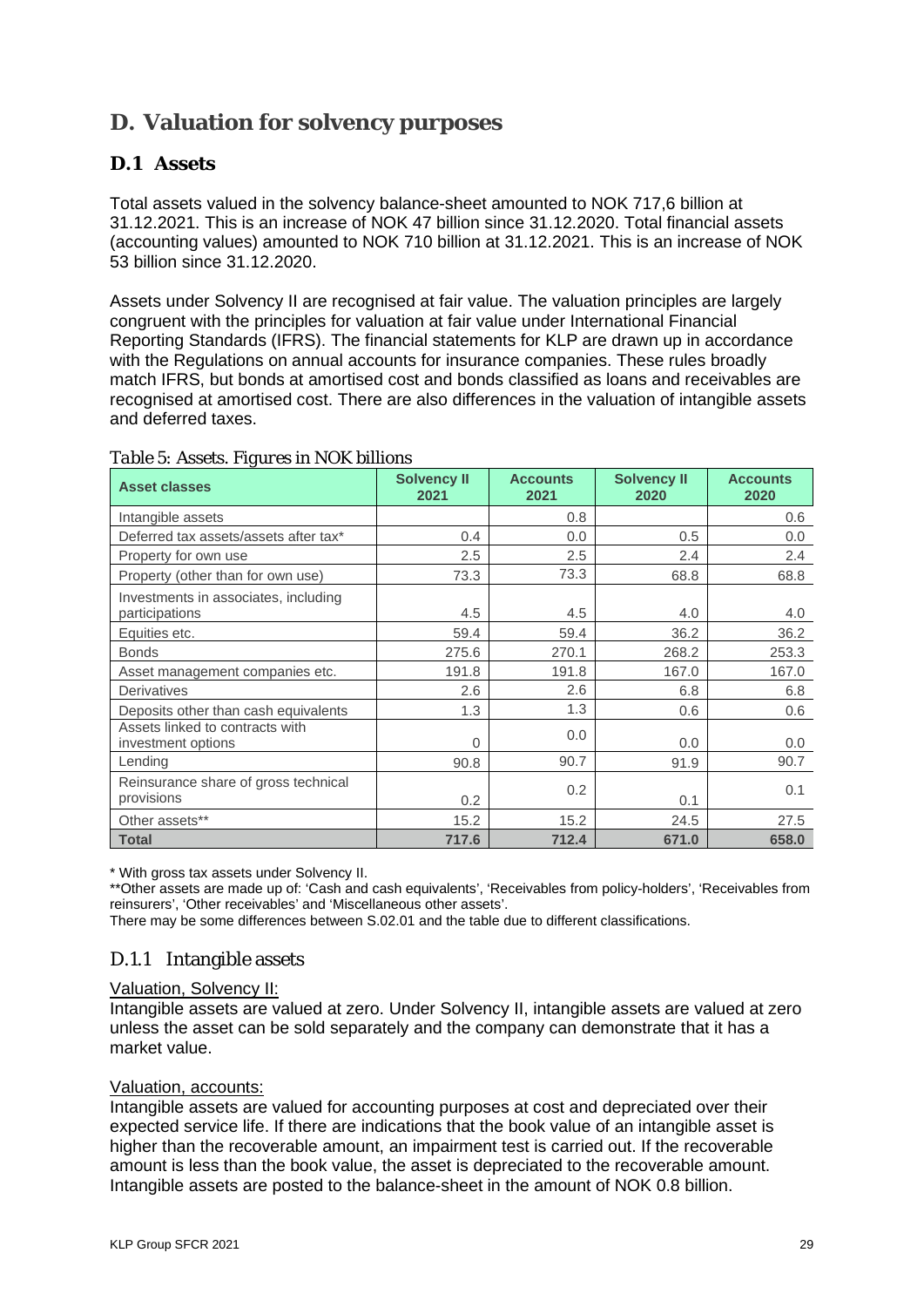#### D.1.2 Assets subject to tax

#### Valuation, Solvency II:

Deferred tax is split into a deferred tax asset of NOK 0.4 billion and a deferred tax liability of NOK 1.6 billion under Solvency II in 2021 for the Group. The calculations include the transitional scheme for technical provisions.

This valuation is based on the accounting calculation but also factors in the effect of assets and liabilities with a different valuation than in the accounts, where this difference could have a tax effect. This includes assets measured at amortised cost in the corporate portfolio as well as the valuation of financial liabilities (hybrid Tier 1 perpetual capital and subordinated debt). Financial liabilities are valued slightly higher in the Solvency II balance-sheet, which produces a deferred tax asset. Assets in interest-bearing portfolios valued at amortised cost in the accounts are valued higher in the Solvency II balance-sheet, and so give rise to a deferred tax liability. KLP Skadeforsikring AS does not use any temporary deduction in technical provisions.

#### Valuation, accounts

Capitalised deferred tax assets or liabilities represent the nominal value minus any impairment of the holding which is not assumed to be usable and so has no value. The nominal value is calculated on the basis of differences between the accounting and taxation timing of changes in the value of assets and liabilities. To the extent that these differences will reverse at a later date, there will be deferred tax (accounting income taken before taxable income) or a deferred tax asset (taxable income taken before accounting income). Temporary differences are offset against each other where they are expected to reverse within the same time frame and the differences can be equalised through Group-level allocations. Net temporary differences which mean that the Company has brought forward taxable income or deferred taxable deductions are posted as deferred tax assets.

At 31.12.2021, the Group had net deferred taxes of NOK 0.6 billion. See section D.3.3.

#### D.1.3 Property for own use

#### Valuation, Solvency II

Property for own use is measured at fair value.

Property investments are measured at fair value. Fair value is calculated using an internal valuation model because there is not considered to be an active market with observable prices in the property markets that KLP invests in. In order to quality-assure the interval valuation model, a selection of the Group's property stock is regularly valued by external, independent and qualified valuers. In the event of significant deviation from our own assessment of fair value, the differences are analysed and the valuation model's parameters are adjusted if this proves necessary.

#### Valuation, accounts

In the accounts, property for own use is measured at fair value by the revaluation method. This means that property for own use is depreciated on a regular basis, then revalued to fair value. The calculation of fair value matches the calculation defined for valuation under Solvency II.

#### D.1.4 Property (other than for own use)

Solvency II valuation equal to reported value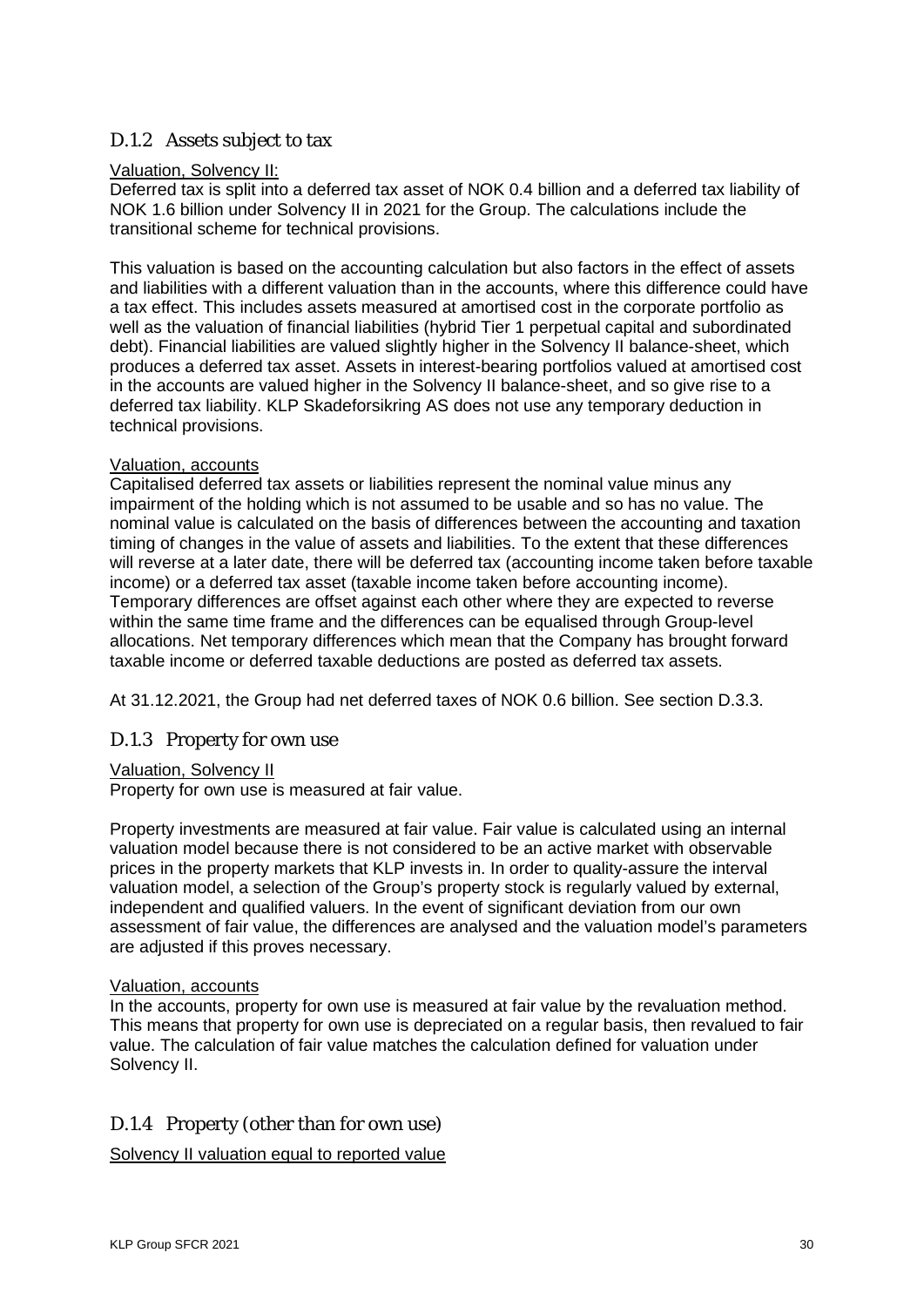The property investments are measured at fair value by the same method used to determine the fair value of property held for own use; see description in section D.1.3.

#### D.1.5 Investments in associates, including participations

#### Valuation, Solvency II

Investments in associates, including participations, are measured at fair value. Fair value is estimated to equal net assets and liabilities in the subsidiary measured at fair value.

#### Valuation, accounts

Investments in associates, including participations, are measured by the equity method. Where the subsidiary's accounts are prepared according to different principles than KLP's own accounting principles, the subsidiary's accounts are converted to KLP's principles before KLP's share of the profit/loss is entered in the accounts.

#### D.1.6 Equities etc.

#### Solvency II valuation equal to reported value

Equities etc. are measured at fair value. Fair value should be a representative price based on what a corresponding asset would have been traded for on normal market terms and conditions.

A share is considered as listed in an active market if quoted prices are easily and regularly available from a stock market, dealer, broker, industry group, price-setting service or regulatory authority, and these prices represent actual and regularly occurring transactions at arm's length. Liquid shares are generally valued on the basis of prices provided by an index provider. At the same time, prices are compared between different sources to pick up possible errors.

If the market for the share is not active, or the share is not listed on a stock market or similar, the Group uses valuation techniques to set fair value. These are based for example on information on recently completed transactions carried out on commercial terms, and reference to trading in similar instruments. As far as possible the estimates are based on externally observable market data and rarely on company-specific information.

#### D.1.7 Bonds

#### Valuation, Solvency II

Investments in bonds are measured at fair value. Fair value should be a representative price based on what a corresponding asset would have been traded for on normal market terms and conditions. A financial instrument is considered as listed in an active market if quoted prices are easily and regularly available from a stock market, dealer, broker, industry group, price-setting service or regulatory authority, and these prices represent actual and regularly occurring transactions at arm's length.

If the market for the security is not active, or the security is not listed on a stock market or similar, the Group uses valuation techniques to set fair value. These are based, for example, on information on recently completed transactions carried out on commercial terms, reference to trading in similar instruments and pricing using externally collected yield curves and yield spread curves. As far as possible the estimates are based on externally observable market data and rarely on company-specific information.

#### Valuation, accounts

Investments in bonds are reported in the accounts partly at fair value and partly at amortised cost. For the portion measured at fair value, there is no difference from the valuation principles described for Solvency II.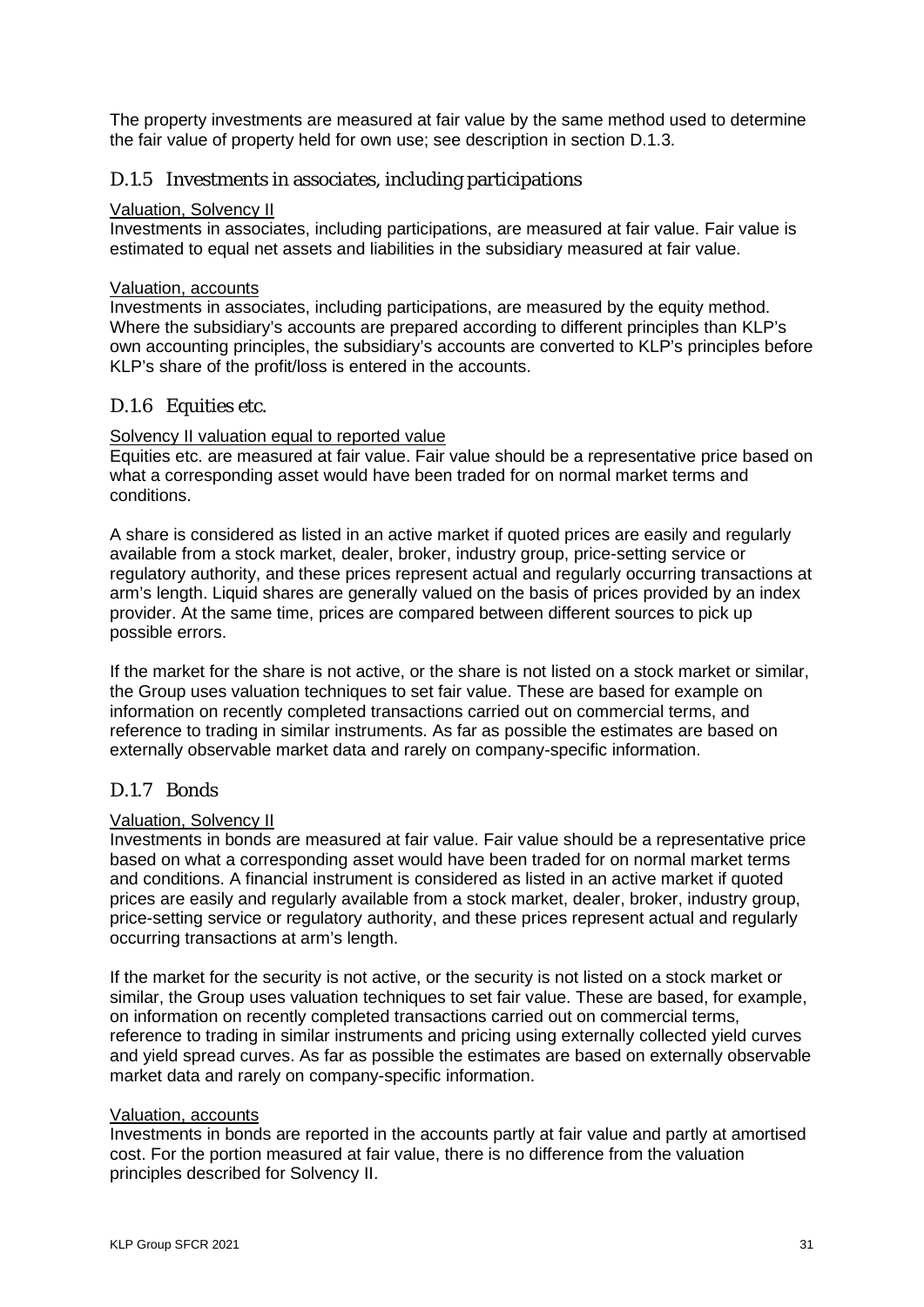Bonds where the intention is to receive a fixed rate of interest for the whole term to maturity are valued for accounting purposes at amortised cost. This amounts to NOK 203 billion out of a total of NOK 269 billion. The difference in valuation is NOK 6,7 billion.

Bonds are measured at amortised cost using the effective interest method. The internal rate of return is set through discounting contractual cash flows over the expected duration. The cash flows include setting-up charges and direct transaction costs as well as any residual value at the end of the expected duration. Amortised cost is the present value of these cash flows discounted by the internal rate of return.

#### D.1.8 Asset management companies etc.

#### Solvency II valuation equal to reported value

Securities funds etc. are measured at fair value; see description under D.1.6.

Securities funds etc. also include investments in private equity funds. The fair value of these funds is based on reported market values, as quoted in the International Private Equity and Venture Capital Valuation Guidelines (IPEV Guidelines). These guidelines are issued by the European Venture Capital Association (EVCA) and based on the principle of approximate market valuation of the companies in the funds.

#### D.1.9 Derivatives

Solvency II valuation equal to reported value Derivatives are measured at fair value.

#### D.1.10 Deposits other than cash equivalents

Valuation, Solvency II

Deposits other than cash equivalents are measured at fair value.

Valuation, accounts

Deposits other than cash equivalents are measured at nominal intrinsic value.

#### D.1.11 Assets linked to contracts with investment options

#### Solvency II valuation equal to reported value

Assets linked to contracts with investment options are made up of units in investment funds. These are measured at fair value; see description under D.1.8.

#### D.1.12 Lending

Valuation, Solvency II

Lending is measured at fair value; see discussion of Solvency II valuation of bonds in section D.1.7.

#### Valuation, accounts

Loans are reported in the accounts at amortised cost. This produces a valuation NOK 0.2 billion lower than the fair value reported in the Solvency II balance-sheet.

Lending is measured at amortised cost using the effective interest method. The internal rate of return is set through discounting contractual cash flows over the expected duration. The cash flows include setting-up charges and direct transaction costs as well as any residual value at the end of the expected duration. Amortised cost is the present value of these cash flows discounted by the internal rate of return.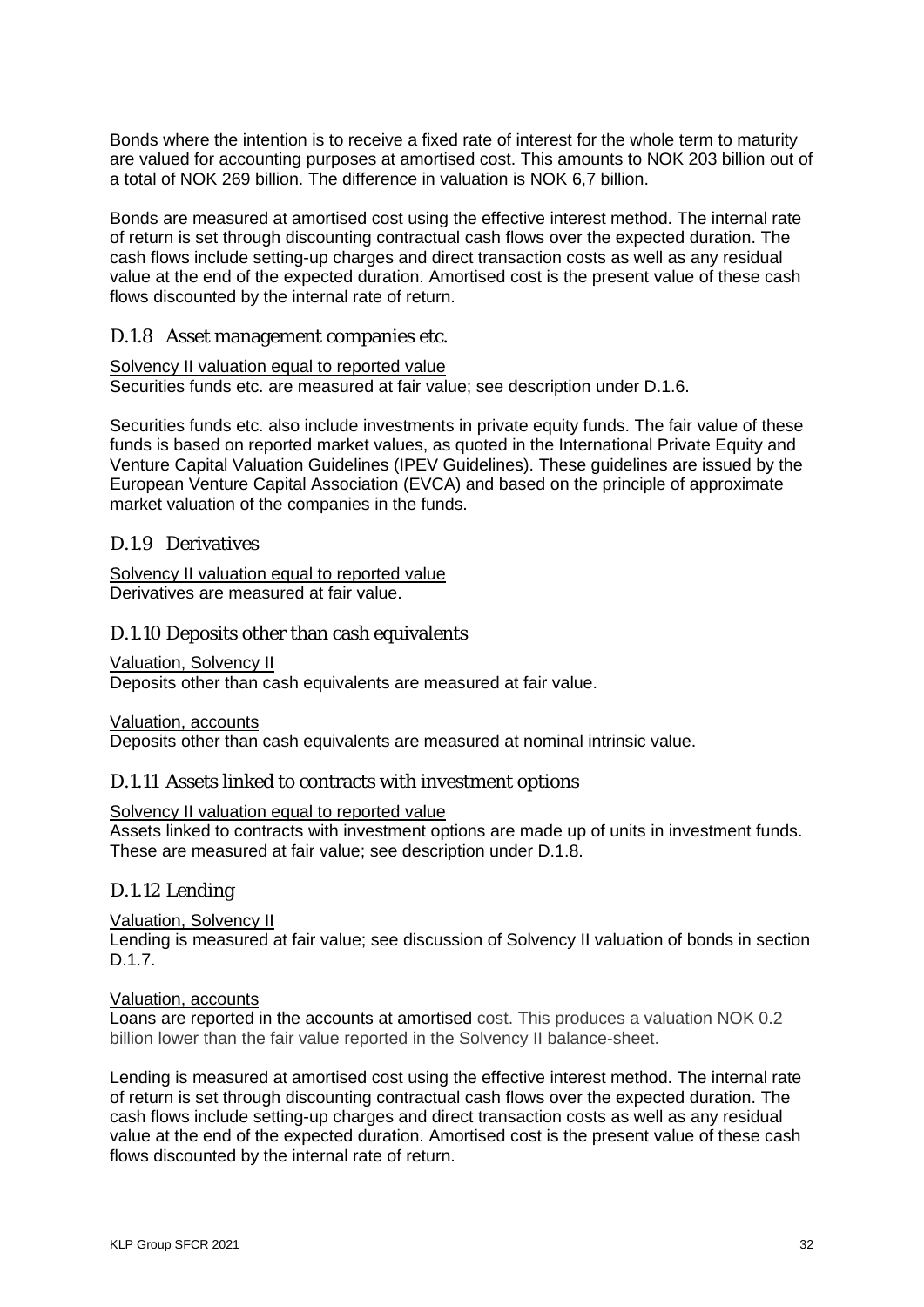Loans are written down where there is objective proof of impairment. Loss assessment and loss write-down is carried out quarterly on individual loans.

Lending is also assessed by group. If there is objective proof of impairment in a group of loans, a write-down is carried out.

#### D.1.13 Reinsurance share of gross technical provisions

#### Valuation, Solvency II

The reinsurance portion of gross technical provisions is measured at fair value. This means that the receivable is discounted, taking account of expected losses on claims against reinsurance companies.

#### Valuation, accounts

Valuation for accounting purposes uses nominal value with a deduction for losses resulting from default.

#### D.1.14 Other assets

Solvency II valuation equal to reported value Other assets are measured at fair value.

#### <span id="page-32-0"></span>**D.2 Technical provisions**

Insurance liabilities are valued differently under Solvency II and in the financial statements. Under Solvency II, the insurance liabilities are referred to as technical provisions, while the financial statements refer to them as insurance provisions.

#### D.2.1 Value of technical provisions, basis, methods and assumptions

Under Solvency II, all assets and liabilities are valued at market value (also called fair value). The technical provisions under Solvency II are the sum of the best estimate plus a risk margin.

The best estimate consists of guaranteed payments and discretionary benefits. The value of the best estimate is equal to the probability-weighted average of all future cash flows from receipts and payments expected within the contract limit.

The risk margin is calculated as the present value of the capital costs associated with providing eligible Tier 1 and 2 capital equal to the solvency capital requirement, which are needed to cover the insurance obligations in the lifetime of these insurance contracts.

KLP uses transitional rules to calculate technical provisions in accordance with Article 56 of the Solvency II Regulation. Technical provisions. The effect is calculated as the difference between the technical provisions and the insurance provisions in the accounts. The effect is reduced on a linear basis at the beginning of each year from 100 per cent on 1 January 2016 to 0 per cent on 1 January 2032. There is also a floor defined for valuation which limits the effect of the transitional rule.

Tables 6 and 7 below show the technical provisions under Solvency II and the technical provisions in the financial accounts for the Group broken down by industries for KLP. Technical provisions under Solvency II are shown both with and without the use of transitional rules for the technical provisions which KLP uses. The Solvency II provisions are calculated with a volatility adjustment as set out in Article 3(2) of the Solvency II Regulation. Interest rate curve. The volatility adjustment provides a mark-up in the risk-free market interest rate. This means that the obligations will be lower than they would have been without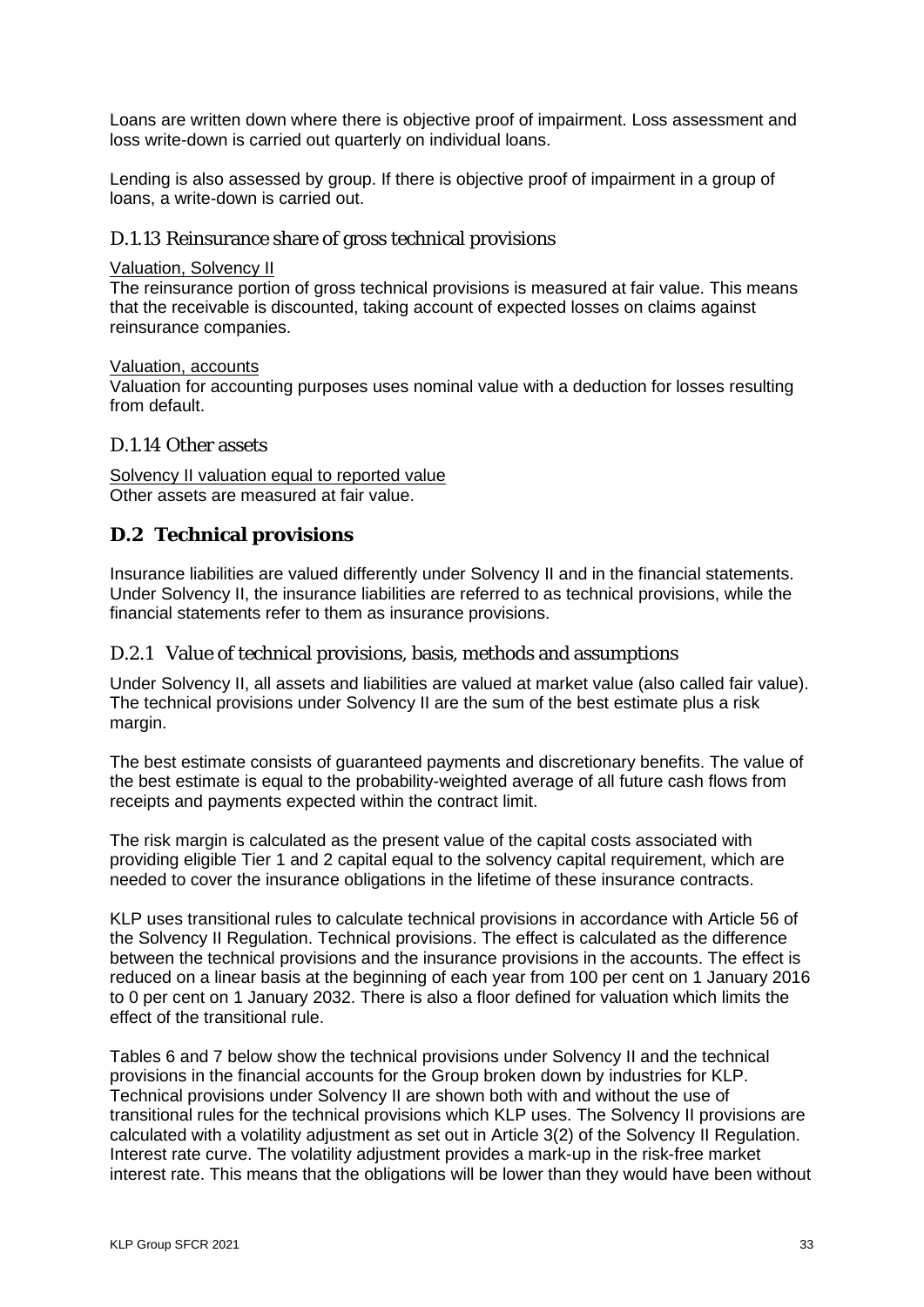this adjustment. The effect depends on the amount of the markup. The adjustment as at 31.12.2021 represents an interest markup of 0.32 percentage points for the first ten years, after which it decreases slightly.

KLP Skadeforsikring AS is not covered by the transitional rules and does not use any volatility adjustment in its calculations.

*Table 6 Technical provisions for KLP with volatility adjustment and with transitional rules for technical provisions under Solvency II. Figures in NOK billions.* 

| Insurance provisions 2021 including<br>transitional rules | <b>Best</b><br>estimate | <b>Risk</b><br>margin | <b>Technical</b><br>provisions,<br><b>Solvency II</b> | <b>Technical</b><br>provisions,<br><b>Accounts</b> |
|-----------------------------------------------------------|-------------------------|-----------------------|-------------------------------------------------------|----------------------------------------------------|
| Public-sector occupational pensions                       | 642.5                   | 13.1                  | 655.6                                                 | 653.8                                              |
| Life insurance                                            | 642.5                   | 13.1                  | 655.6                                                 | 653.8                                              |

*Table 7 Technical provisions for KLP with volatility adjustment but without transitional rules for technical provisions under Solvency II. Figures in NOK billions.* 

| Insurance provisions 2021 without transitional<br>rules | <b>Best</b><br>estimate | <b>Risk</b><br>margin | <b>Technical</b><br>provisions,<br><b>Solvency II</b> | <b>Technical</b><br>provisions,<br><b>Accounts</b> |
|---------------------------------------------------------|-------------------------|-----------------------|-------------------------------------------------------|----------------------------------------------------|
| Public-sector occupational pensions                     | 646.6                   | 13.2                  | 659.8                                                 | 653.8                                              |
| Life insurance                                          | 646.6                   | 13.2                  | 659.8                                                 | 653.8                                              |

With the use of the transitional rules, the technical provisions under Solvency II are lower than without the use of transitional rules.

In order to calculate the time value of future cash flows, economic scenarios are generated in an economic scenario generator (ESG). KLP uses the scenario generator from Moody's Analytics. The scenario generator is calibrated to the risk-free interest rates published by EIOPA. This yield curve is used both to discount the cash flows and as an initial yield curve for simulating future returns. The scenarios are generated to be risk neutral, so all asset classes are assigned a yield that assumes risk-free interest rates. This is in line with the Solvency II rules.

For KLP Skadeforsikring AS, claims provision in the Solvency II balance-sheet represents the present value of future claims for losses incurred plus claims handling costs. In practice, this is calculated by discounting the reported claims reserves.

For KLP Skadeforsikring AS, the premium provision in the Solvency II balance-sheet represents the present value of future claims for losses incurred plus administration costs for potential claims. The Solvency II values also take into account expected departures and expected accepted business for quotations that the company has undertaken to abide by. Future receipts account for most of the difference from reported unearned premiums.

The risk margin in the Solvency II balance sheet is a provision which is intended to cover costs incurred in engaging another company to take over the Company's insurance portfolio. This is calculated from the present value of the capital cost a successor company will assume when it has to keep the risk capital equal to the solvency capital requirement arising from taking over the portfolio.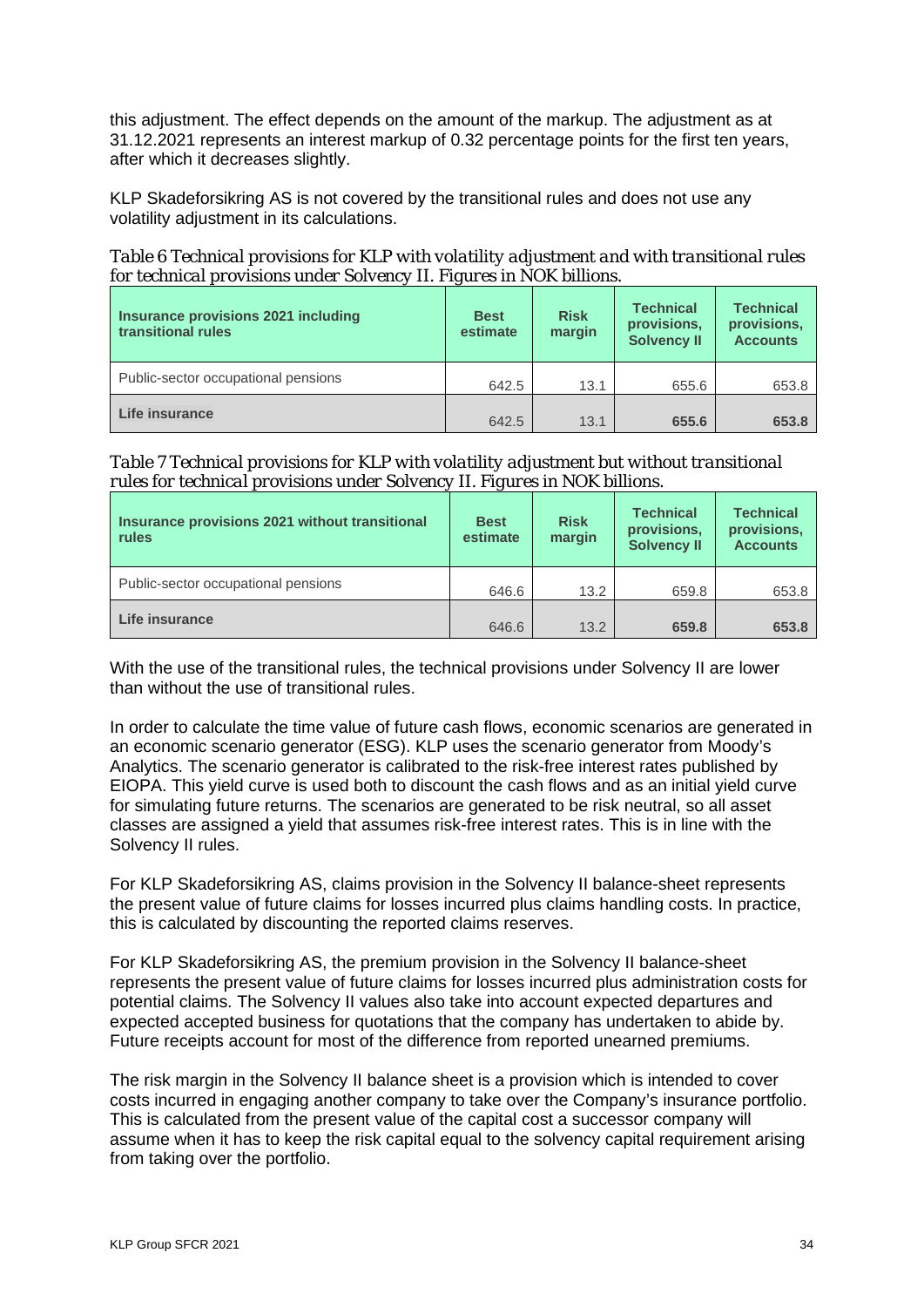More specifically, the solvency capital requirement is calculated as the liability that arises immediately upon taking over the insurance portfolio with all related insurance liabilities and receivables. The solvency capital requirement going forward decreases with the reduction in the best estimate of the technical provisions.

The values of the technical provisions under Solvency II and the technical provisions in the financial accounts are shown in table 8 below.

| <b>Insurance provisions 2021</b>                    | <b>Best</b><br>estimat<br>e | <b>Risk</b><br>margin | <b>Technical</b><br>provisions,<br><b>Solvency II</b> | <b>Technical</b><br>provisions,<br><b>Accounts</b> |
|-----------------------------------------------------|-----------------------------|-----------------------|-------------------------------------------------------|----------------------------------------------------|
| Occupat. injury                                     | 0.585                       | 0.030                 | 0.615                                                 | 0.634                                              |
| Loss of income                                      | 0.389                       | 0.025                 | 0.414                                                 | 0.454                                              |
| Third-party insurance for motor vehicles            | 0.075                       | 0.009                 | 0.084                                                 | 0.135                                              |
| Other motor insurance                               | 0.130                       | 0.018                 | 0.148                                                 | 0.308                                              |
| Insurance against fire and other material<br>damage | 0.936                       | 0.044                 | 0.980                                                 | 1.120                                              |
| Third-party liability                               | 0.161                       | 0.011                 | 0.172                                                 | 0.176                                              |
| Assistance                                          | 0.008                       | 0.002                 | 0.010                                                 | 0.036                                              |
| Non-life insurance, excl. health insurance          | 2.284                       | 0.139                 | 2.423                                                 | 2.863                                              |
| <b>Health insurance</b>                             | 0.127                       | 0.004                 | 0.131                                                 | 0.159                                              |
| Non-life insurance, total                           | 2.413                       | 0.143                 | 2.556                                                 | 3.023                                              |

*Table 8: Technical provisions for KLP Skadeforsikring AS. Figures in NOK billions.*

# D.2.2 Uncertainty related to the value of technical provisions

When using complex cash flow models, there will always be some uncertainty in the results. The valuation of liabilities and the calculation of available capital and capital requirements are sensitive to assumptions, choice of methods and processing of inputs prior to each calculation. The level of uncertainty in the calculations of the insurance obligation is driven by uncertainty in the underlying assumptions. Such assumptions are reviewed at least once a year in the companies' risk management committees to ensure that they accurately reflect the plans and strategies adopted by the companies. The plan for future management measures is approved by the Board of Directors at the same time as the key assumptions used to calculate capital adequacy are reviewed, including the assumptions behind the technical provisions.

The interest rate curve given by EIOPA is based on some assumptions that are uncertain, including the extrapolation methodology, time taken to obtain long-term interest, long-term interest rates and volatility adjustment levels. As part of the ORSA process, sensitivity analyses are carried out for the value of solvency capital and the capital requirements for changed assumptions. One intention is to increase understanding of the sensitivity of the calculations.

#### D.2.3 Value of technical provisions, basis, methods and assumptions

# KLP

In the financial accounts, the provisions are made up of the premium reserve, additional provisions, the securities adjustment fund, other provisions to insurance funds and other technical provisions. Changes in the pension legislation for guaranteed products have been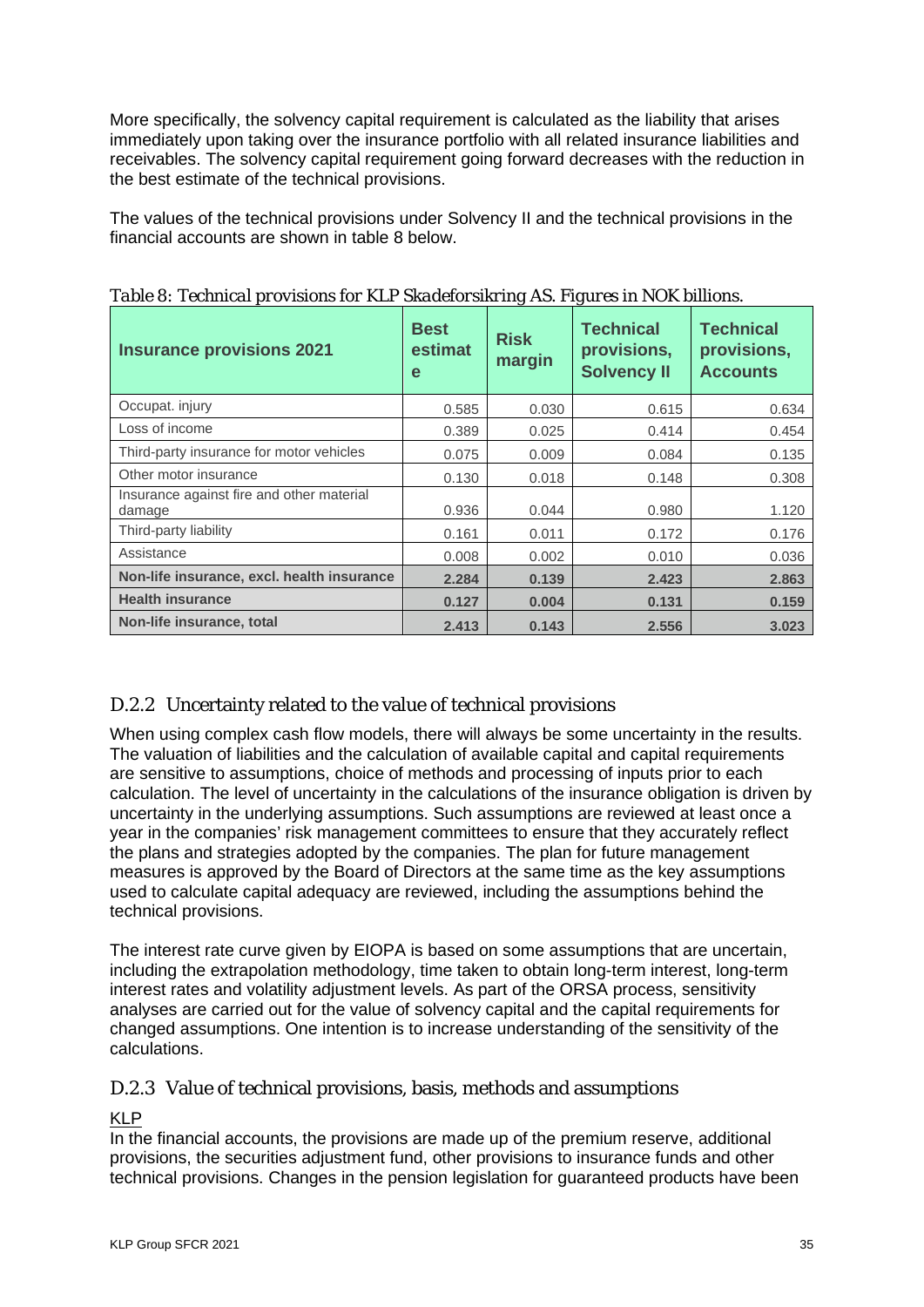adopted. These changes entered into force from 01.01.2022. Among other things, the new rules introduce a merged buffer fund for municipal pension schemes covering all customers. This buffer fund replaces the supplementary reserves and the securities adjustment fund.

The premium reserve in the financial statements is calculated as the present value of the future pension payments, taking account of biometric assumptions for mortality, disability and re-entry into work, discounted at the guaranteed interest rate at the date of accrual through the term of the individual insurance contract. The valuation is deterministic, and the biometric assumptions are given in the current price tariffs reported to the Financial Supervisory Authority of Norway at any given time. For longevity/mortality, the K2013 price tariff and KLP's own price tariff K2021 KLP are used. For disability and re-entry into work, KLP's own price tariffs are used, as updated on 31.12.2020 and adjusted for each risk group. The assumptions include safety margins in relation to what is considered as a best estimate.

KLP has upgraded the mortality tables for men as from 31.12.2020, except for members of the Pension Scheme for Hospital Doctors who already had an enhanced calculation basis. The new tariff, K2021 KLP, is a modified version of the K2013 price tariff. Like the other formulae in K2013, the change applies to both longevity risk and mortality risk. No changes have been made for women.

#### KLP Skadeforsikring AS

In calculating technical provisions, individual provisions are made for all claims reported but not settled. The provisions are continuously adjusted as claims are processed. All open claims have a special assessment at least once a year.

Provision for claims incurred but not yet reported to the company is calculated using statistical models. The models take account of the historic reporting pattern in the different risk groups.

Measurements and adjustments are also made to the total claims provisions (reported and unreported claims) so the total level of provision is measured against changes in risk elements such as claim frequency, incidence of large claims, population mix and population size. The claims provisions are valued in line with expectations and include provisions for future indirect claims handling costs. Claims provision is not discounted.

The provision for unearned premiums is the pro rata portion of premiums payable accrued after the accounting close.

#### D.2.4 Matching adjustment

The Group does not apply the matching adjustment described in Article 3(3) of the Solvency II Regulation. Interest rate curve.

#### D.2.5 Volatility adjustment

KLP applies the volatility adjustment described in Article 3(2) of the Solvency II Regulation. Interest rate curve. The volatility adjustment provides a mark-up in the risk-free market interest rate. This means that the obligations will be lower than they would have been without this adjustment. The effect depends on the amount of the markup. The adjustment at 31.12.2021 represents an interest mark-up of 0.32 percentage points for the first ten years, after which it decreases. The effect is shown for KLP, as the Group's technical provisions are dominated by the parent company and KLP Skadeforsikring AS does not apply any volatility adiustment in its calculations.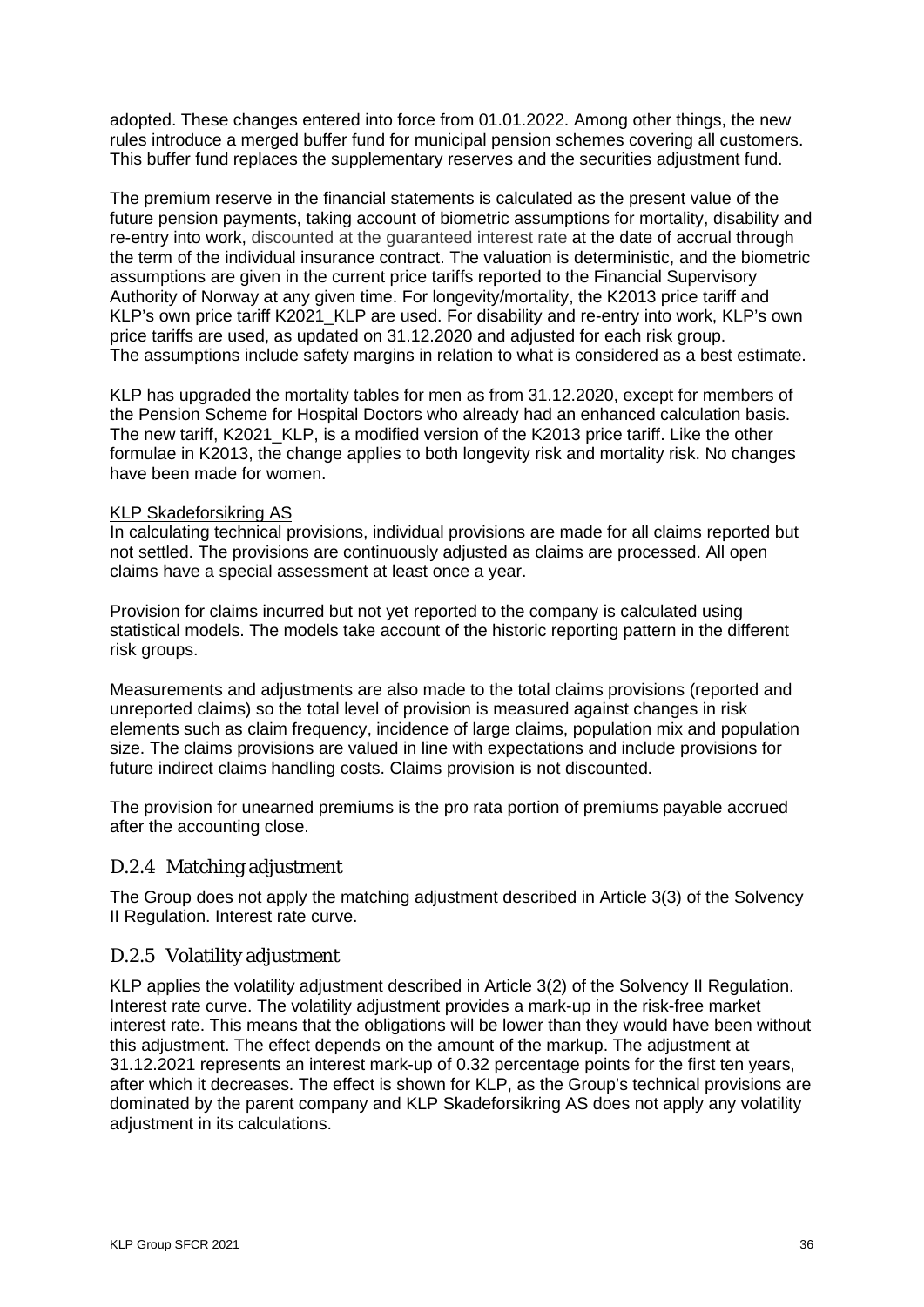

*Figure 3: EIOPA's interest rate curve with and without volatility adjustment at 31.12.2021*

*Figure 4: EIOPA's interest rate curve with and without volatility adjustment at 31.12.2020*



*Table 9: Effect of utilising volatility adjustment and transitional rules for technical provisions for the KLP Group. Figures in NOK billions.*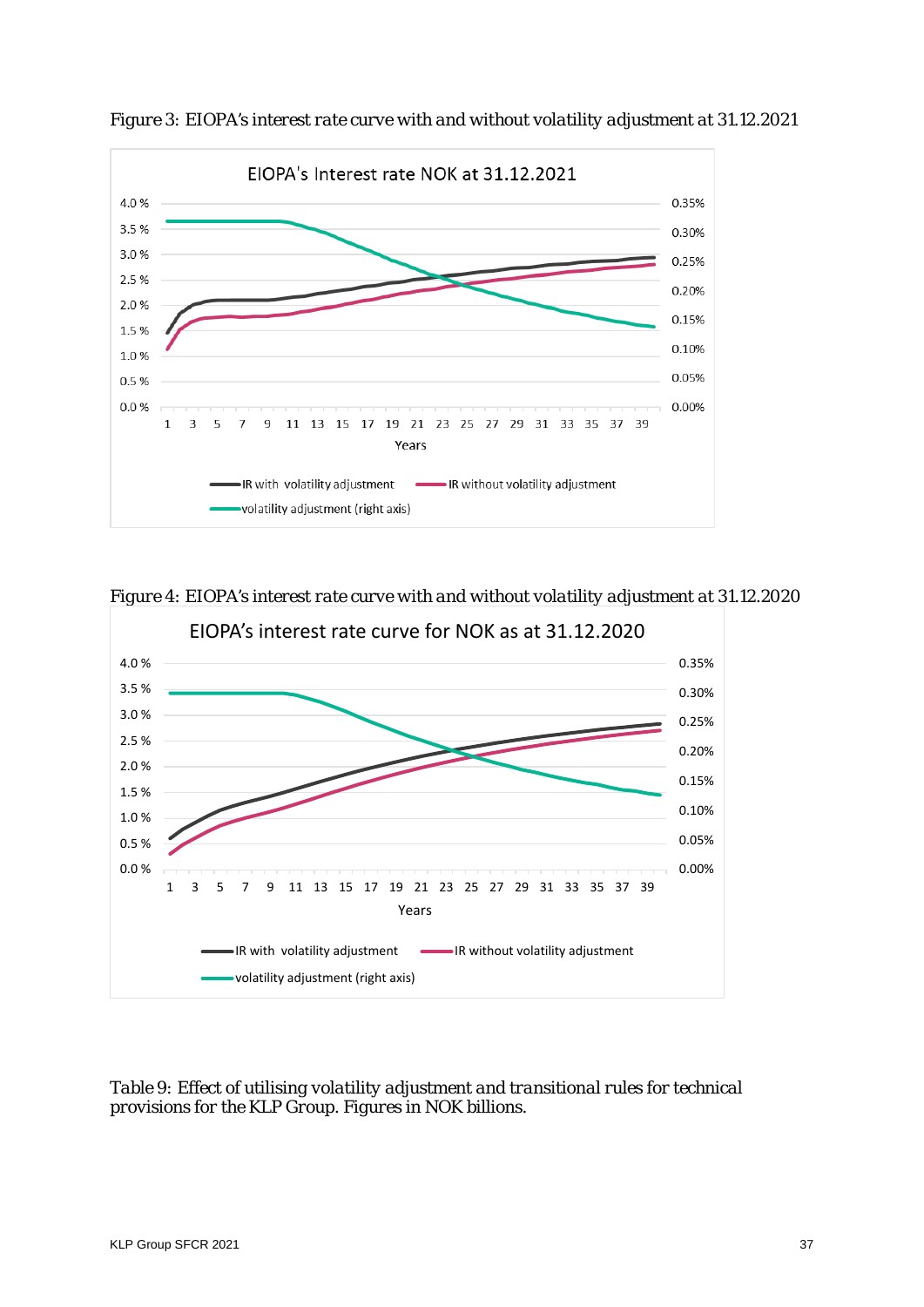| 2020                                              | With the use of<br>volatility adjustment | Without the use of<br>volatility adjustment | <b>Difference</b> |
|---------------------------------------------------|------------------------------------------|---------------------------------------------|-------------------|
| Technical provisions                              | 658.2                                    | 658.1                                       | 0.1               |
| <b>Solvency Capital Requirement</b>               | 15.8                                     | 16.2                                        | $-0.3$            |
| Eligible Tier 1 and 2 capital to cover<br>the SCR | 49.0                                     | 49.3                                        | $-0.3$            |
| Capital adequacy                                  | 310%                                     | 305%                                        | 5%                |
| Minimum required to meet the                      |                                          |                                             |                   |
| Solvency Capital Requirement for the              |                                          |                                             |                   |
| Group                                             | 5.4                                      | 5.4                                         | -0.0              |

Difference in per cent (percentage points).

#### D.2.6 Transitional provisions on risk-free interest rates

The Group does not apply the transitional provisions on risk-free interest rate curves. To measure the insurance obligations, the latest risk-free interest rate curves published by the Financial Supervisory Authority of Norway are used (Article 3(1) of the Solvency II Regulation).

#### D.2.7 Transitional rule for technical provisions

KLP applies the temporary deduction provided for by the transitional measure for technical provisions described in Article 56 of the Solvency II Regulation. Technical provisions. Note 26 Capital Requirements in the KLP Group's financial statements (Note 17 to the quarterly financial statements) shows the calculations without the use of this temporary deduction. Both calculations are shown in table 10 below.

The technical provisions with transitional rules are valued at NOK 658.2 billion in the solvency balance-sheet for the whole of the KLP Group at 31.12.2021. This is NOK 1.9 billion more than the liabilities shown in the financial statements. Without transitional rules, the technical provisions in the solvency balance are valued at NOK 662.3 billion, NOK 6.0 billion higher than the liabilities in the financial statements.

The transitional provisions say that in 2021 one can deduct 11/16 of this difference in the Solvency II valuation. That means that the valuation of the best estimate under Solvency II including the transitional scheme is NOK 658.2 billion. The difference between the technical provisions with and without transitional arrangements is NOK 4.1 billion.

The deduction will be reduced on a linear basis until 2032.

| 2021                                                                       | With the use of<br>transitional rules | Without the use of<br>transitional rules | <b>Difference</b> |
|----------------------------------------------------------------------------|---------------------------------------|------------------------------------------|-------------------|
| <b>Technical provisions</b>                                                | 658.2                                 | 662.3                                    | -4.1              |
| <b>Solvency Capital Requirement</b>                                        | 15.8                                  | 15.8                                     | 0.0               |
| Eligible Tier 1 and 2 capital to cover the<br><b>SCR</b>                   | 49.0                                  | 44.9                                     | 4.1               |
| Capital adequacy                                                           | 310%                                  | 284%                                     | 26%               |
| Minimum required to meet the Solvency<br>Capital Requirement for the Group | 5.4                                   | 5.4                                      | $-0.0$            |

#### *Table 10: Effect of applying the transition rule to the technical provisions for the Group. Figures in NOK billions.*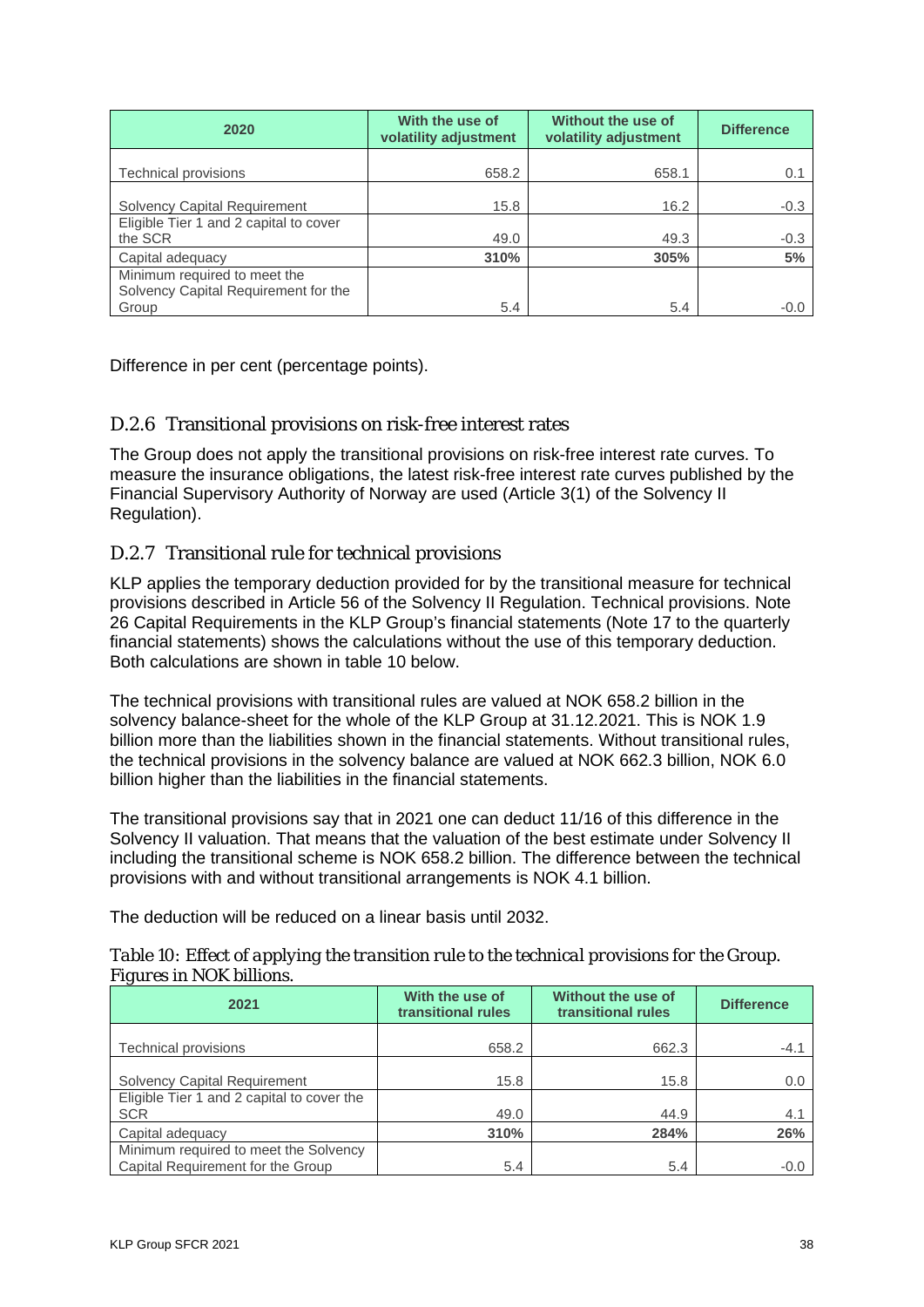Difference in per cent (percentage points).

With the use of the transitional provision, the technical provisions are lower than without the use of it. The eligible Tier 1 and 2 capital is increased at the same time if we use the transitional provision. Both of these changes tend towards higher solvency capital coverage with the use of the transitional provision than without the use of the transitional provision. Even without the use of the transitional rules for the technical provisions, the KLP Group meets the solvency capital requirement by a good margin.

#### D.2.8 Miscellaneous

#### D.2.8.1 Reinsurance

KLP currently only has collective products without any option to choose the amount of cover for the individual parties insured. Based on this limitation, and given the size of the company and hence its large risk-bearing capacity, the need for reinsurance in KLP is considered small. KLP does not currently use reinsurance.

KLP Skadeforsikring AS has its own reinsurance programme. The Company optimises the reinsurance programme in relation to reinsurance costs and the Company's risk capacity. The reinsurance programme for KLP Skadeforsikring AS is reassessed and renewed annually. There are minimum rating requirements for reinsurers. The proportion of the programme placed with one reinsurer is limited.

#### D.2.8.2 Significant changes in assumptions

#### KLP

Changes have been made to the calculation basis for longevity/mortality for men in the best estimate and in the price tariff from 31.12.2020 onwards. The changes have been implemented for all men, except for male hospital doctors who already have an enhanced calculation basis.

Changes have also been made to the calculation basis in the best estimate and the price tariff for disability based on updated historical data. These were adopted from 31.12.2020.

#### KLP Skadeforsikring AS

During 2021, no significant changes have been made to the assumptions used to calculate the technical provisions for KLP Skadeforsikring AS.

#### <span id="page-38-0"></span>**D.3 Other liabilities**

The table below shows the breakdown of other liabilities.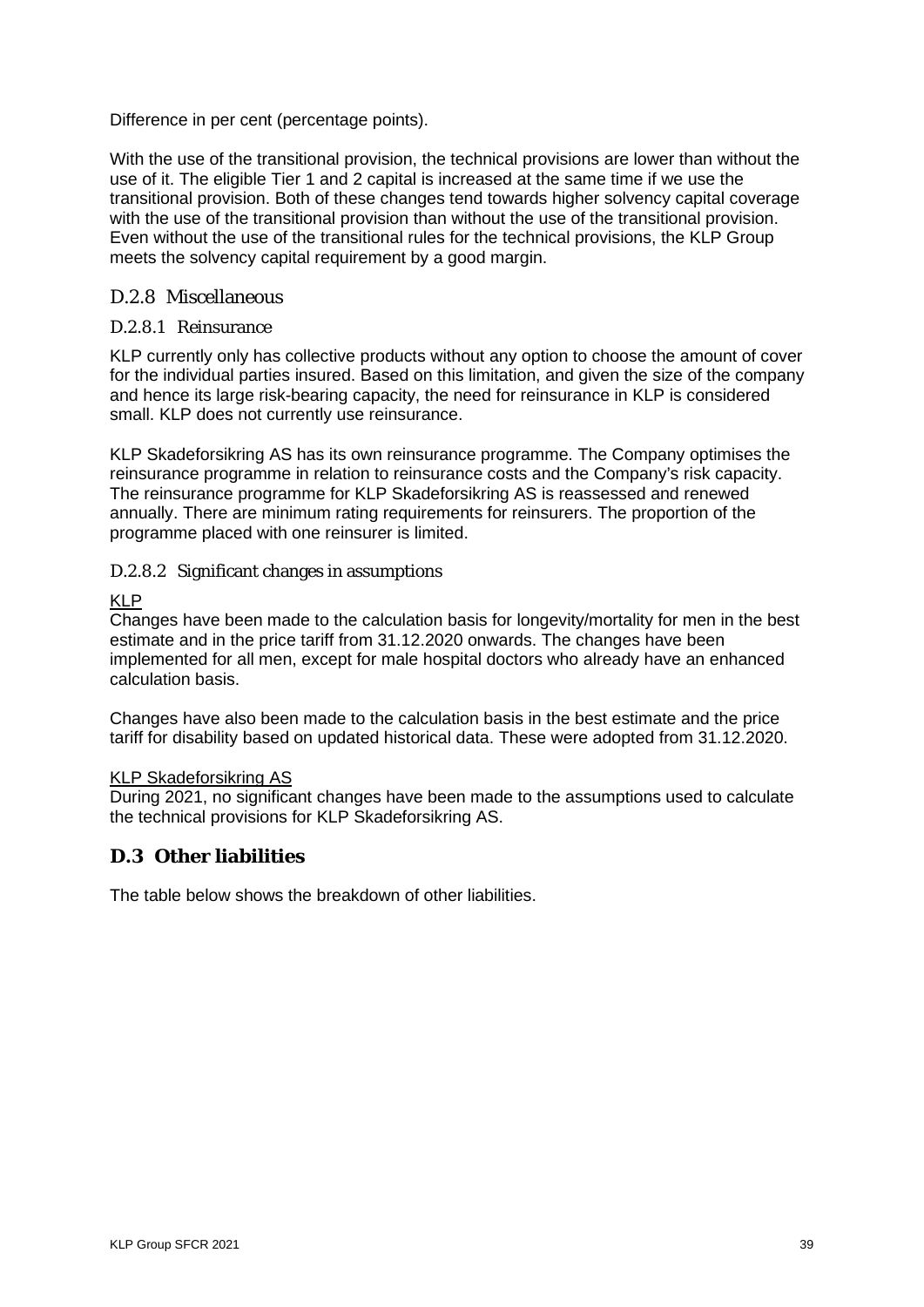| <b>Other liabilities</b>                                                | <b>Solvency II</b><br>2021 | <b>Accounts</b><br>2021 | <b>Solvency II</b><br>2020 | <b>Accounts</b><br>2020 |
|-------------------------------------------------------------------------|----------------------------|-------------------------|----------------------------|-------------------------|
| Provisions other than technical provisions                              | 1.1                        | 0.8                     | 1.6                        | 1.6                     |
| Pension obligations                                                     | 0.6                        | 0.6                     | 0.7                        | 0.7                     |
| Deferred tax liability*                                                 | 1.6                        | 0.6                     | 1.5                        | 0.6                     |
| Derivatives ***                                                         | 3.3                        | 2.0                     | 0.6                        | 0.6                     |
| Financial liabilities other than liabilities to<br>credit institutions  | 1.7                        | 1.7                     | 5.9                        | 5.9                     |
| Liabilities related to direct insurance,<br>including insurance brokers | 0.8                        | 0.9                     | 0.8                        | 0.8                     |
| Payment obligations (to suppliers, excl.<br>insurance)                  | 0.5                        | 0.5                     | 2.4                        | 2.4                     |
| Hybrid Tier 1 and subordinated loan capital                             | 4.8                        | 4.6                     | 5.3                        | 4.9                     |
| Other liabilities**                                                     | 6.7                        | 1.0                     | 6.7                        | 5.2                     |
| <b>Total</b>                                                            | 21.1                       | 12.7                    | 25.5                       | 22.5                    |

*Table 11: Other liabilities Figures in NOK billions.* 

\* With gross tax liabilities under Solvency II

\*\* Reinsurance and other obligations not shown elsewhere From 2019 onwards, this also includes risk equalisation fund belonging to KLP.

\*\*\* Difference due to the separation of derivatives based on some assets in Solvency II. In the financial statements, these assets are treated differently and presented in aggregate.

#### D.3.1 Provisions other than technical provisions

#### Solvency II valuation equal to reported value

Provisions other than technical provisions are measured at fair value.

#### D.3.2 Pension obligations - own employees

#### Solvency II valuation equal to reported value

KLP's employees have a defined-benefit pension entitlement. Most are covered through KLP's public sector occupational pensions by virtue of membership of the joint pension scheme for municipalities and enterprises ('Fellesordningen'). Other entitlements are also defined-benefit, but covered via operations.

The liability is posted to the Solvency II balance-sheet at the present value of the obligation on the reporting date, minus the fair value of the pension assets. The gross obligation is calculated using the straight-line method. The present value of the gross liability is discounted at 1.9 per cent, which is meant to reflect interest rates on Norwegian high-quality bonds.

The table below shows the pension obligations in NOK billions:

|  | Table 12: Net pension obligations - own employees, 2021. Figures in NOK billions. |
|--|-----------------------------------------------------------------------------------|
|--|-----------------------------------------------------------------------------------|

| Net pension obligations for employees | Joint scheme | <b>Via operation</b> | <b>Total</b> |
|---------------------------------------|--------------|----------------------|--------------|
| Present value of the obligations      | 27           | 0.3                  |              |
| Fair value of the pension assets      | 2.2          |                      | っっ           |
| Net pension obligation, own employees | 0.5          | 0.3                  | 0.9          |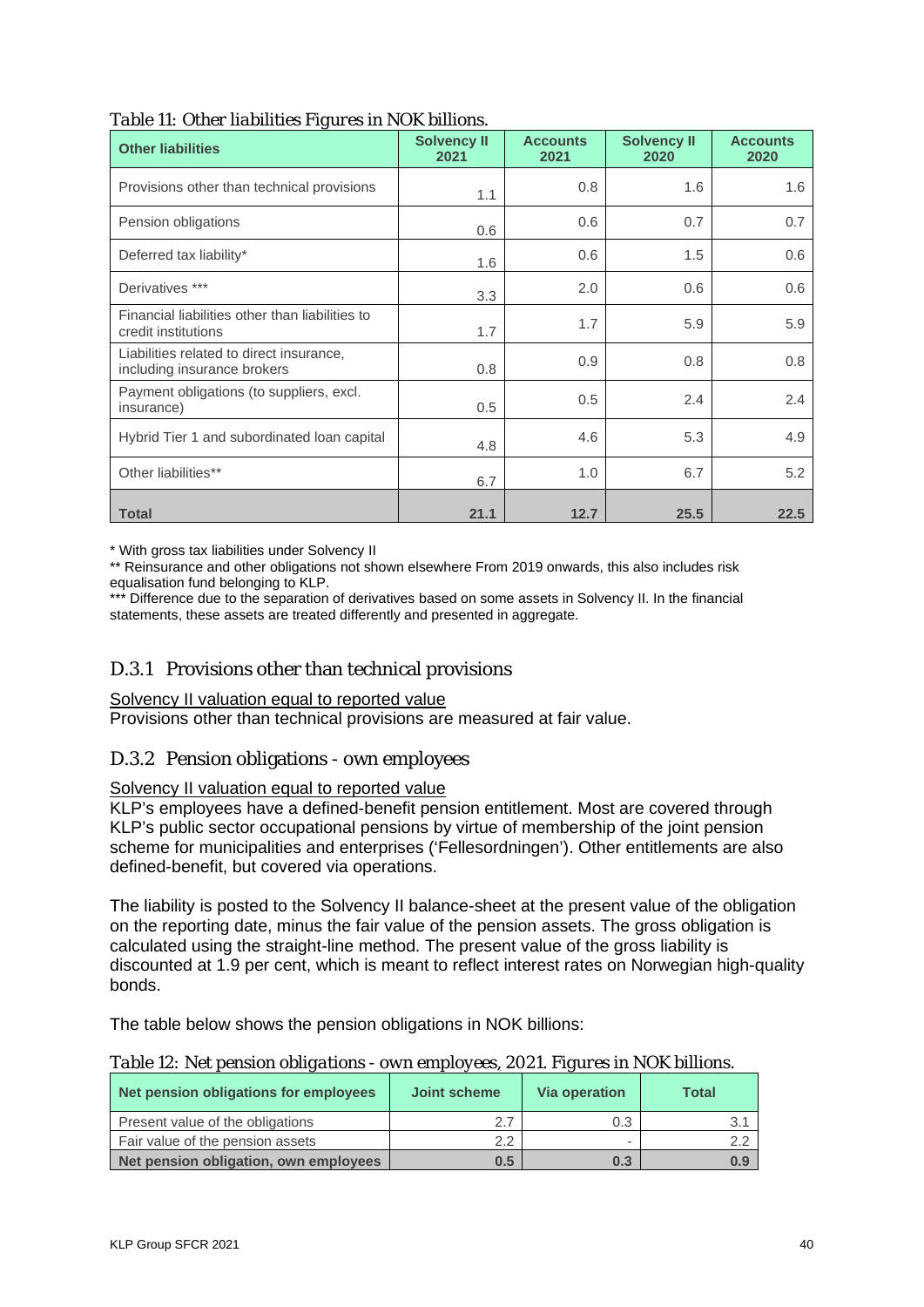| Net pension obligations for employees | Joint scheme | <b>Via operation</b> | Total |
|---------------------------------------|--------------|----------------------|-------|
| Present value of the obligations      | 2.5          | 0.3                  |       |
| Fair value of the pension assets      | 1.9          |                      |       |
| Net pension obligation, own employees | 0.6          | 0.3                  |       |

*Table 13: Net pension obligations - own employees, 2020. Figures in NOK billions.* 

#### *Table 14: Allocation of pension funds for own employees*

| <b>Composition of the pension assets</b> | 2021   | 2020   |
|------------------------------------------|--------|--------|
| Property                                 | 13.8%  | 13.3%  |
| Shares and units                         | 30.9%  | 24.2%  |
| Lending                                  | 11.9%  | 12.9%  |
| Fixed-income securities                  | 43.4%  | 49.6%  |
| Total                                    | 100.0% | 100.0% |

# D.3.3 Deferred tax

#### Valuation, Solvency II

See discussion in section D.1.2.

#### Valuation, accounts:

At 31.12.2021, the Group recognised net deferred tax of NOK 0.6 billion; see notes in section D.1.2.

#### D.3.4 Derivatives

Solvency II valuation equal to reported value Derivatives are measured at fair value.

#### D.3.5 Financial liabilities other than liabilities to credit institutions

Solvency II valuation equal to reported value These liabilities are measured at fair value.

#### D.3.6 Liabilities related to direct insurance, including insurance brokers

Solvency II valuation equal to reported value These liabilities are measured at fair value.

#### D.3.7 Payment obligations (to suppliers, excl. insurance)

Solvency II valuation equal to reported value These liabilities are measured at fair value.

#### D.3.8 Hybrid Tier 1 perpetual capital

#### Valuation, Solvency II

Under Solvency II, financial liabilities are measured at fair value when the loan is taken. Later valuations will not take account of changes in the Company's own creditworthiness after this point. In the Solvency II balance-sheet, the hybrid Tier 1 perpetual capital is valued using an interest curve which does not include any credit mark-up to the Company, which produces a conservative valuation of the loan.

#### Valuation, accounts

The hybrid Tier 1 perpetual capital is valued for accounting purposes at amortised cost, adjusted for changes in value resulting from currency and interest rate movements according to the rules on fair value hedging.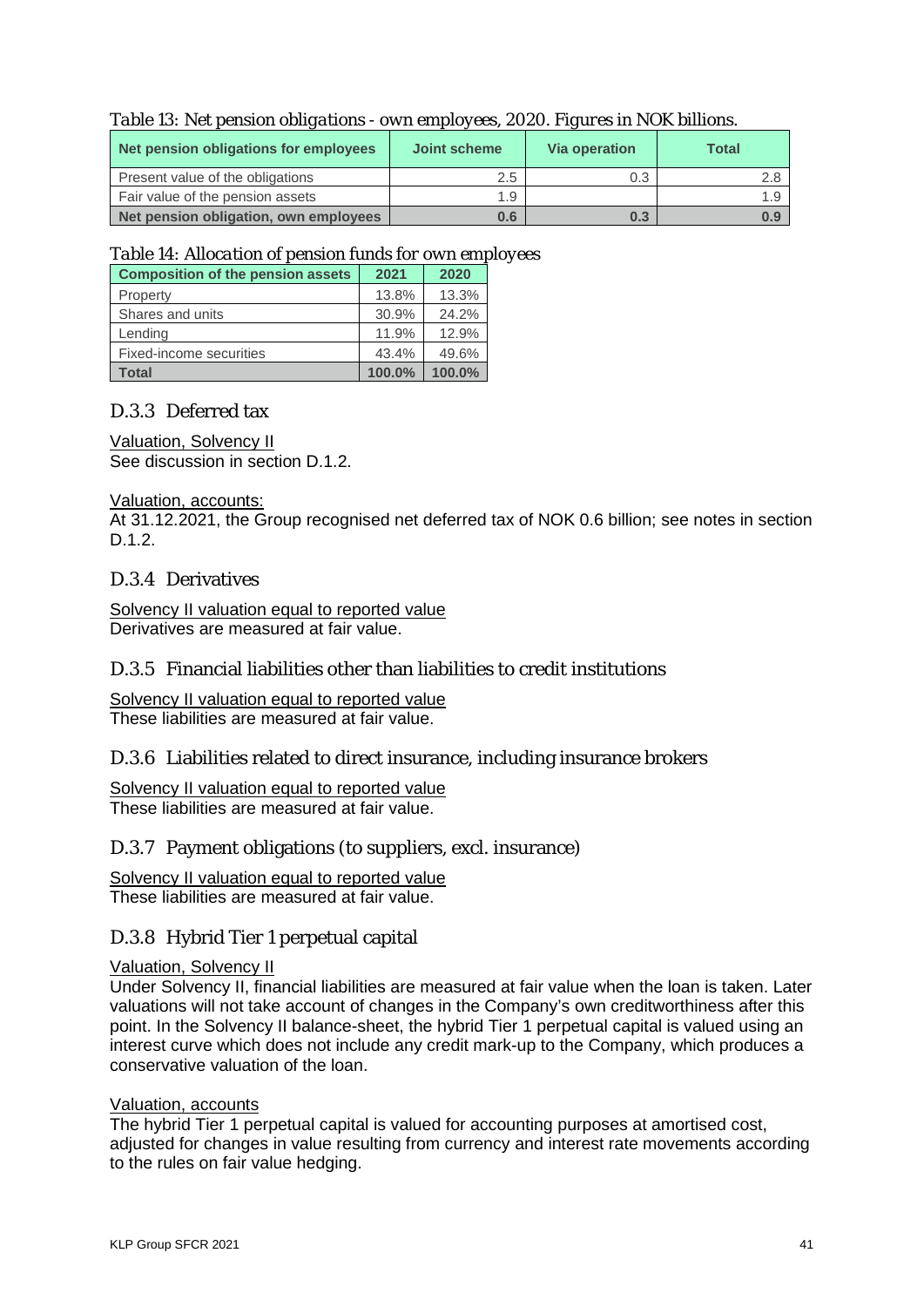# D.3.9 Subordinated loan capital

#### Valuation, Solvency II

Under Solvency II, financial liabilities are measured at fair value when the loan is taken. Later valuations will not take account of changes in the Company's own creditworthiness after this point. Subordinated debt is valued in the Solvency II balance-sheet using an interest curve where the Company's credit mark-up is kept unchanged from when the loan was taken out.

#### Valuation, accounts

Subordinated debt is measured at amortised cost. Subordinated debt in foreign currency has been translated to NOK using the exchange rate at the end of the reporting period. This means that the reported book value is NOK 147 million less than the Solvency II valuation.

KLP had one subordinated loan as of 31.12.2021.

#### <span id="page-41-0"></span>**D.4 Alternative methods for valuation**

KLP's valuation principles for assets that cannot be valued based on quoted prices are described in Note 7 Fair value hierarchy in the 2021 annual report for the KLP Group.

#### <span id="page-41-1"></span>**D.5 Other information**

The foregoing is considered to cover all the key information on valuation.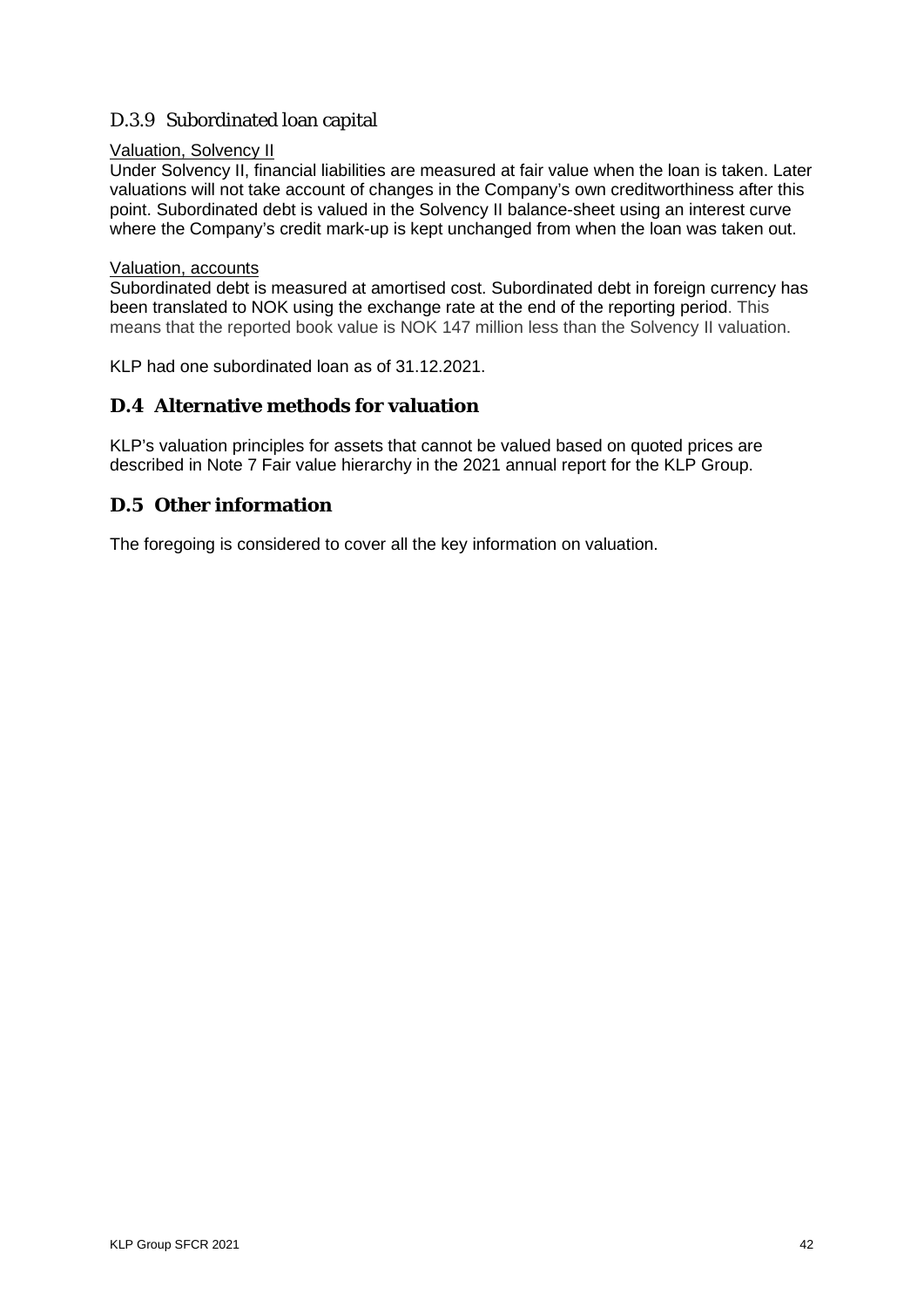# <span id="page-42-0"></span>**E. Capital management**

The main purpose of the KLP Group is to manage the capital invested by its members in the Company either as owners (equity) or as retail customers (pension funds) as well as possible within the Company's risk capacity.

# <span id="page-42-1"></span>**E.1 Tier 1 and 2 capital**

The Group's Tier 1 and 2 capital is dominated by own funds in the parent company. Smaller amounts come from KLP Skadeforsikring AS and Tier 1 and 2 capital calculated according to relevant sector-level rules for KLP Banken AS and KLP Kapitalforvaltning AS. The purpose of the Company's Tier 1 and 2 capital is to satisfy regulatory requirements under Solvency II by a good margin. The Company reports its capital adequacy ratio for the Solvency Capital Requirement and the Minimum Capital Requirement every quarter.

The boards of KLP and KLP Skadeforsikring AS have adopted an policy for capital management. The purpose of the guideline is to ensure that the respective companies are sufficiently capitalized and meet the regulatory minimum requirements for capital set by the financial authority. The Company has also set its own targets for solvency capital coverage which are well above the requirements of the FSA.

The policy defines bands for solvency capital coverage. An annual capital plan is drawn up, in which the banding and targets for solvency capital coverage are defined for the plan period, which is normally three years. It also defines the measures that can or should be taken at different levels of capital adequacy.

In the current plan period, KLP and KLP Skadeforsikring AS both have a goal of having capital adequacy of over 150 per cent. The companies meet the requirement with a good margin.

KLP applies the transitional rule for technical provisions, but the Group sets targets for capital adequacy without using this. For the same reason, capital adequacy is reported without using the transitional rule in notes to the companies' and the KLP Group's accounts. The Group's capital adequacy without using the transitional rules for technical provisions is 284 per cent at 31.12.2021, well above its own target of 150 per cent, which is in turn well above the official requirements. Capital adequacy using the transitional rule for technical accruals was 310 per cent for the Group.

KLP's articles of association allow it to call in capital from its owners. The Company also collects an annual capital contribution from its owners. For 2021 the equity contribution was 0.25 per cent of the premium reserve.

The Tier 1 and 2 capital is classified in three capital groups based on the characteristics of each capital entry. Quality and availability are crucial for the classification. The main breakdown is based on whether

- The capital can be used for or paid in on demand to cover any loss at any time
- The capital can be used to cover losses and will not be refunded until all other claims have been covered, including claims arising out of insurance and reinsurance contracts.

Tier 1

The Company's unrestricted Tier 1 regulatory capital is made up of equity contributed in KLP, share capital in KLP Skadeforsikring, and a reconciliation reserve for the Group. The reconciliation reserve ensures that the difference between assets and liabilities in the Solvency II balance-sheet is reflected in Tier 1 and 2 capital. The hybrid Tier 1 perpetual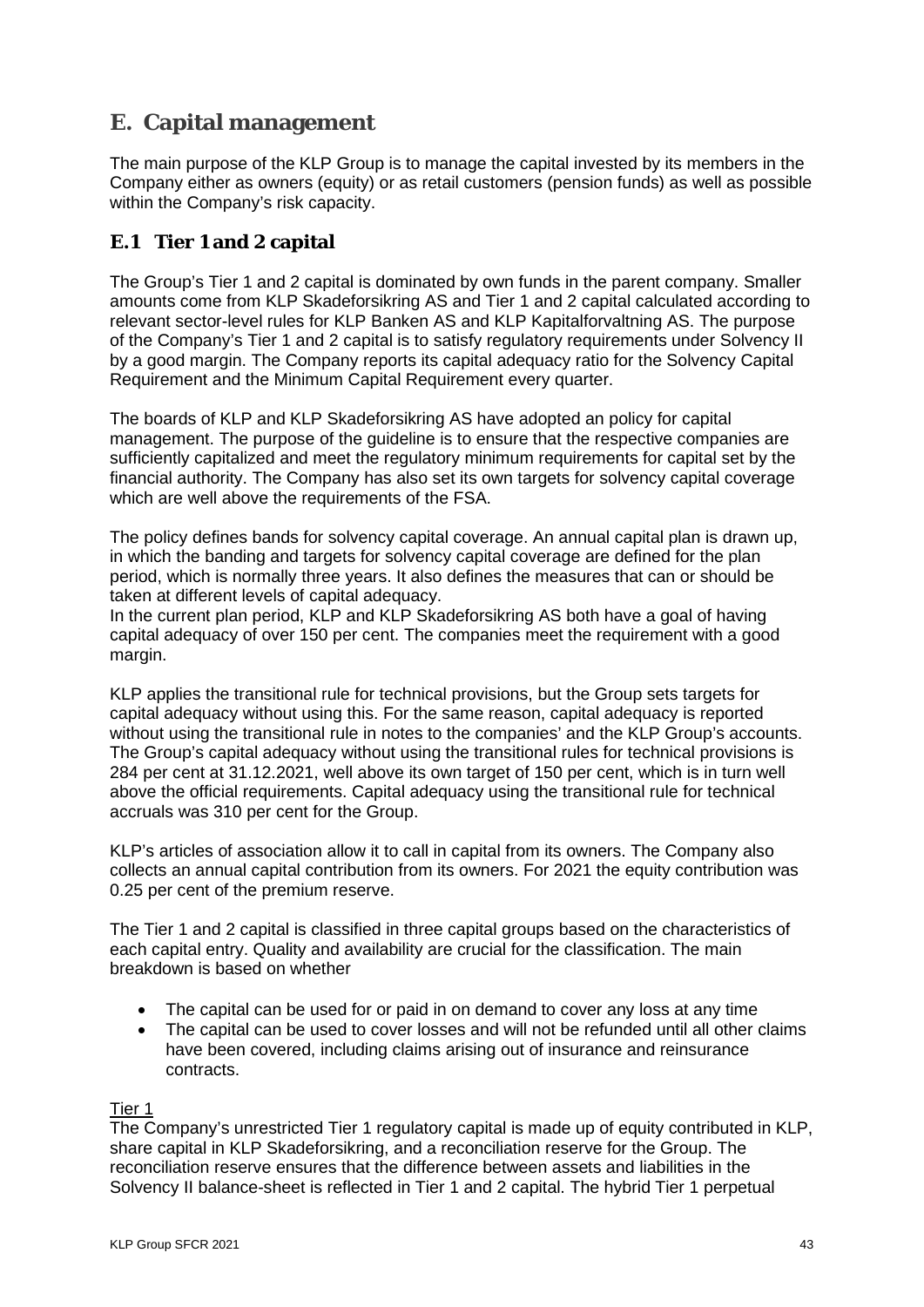capital is also included in Tier 1 (restricted). To cover the Solvency Capital Requirement at Group level, participations in KLP Banken AS and KLP Kapitalforvaltning AS are deducted and replaced with these companies' Tier 1 and 2 capital calculated according to relevant sector-level rules. All Tier 1 capital is classed as own funds.

#### Tier 2

Tier 2 capital includes subordinated debt and provisions to the natural perils pool fund as own funds. KLP has also been granted the right under its Articles of Association to call in capital as supplementary capital, as long as the conditions are met. This supplementary capital is calculated as 2.5 per cent of KLP's total premium reserve at any given time, with approval for this method granted until 31.12.2023. Approval from the Financial Supervisory Authority of Norway was granted on 14.06.2019.

#### Tier 3

Tier 3 includes any net deferred tax asset, with some restrictions. At year-end 2021 and year-end 2020, this was zero for the Group.

The hybrid Tier 1 perpetual capital (JPY 15 billion) with a Solvency II value of NOK 1.6 billion at 31.12.2021, has a fixed USD interest rate of 5.07 per cent per year. The loan is perpetual, but KLP has the right to repay it by 28.04.2034. If KLP does not exercise its right to repay in 2034, the loan will move onto floating interest. The credit margin will then increase by 1 percentage point to 6-month JPY LIBOR interest + a margin of 3.30 per cent per year. The loan was issued on 22.04.2014.

The subordinated loan (EUR 600 million), with a Solvency II value of NOK 3.1 billion at 31.12.2021, has a fixed interest rate of 4.25 per cent per year. The loan was issued on 10.06.2015 and is time-limited to mature in 2045. In 2020, the Company effected a buy-back of the loan to the tune of EUR 306 million of the nominal value. The loan can be repaid by KLP after 10 years, and on each interest payment date from then until the maturity date. The debt is listed on the London Stock Exchange.

The Solvency II rules lay down requirements for the composition of Tier 1 and 2 capital to cover the solvency capital requirement and the minimum capital requirement. This is known as eligible Tier 1 and 2 capital.

#### E.1.1 Classification of Tier 1 and 2 capital able to cover the Solvency Capital Requirement

The Tier 1 and 2 capital to cover the solvency capital requirement at year-end 2021 and year-end 2020 was composed as shown in table 15. The calculations of the technical provisions are with transitional rules.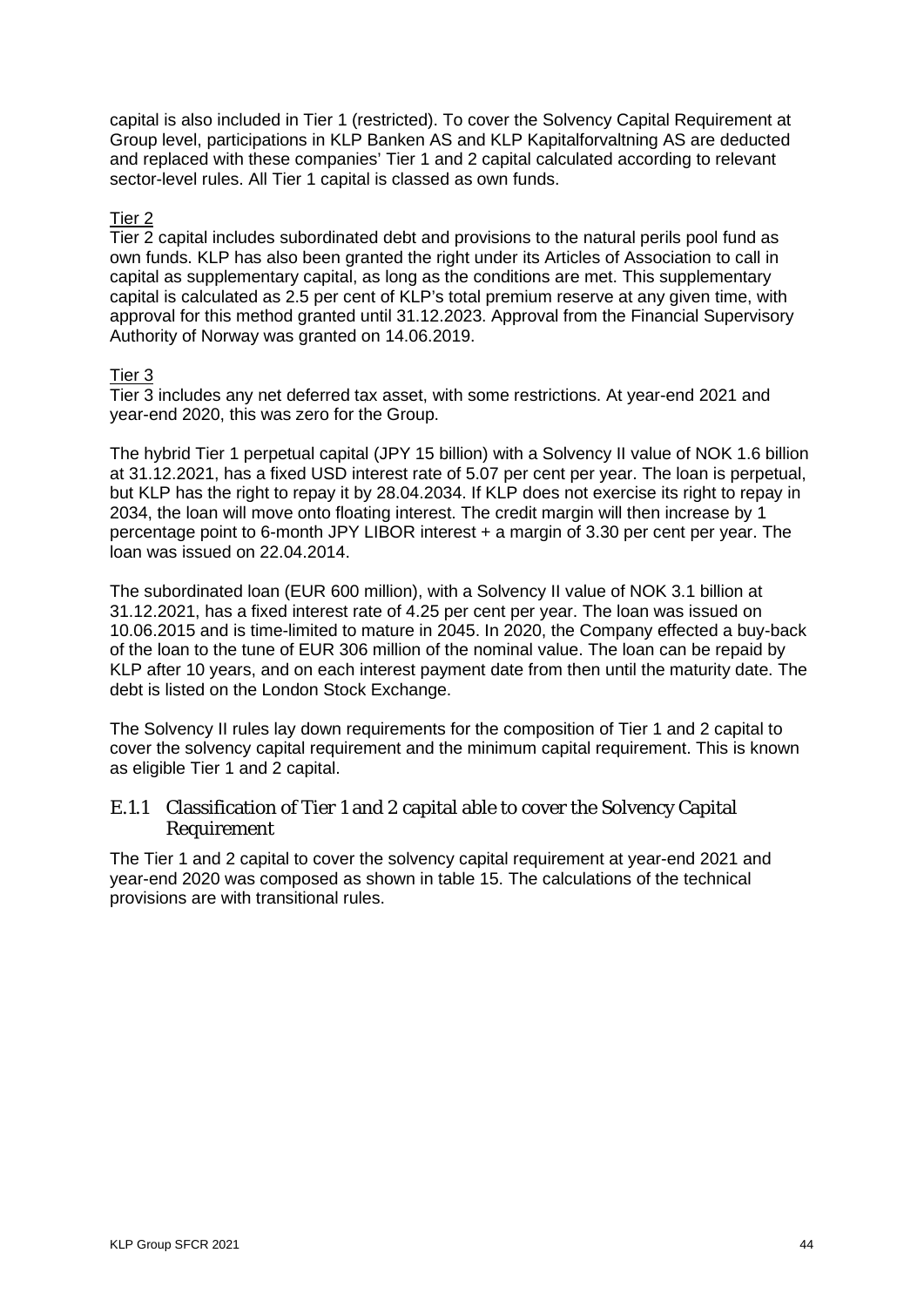| Eligible Tier 1 and 2 capital to cover the SCR                                         | 31.12.2021 | 31.12.2020 |
|----------------------------------------------------------------------------------------|------------|------------|
| Unrestricted capital                                                                   | 40.1       | 44.9       |
| Hybrid Tier 1 perpetual capital                                                        | 1.6        | 1.7        |
| Deduction for participations in financial institutions                                 | $-2.9$     | $-2.7$     |
| Tier 1 and 2 capital in financial institutions                                         | 2.9        | 2.7        |
| <b>Total Tier 1 capital</b>                                                            | 41.6       | 46.6       |
| <b>Total eligible Tier 1 capital</b>                                                   | 41.6       | 46.6       |
| Subordinated debt                                                                      | 3.1        | 3.3        |
| Risk equalisation fund                                                                 |            | 0.0        |
| Natural perils pool fund                                                               | 0.3        | 0.2        |
| Supplementary capital                                                                  | 12.2       | 11.4       |
| <b>Total Tier 2 capital</b>                                                            | 15.6       | 14.9       |
| <b>Total eligible Tier 2 capital</b>                                                   | 7.3        | 7.7        |
| Deferred tax assets                                                                    | 0.0        | 0.0        |
| <b>Total Tier 3 capital</b>                                                            | 0.0        | 0.0        |
| <b>Total eligible Tier 3 capital</b>                                                   | 0.0        | 0.0        |
| Eligible Tier 1 and 2 capital able to cover the<br><b>Solvency Capital Requirement</b> | 49.0       | 54.3       |

#### *Table 15: Classification of own funds for the Group. Figures in NOK billions.*

Unrestricted capital is the difference between assets and liabilities in the Solvency II balancesheet (NOK 40.4 billion) minus the natural perils fund (NOK 0.3 billion) and adjusted for ownership in financial institutions. This totalled NOK 40.1 billion at 31.12.2021.

Restricted capital cannot exceed 20 per cent of the total of the items in Tier 1. The hybrid Tier 1 perpetual capital is well below this limit.

The sum of eligible capital in Tiers 2 and 3 may not exceed 50 per cent of the Solvency Capital Requirement either. For the Group, this had a limiting effect at year-end 2021 and at year-end 2020. In the event of an increase in the Solvency Capital Requirement, the unused Tier 2 capital will significantly reduce the negative effect on capital adequacy.

#### E.1.2 Classification of own funds able to cover the minimum required to meet the Solvency Capital Requirement for the Group

The own funds used to cover the minimum amount for the solvency capital requirement at year-end 2021 and year-end 2020 were made up as shown in Table 16 below. The calculations of the technical provisions are with transitional rules.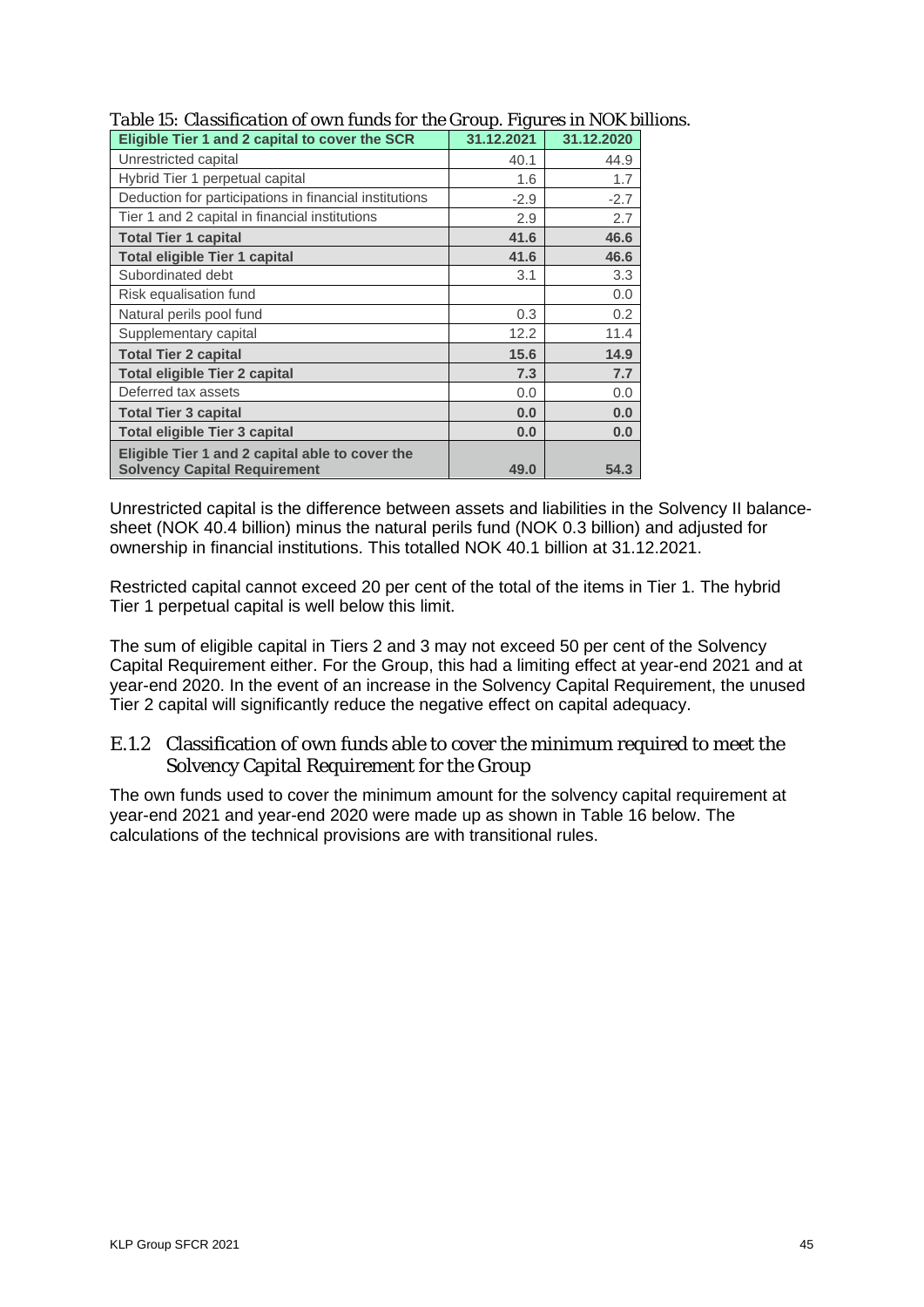| Eligible Tier 1 and 2 capital to cover the MCR         | 31.12.2021 | 31.12.2020 |
|--------------------------------------------------------|------------|------------|
| Unrestricted capital                                   | 40.1       | 44.9       |
| Hybrid Tier 1 perpetual capital                        | 1.6        | 1.7        |
| Deduction for participations in financial institutions | $-2.9$     | $-2.7$     |
| <b>Total Tier 1 capital</b>                            | 38.8       | 43.9       |
| <b>Total eligible Tier 1 capital</b>                   | 38.8       | 43.9       |
| Subordinated debt                                      | 3.1        | 3.3        |
| Risk equalisation fund                                 | 0.0        | 0.0        |
| Natural perils pool fund                               | 0.3        | 0.2        |
| Supplementary capital                                  | 12.2       | 11.4       |
| <b>Total Tier 2 capital</b>                            | 15.6       | 14.9       |
| <b>Total eligible Tier 2 capital</b>                   | 1.1        | 1.5        |
| Deferred tax assets                                    | 0.0        | 0.0        |
| <b>Total Tier 3 capital</b>                            | 0.0        | 0.0        |
| <b>Total eligible Tier 3 capital</b>                   | 0.0        | 0.0        |
| Eligible Tier 1 and 2 capital able to cover the        |            |            |
| minimum amount                                         | 39.9       | 45.4       |

#### *Table 16: Classification of Tier 1 and 2 capital for the Group. Figures in NOK billions.*

Restrictions on capital in group 1 are as described in section E.1.1.

The sum of eligible capital in Tiers 2 and 3 may not exceed 20 per cent of the minimum amount either. For the Group, this had a limiting effect at year-end 2021 and at year-end 2020. In the event of an increase in the minimum amount, the unused Tier 2 capital will reduce the negative effect on capital adequacy significantly.

#### E.1.3 Differences between equity reported in the Company's accounts and the balance of assets and liabilities under Solvency II

The difference between equity in the accounts and the balance of assets and liabilities in the Solvency II balance-sheet for the KLP Group at year-end 2021 and 2020 was as shown in Table 17 below:

| under Solvency II. Figures in NOK billions.         |            |            |
|-----------------------------------------------------|------------|------------|
| <b>KLP Group</b>                                    | 31.12.2021 | 31.12.2020 |
| Paid-up equity                                      | 19.8       | 18.2       |
| Accrued equity                                      | 20.9       | 21.2       |
| Total owners' equity                                | 40.7       | 39.4       |
|                                                     |            |            |
| Balance of assets and liabilities under Solvency II | 40.4       | 45.0       |

Difference  $-0.34$  5.6

*Table 17: Total equity in the accounts and difference between the assets and liabilities under Solvency II. Figures in NOK billions.* 

The temporary deduction in technical provisions under Solvency II means that technical provisions were valued differently from the technical provisions in the accounts for the life insurance business. The difference between equity in the accounts and the balance of assets and liabilities under Solvency II in 2021 comes from added value in interest-bearing portfolios reported at amortised cost, and deferred tax. There are also smaller contributions from differing valuations of financial liabilities and technical provisions for non-life insurance and the fact that intangible assets are valued at zero in the Solvency II balance-sheet.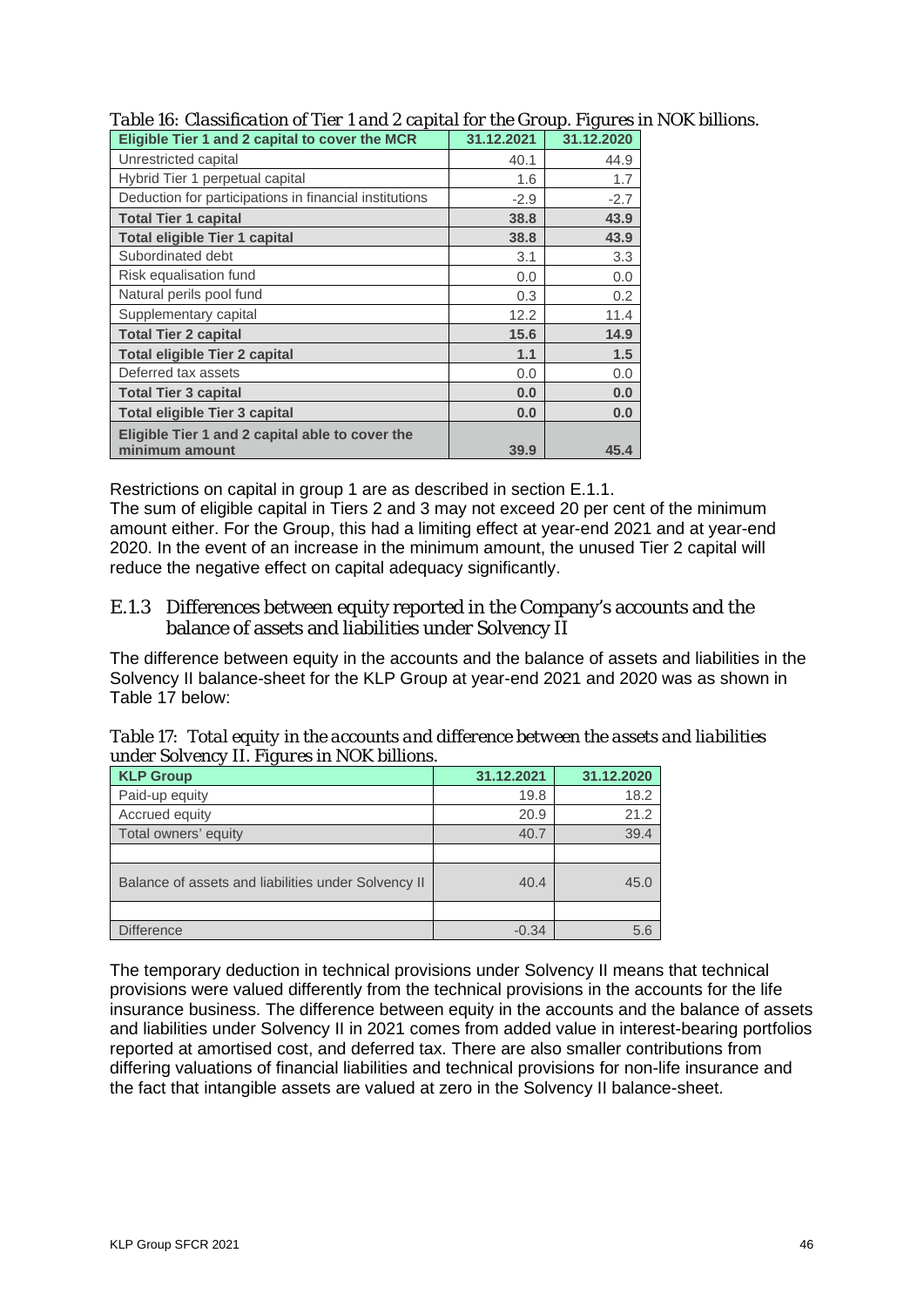#### <span id="page-46-0"></span>**E.2 Solvency Capital Requirement and minimum required to meet the Solvency Capital Requirement for the Group:**

#### E.2.1 Solvency Capital Requirement

At year-end 2021, the capital requirements were as follows:

Minimum required to meet the Solvency Capital Requirement for the Group: NOK 5.4 billion

Solvency Capital Requirement: NOK 15.8 billion

The capital requirements above include transitional rules for technical provisions.

The Group uses the standard formula without any company-specific parameters. The Solvency Capital Requirement at year-end 2020 and 2019 was broken down as shown in table 18 below.

*Table 18: Composition of the solvency capital requirement with transitional rules for technical provisions. Figures in NOK billions.* 

| $\sim$<br><b>KLP Group</b>                                        | 31.12.2021 | 31.12.2020 |
|-------------------------------------------------------------------|------------|------------|
| Market risk                                                       | 4.4        | 4.4        |
| Counterparty risk                                                 | 0.3        | 0.1        |
| Underwriting risk                                                 | 11.0       | 11.4       |
| Health-related underwriting risk                                  | 0.4        | 0.0        |
| Non-life underwriting risk                                        | 0.4        | 0.4        |
| Diversification                                                   | $-3.4$     | $-3.2$     |
| Operational risk                                                  | 3.0        | 2.7        |
| Loss-absorption capacity for deferred<br>tax                      | $-1.7$     | $-0.8$     |
| Capital requirements for KLP Banken<br>and KLP Kapitalforvaltning | 1.2        | 1.1        |
| <b>Solvency Capital Requirement</b>                               | 15.8       | 16.3       |

The reduction in the solvency capital requirement is mainly due to increased loss absorption ability for deferred tax.

#### E.2.2 Simplified processes

The Group uses the simplifications to the counterparty risk module described in Articles 111 and 112 of the Norwegian Regulation laying down supplementary rules to the Solvency II Regulation.

The simplification in Article 111 means that diversification effects within a module are not taken into account in calculating the risk-reducing effects of derivatives. The simplification in Article 112 means that the risk-adjusted value of a security is set to 75 per cent across the board. Both simplifications are used to make the calculation work easier and produce insignificant increases in the capital requirement for counterparty risk.

#### E.2.3 Company-specific parameters

The Group does not use any company-specific parameters.

#### E.2.4 Minimum required to meet the Solvency Capital Requirement for the Group

The amount for the Group's minimum solvency capital requirement is made up of the minimum solvency capital requirements for KLP and KLP Skadeforsikring AS. At the end of 2021 and of 2020 this was made up as shown in table 19 below.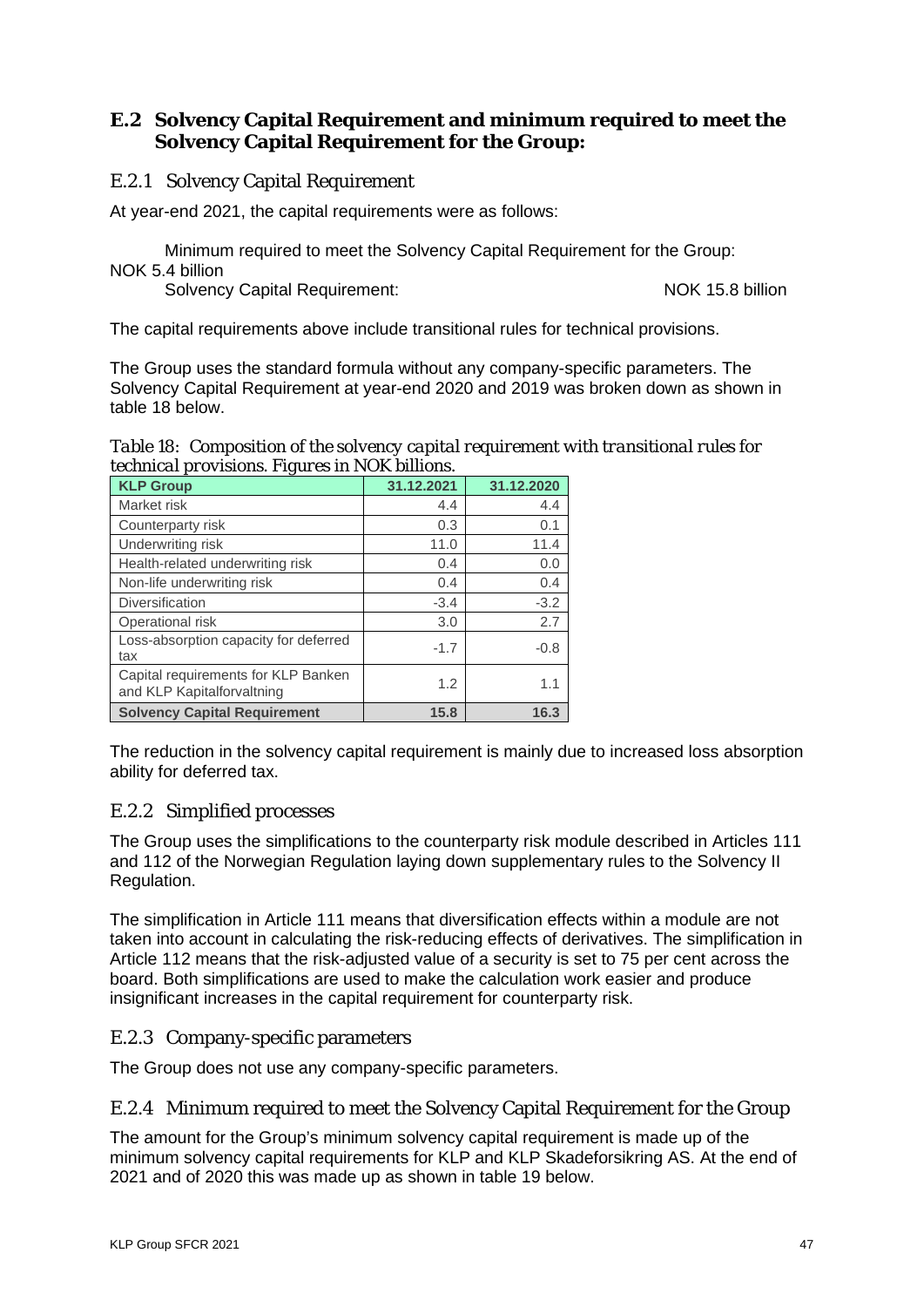*Table 19: Composition of minimum solvency capital requirements with transitional rules for technical provisions. Figures in NOK billions.*

| Minimum required to meet the Solvency Capital Requirement for the<br><b>Group</b> | 31.12.2021 | 31.12.2020 |
|-----------------------------------------------------------------------------------|------------|------------|
| Minimum capital requirement for KLP                                               | 4.9        | 6.8        |
| Minimum capital requirement for KLP Skadeforsikring                               | 0.5        | 0.4        |
| Minimum required to meet the Solvency Capital Requirement for the<br><b>Group</b> | 5.4        | 7.0        |

#### <span id="page-47-0"></span>**E.3 Use of the duration-based equity risk sub-module in the calculation of the Solvency Capital Requirement**

The Group does not use the duration-based sub-module for equity risk.

#### <span id="page-47-1"></span>**E.4 Differences between the standard formula and any internal models used**

The Group does not use internal models.

# <span id="page-47-2"></span>**E.5 Non-compliance with the Solvency Capital Requirement**

The Group satisfies both the Solvency Capital Requirement and the minimum amount required to meet the Solvency Capital Requirement for the Group.

# <span id="page-47-3"></span>**E.6 Other information**

Developments in the capital situation since the end of the year are described in the individual companies' Solvency and Financial Condition Reports.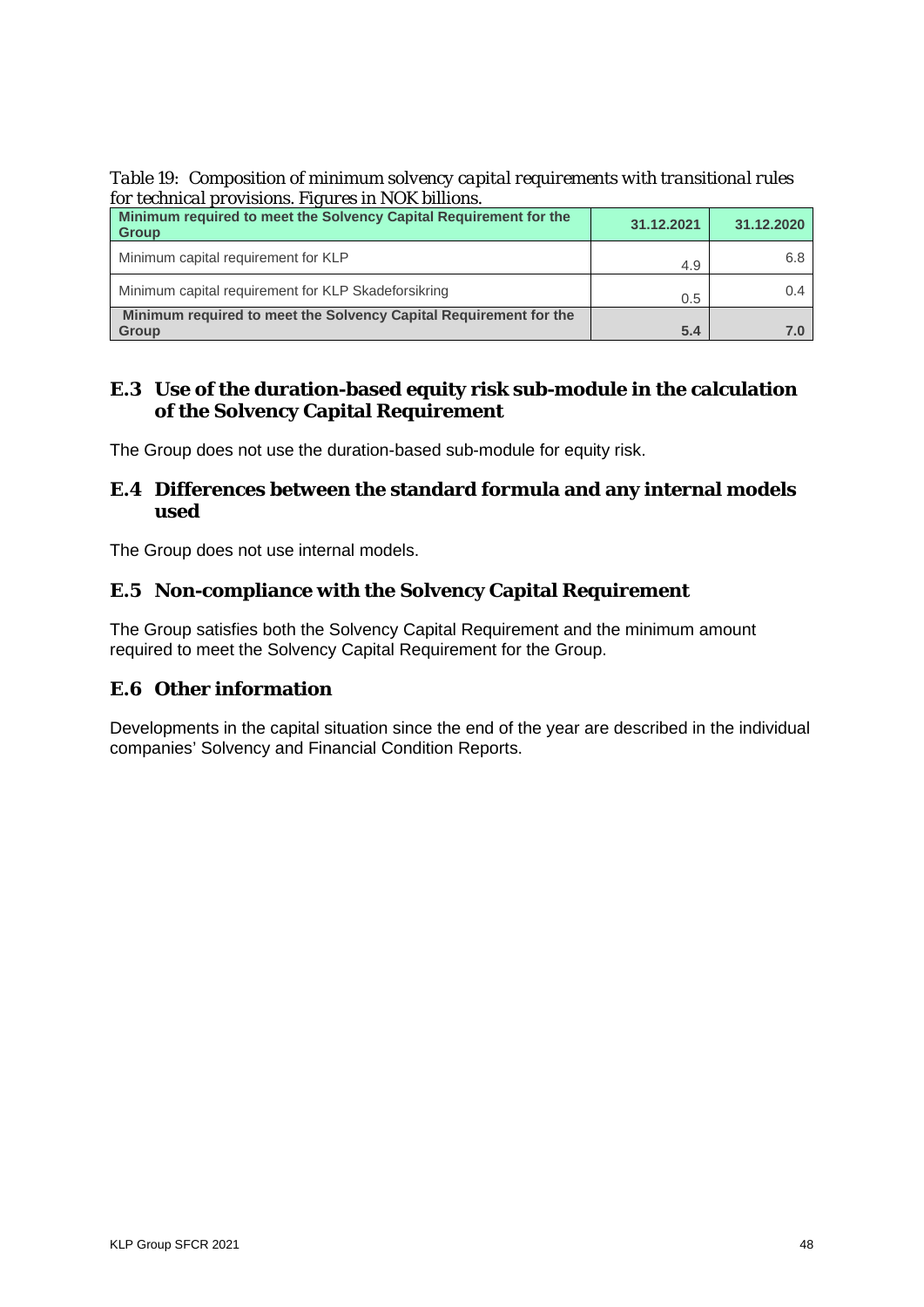# <span id="page-48-0"></span>**Approval**

The report was approved by the Board of Directors of KLP on 22 April 2022.

\_\_\_\_\_\_\_\_\_\_\_\_\_\_\_\_\_\_\_\_\_\_\_ *Sverre Thornes, CEO*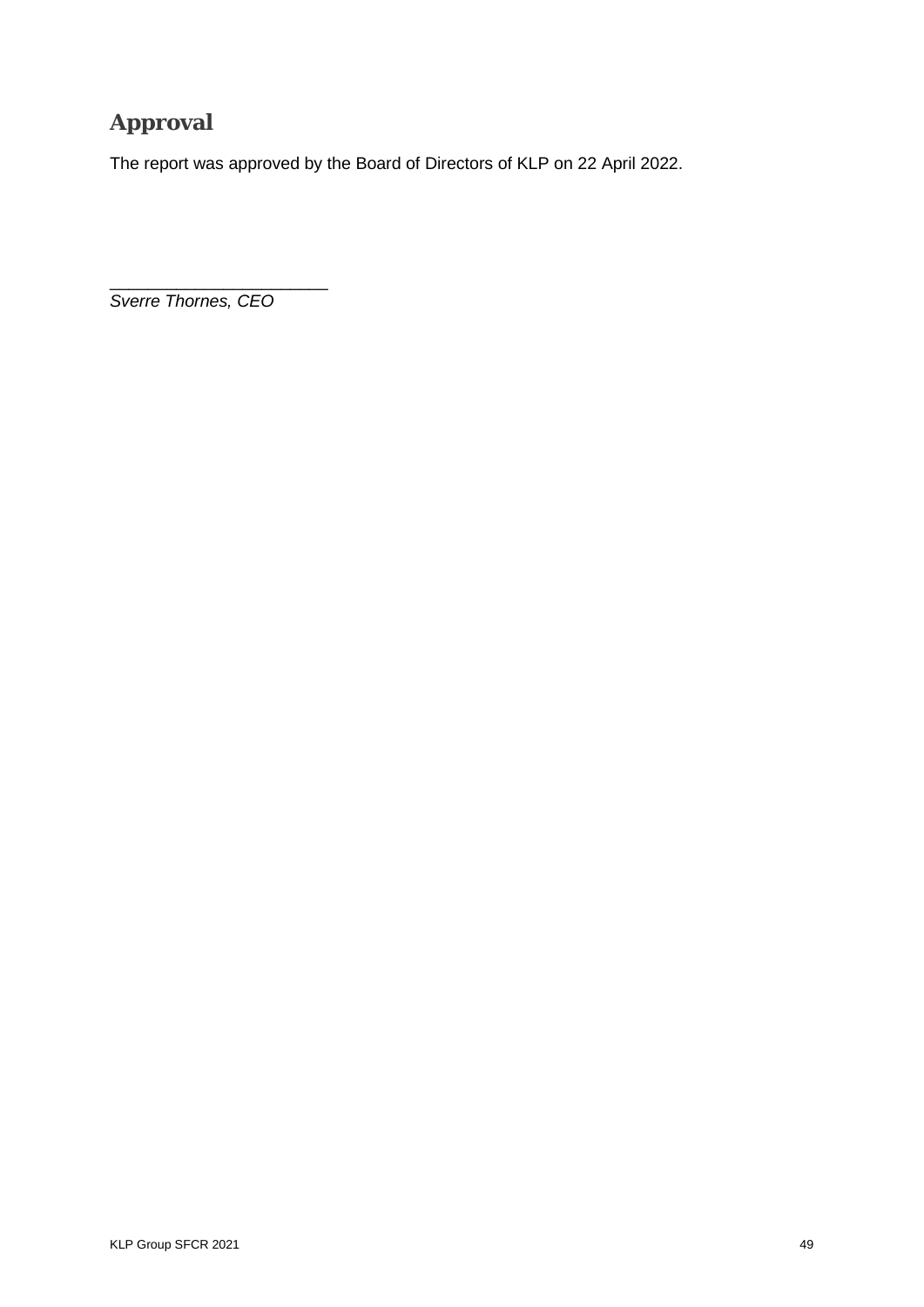# <span id="page-49-0"></span>**Templates**

The following QRTs (quantitative reporting templates) are included below.

| <b>QRT</b> code | <b>QRT</b> name                                                                 |
|-----------------|---------------------------------------------------------------------------------|
| S.01.02.04      | General information about the Group                                             |
| S.02.01.01      | Financial position statement                                                    |
| S.05.01.01      | Premiums, claims and costs by insurance sector                                  |
| S.22.01.04      | Effect of transitional rules and other measures related to long-term quarantees |
| S.23.01.04      | Tier 1 and 2 capital                                                            |
| S.25.01.04      | Solvency capital requirements - for groups using the standard method            |
| S.32.01.04      | Companies included in the group                                                 |